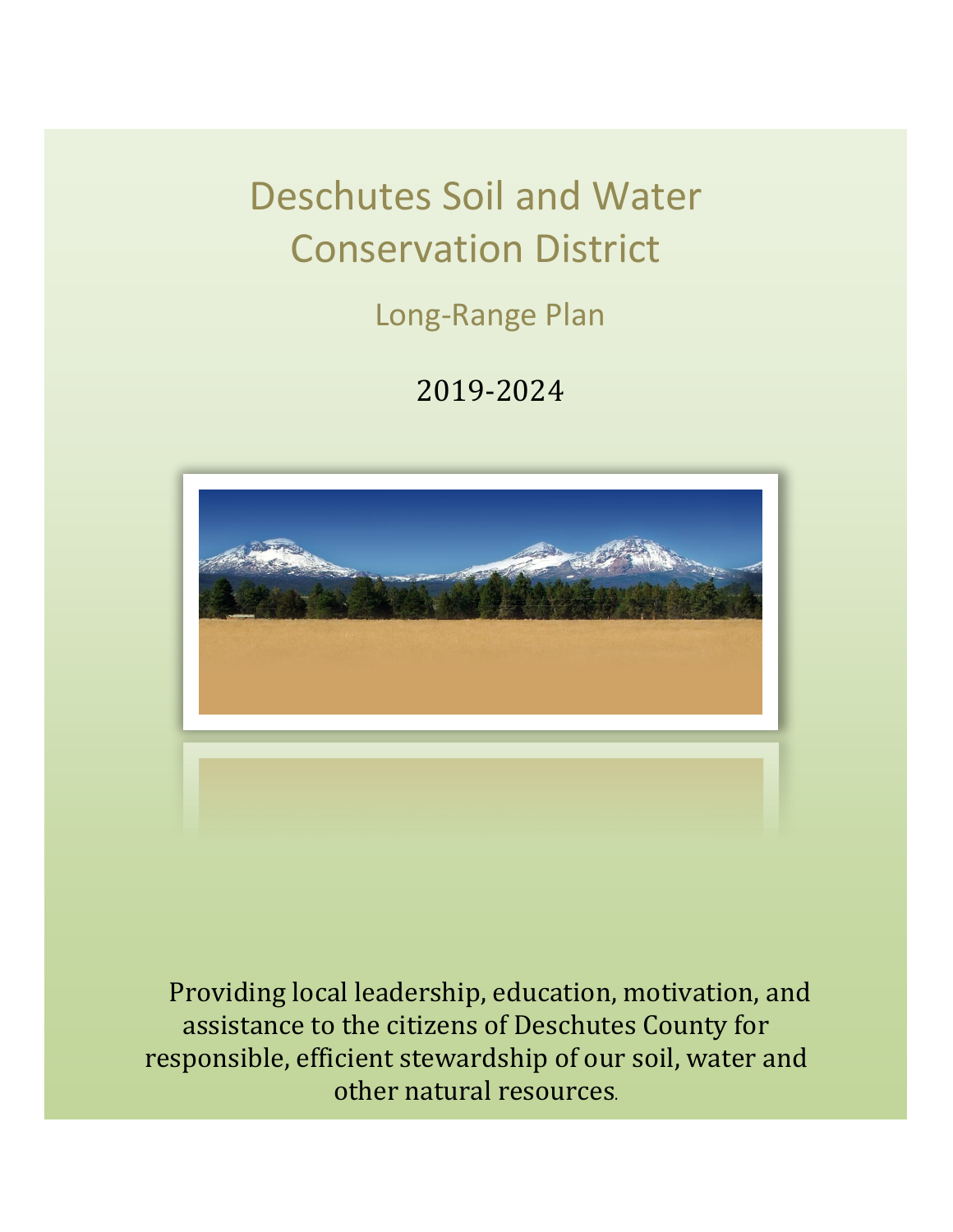# **Deschutes SWCD Office**

625 SE Salmon Ave., Suite 7 Redmond, OR 97756 Phone: 541-923-4358 x 127 [www.deschutesswcd.org](http://www.deschutesswcd.org/) Facebook: DeschutesSWCD

# **Board of Directors**

William Kuhn – Co-Chair, Sisters Jeff Rola – Co-Chair, Tumalo Susan Altman – Secretary, East County Leslie Clark – Treasurer, North County Colin Wills – South County Robin Vora – At-large 1 Genevieve Hubert – At-large 2

# **Monthly Meetings**

Board Meetings are held on the 2nd Thursday of the month.

Meetings start at 10:00 a.m. and are usually held in Bend at the Deschutes County Services Building at **1300 NW Wall Street** or in Redmond at the USDA Service Center **625 SE Salmon Avenue**, unless otherwise noted. The public is invited.

# **Staff**

Manager – Tammy Harty ManagerDSWCD@outlook.com 541-815-0203 Technician – Todd Peplin Todd.Peplin1@or.nacdnet.net 541-588-2251

# **Deschutes SWCD Mission:**

*"To provide local leadership, education, motivation, and assistance to the citizens of Deschutes County for responsible, efficient stewardship of our soil, water and other natural resources."*

# **Deschutes SWCD Vision:**

- *Be a community leader in fostering a healthy, productive and beautiful landscape*
- *Be a facilitator and partner in voluntary conservation*
- *Encourage community participation in land stewardship*
- *Be a primary resource in Deschutes county for soil and water conservation*
- *Promote conservation of natural resources and the development of renewable energy and energy efficiency resources*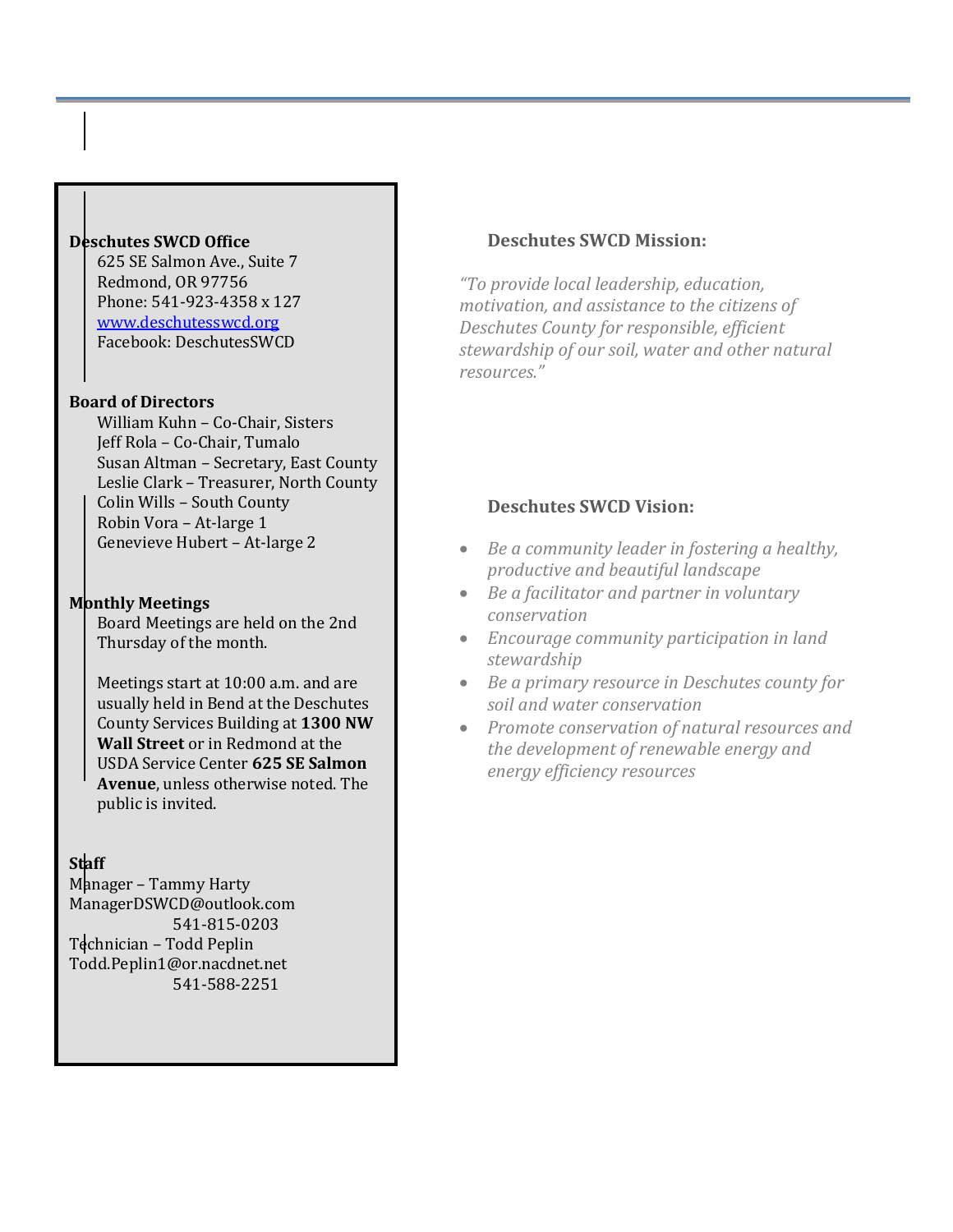# **Table of Contents**

| Goal #7: Develop Renewable Energy and Energy-Efficient Resources 13 |  |
|---------------------------------------------------------------------|--|
|                                                                     |  |
|                                                                     |  |
|                                                                     |  |
|                                                                     |  |
|                                                                     |  |
|                                                                     |  |
|                                                                     |  |
|                                                                     |  |
|                                                                     |  |
|                                                                     |  |
|                                                                     |  |
|                                                                     |  |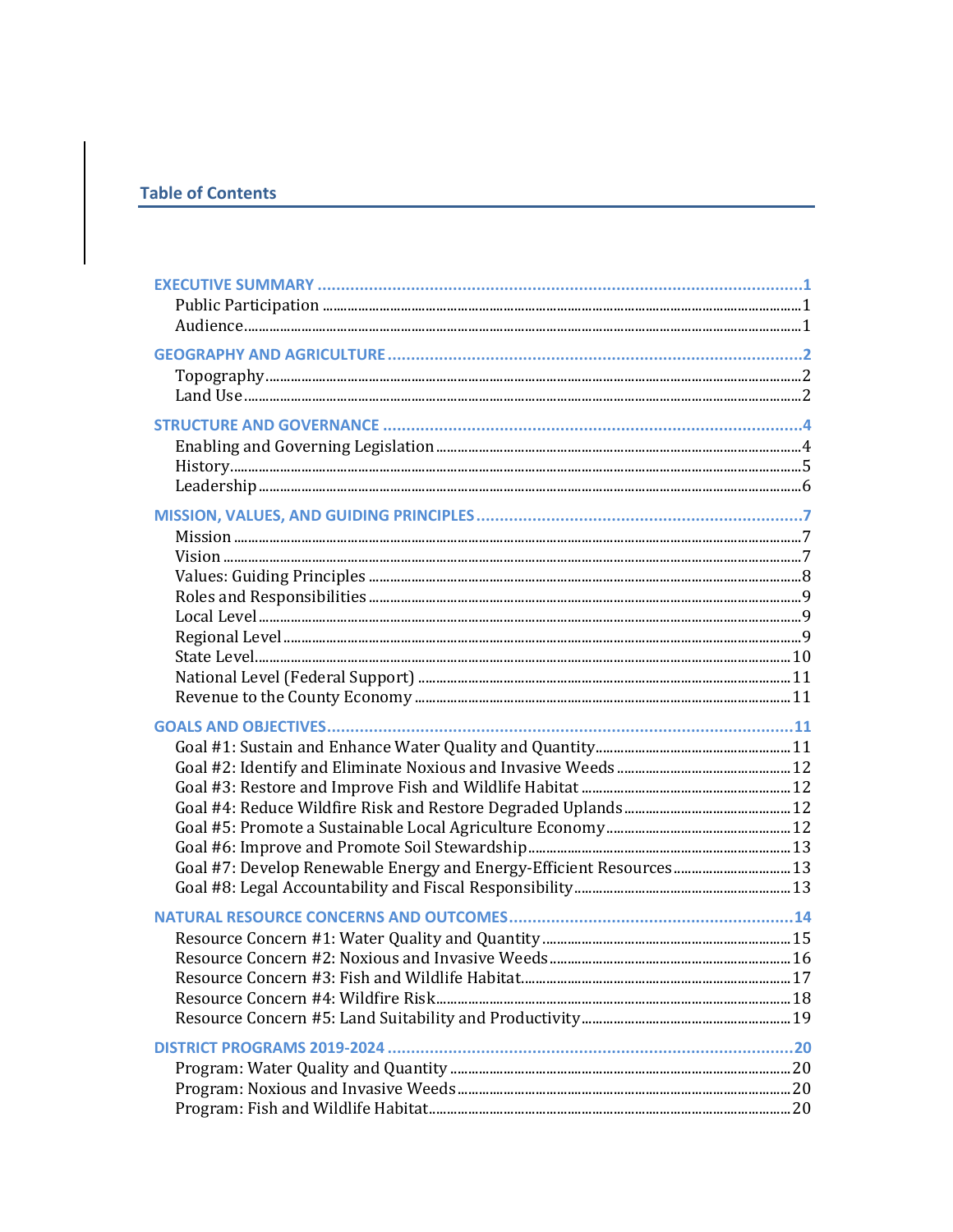| Capacity 21                                                                        |
|------------------------------------------------------------------------------------|
|                                                                                    |
|                                                                                    |
|                                                                                    |
| Appendix A: General Powers of Soil and Water Conservation and District Directors27 |
|                                                                                    |
|                                                                                    |
| Appendix D: Four Priority Strategies for Deschutes SWCD (fiscal year 2019)32       |
|                                                                                    |
| 34                                                                                 |
|                                                                                    |

 $\begin{array}{c} \begin{array}{c} \begin{array}{c} \end{array} \end{array} \end{array}$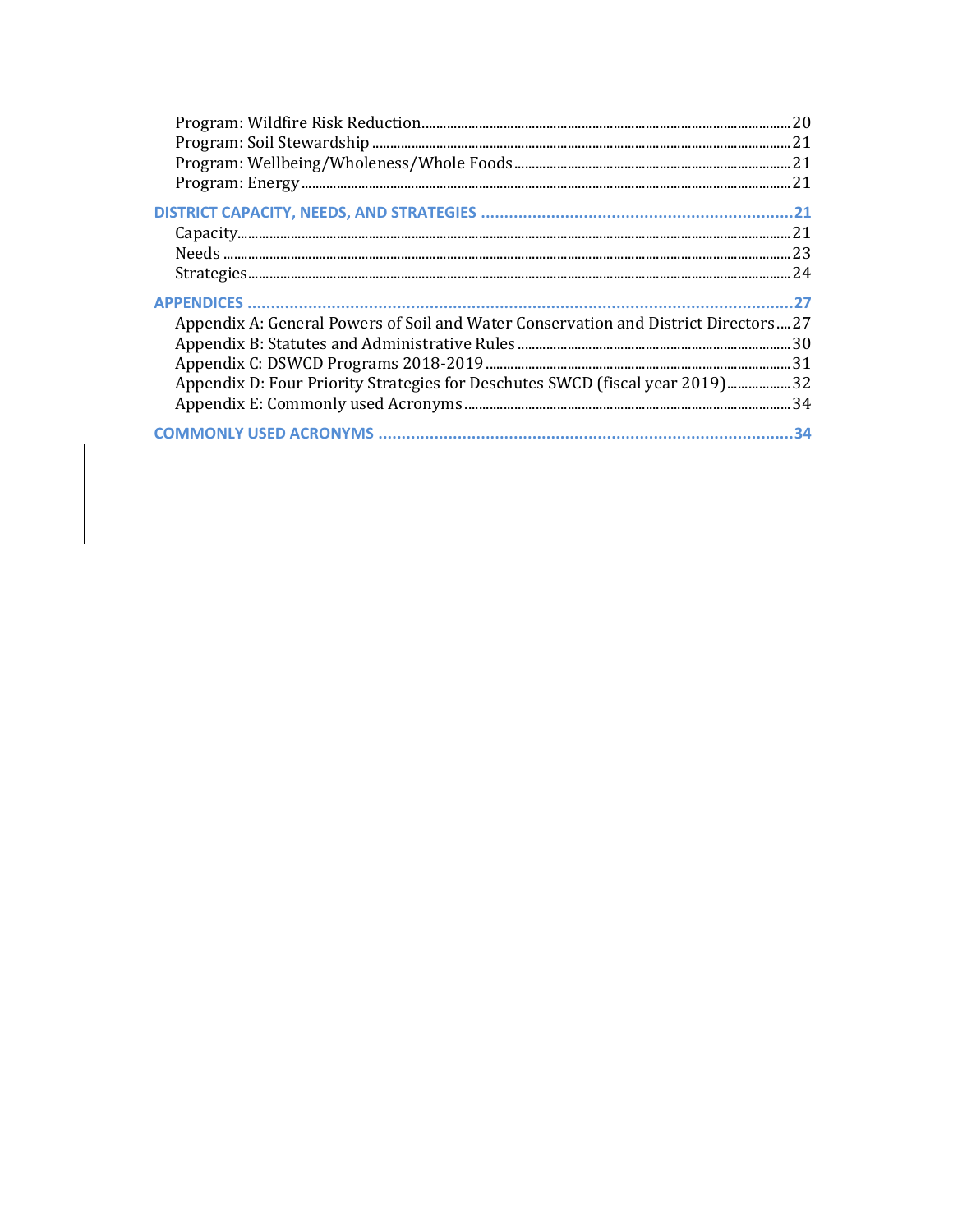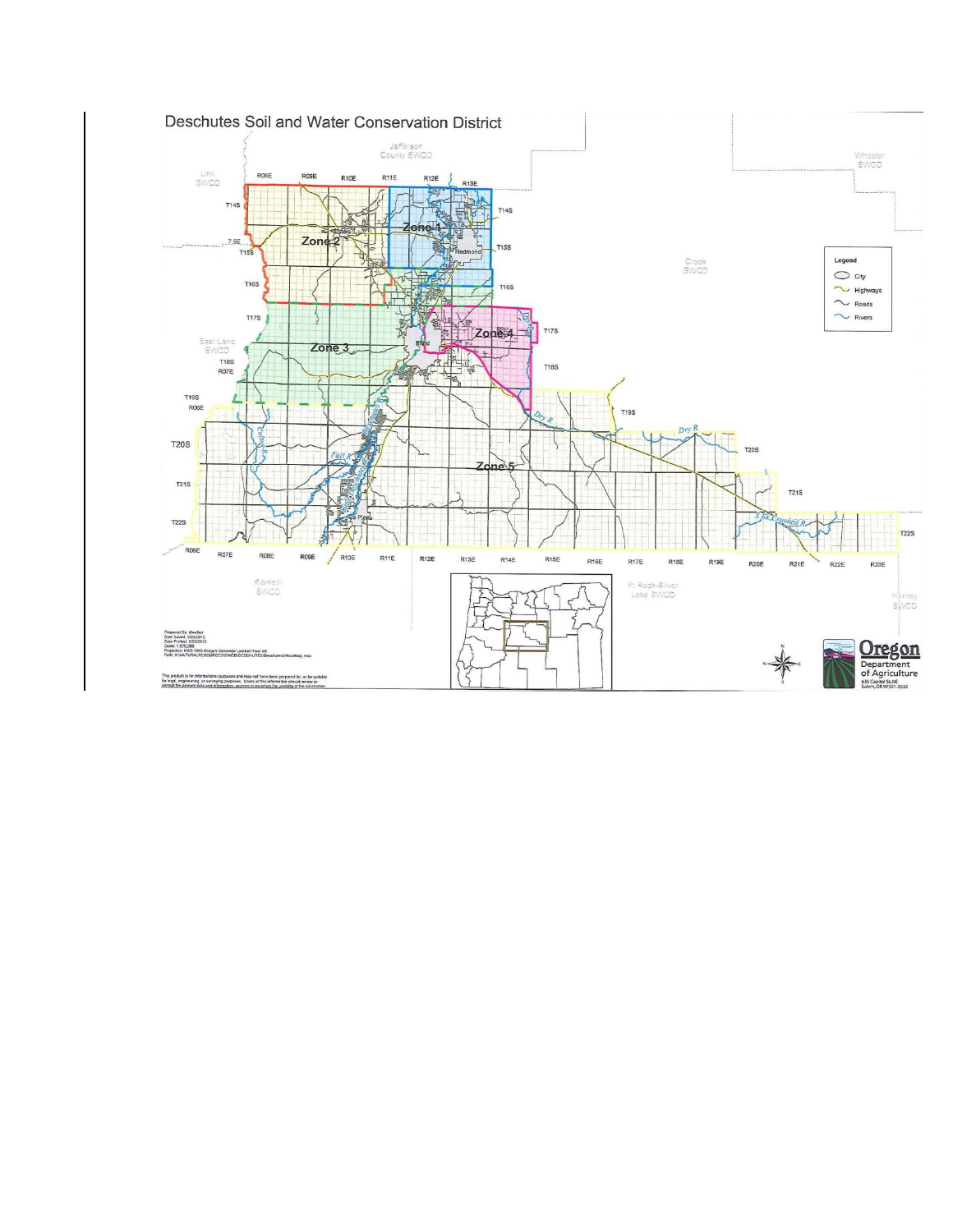# <span id="page-5-0"></span>**EXECUTIVE SUMMARY**

This five-year, or long-range, business plan (2019-2024) details the Deschutes Soil and Water Conservation District's (DSWCD) services, activities, resources, staffing, and finances for both current and future operations. The long range plan provides guidance for developing annual work plans, establishing priorities, advancing the goals and objectives of the DSWCD, and building future programs. The business plan also contains general information about the district and Deschutes County and guides the development of the district's annual work plans and budgets.

The top-five resource concerns in Deschutes County are water quality and quantity, invasive weeds, fish and wildlife habitat, wildfire risk, and land/soils. To address these concerns, eight goals of the DSWCD are to sustain and enhance water quality and quantity, identify and eliminate noxious and invasive weeds, restore and improve fish and wildlife habitat, reduce wildfire risk and restore degraded uplands, promote a sustainable local agriculture economy, improve and promote soil stewardship, develop renewable energy and energy-efficient resources, and continue to administer district operations to be legally accountable and fiscally responsible.

DSWCD programs for 2019-2024 emphasize water quality and quantity, weeds, fish and wildlife habitat, wildfire risk reduction, soil stewardship, wellbeing/wholeness/whole foods, and renewable energy and energy efficiency (wind energy, for example). Global climate change has the potential to impact all these programs. Additional partnerships and funding streams will be needed, including possibly a district tax base and levy authority, to develop the organizational capacity needed to accomplish these programs. That needed capacity includes transitioning to full-time staff, increased staffing numbers, a significant allocation of staff time for development, and a significant allocation of staff time for landowner outreach and education.

The Appendix is updated with additional detail in the Oregon Revised Statutes that govern SWCD's, current fiscal year programs, 4 priority strategies for the DSWCD, and a list of acronyms. The 4 priority strategies relate to current active programs with a business plan outline for each program but do not limit the SWCD to these programs.

#### <span id="page-5-1"></span>Public Participation

The DSWCD works in partnership with a variety of individuals and agencies in Deschutes County. Board meetings are open to the public and citizens are encouraged to participate. Public comments may be limited in time at the board's discretion.

#### <span id="page-5-2"></span>Audience

The purpose of the Deschutes Soil and Water Conservation District's (SWCD) business plan is to serve as a broad outline to inform and guide its directors, employees, partners, and the general public to respond to natural resource concerns, internal and external practices, and other factors that influence our strategies and actions. This plan outlines our current organizational structure, presents key goals and strategies, identifies key natural resource issues facing Deschutes County, and describes the services, programs, and assistance that we provide to customers. This five-year plan discusses under-addressed natural resource concerns in our County and describes additional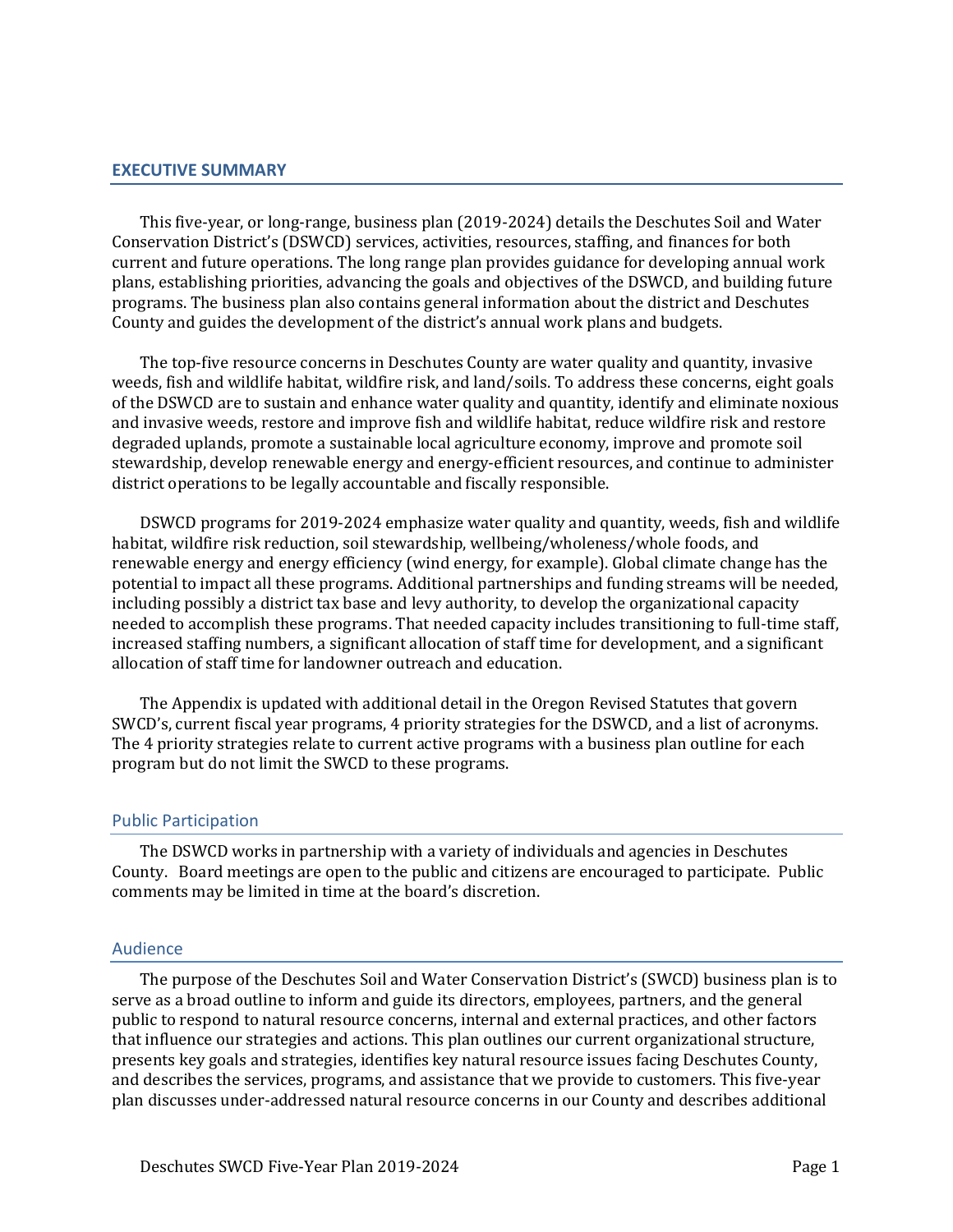programs, staffing, and infrastructure that Deschutes SWCD might utilize to address these issues. Finally, this plan is used as the basis for developing annual work plans and directing funding requests.

Deschutes SWCD takes the lead in soil and water conservation through the following natural resource conservation programs: water quality and quantity, agricultural efficiencies, and education/outreach. These programs are based on accredited practices and current science. They rely on voluntary cooperation with urban and rural property owners, public officials, private citizens, businesses, state and federal agencies, and private organizations.

Deschutes SWCD believes in the protection, conservation, and improvement of soil, water and natural resources through our employees' and directors' abilities to plan, assist, and educate. It is our belief that concerns about water quality and quantity, soil erosion, functioning ecosystems and weed management be addressed while simultaneously respecting the rights of property owners. This plan has been formatted so it outlines both broad long-range and specific short-term strategic goals to benefit Deschutes SWCD, our cooperators, constituents, and the community we serve.

# <span id="page-6-0"></span>**GEOGRAPHY AND AGRICULTURE**

### <span id="page-6-1"></span>Topography

Deschutes County lies in the heart of the State of Oregon and encompasses a total of 3,054 square miles. The county was created in 1916 from a portion of Crook County and was named after the Deschutes River. Deschutes County is defined in part by the variety and beauty of the natural landscape. On the western side of the county, large snow-capped volcanoes tower over pine forests dotted with mountain lakes. The eastern side is characterized by high desert, sagebrush and large buttes. The Deschutes River runs north through the county, fed by several smaller rivers, creeks, and springs.

The high desert is a high-altitude, dry, grassy/shrubby area in Central Oregon. Deschutes County consists of a wide plateau bounded by forested mountains to the west, juniper and sagebrush to the east, and ponderosa pine and lodgepole pine to the south. Elevations range from 2,385 feet on the Deschutes River, to 10,240 feet at the top of South Sister, and 3,623 feet around Bend.

Most soils in Deschutes County are derived from ancient volcanic activity. Soils tend to be coarse, sandy, and sterile, and must be amended with organic material to improve moisture-holding capacity. Deschutes County has a wide range of growing seasons due to elevation differences, and frost can happen any time during the short growing season. Climate limits crop production.

Natural precipitation ranges from 8 to 22 inches per year at lower elevations (outside national forest land), much of which falls during the winter as snow. Water rights are necessary in order to irrigate property.

#### <span id="page-6-2"></span>Land Use

Deschutes County has strict land-use laws and a 20-year comprehensive plan for the county that includes wildlife protection areas and wildlife migration corridors. The protections and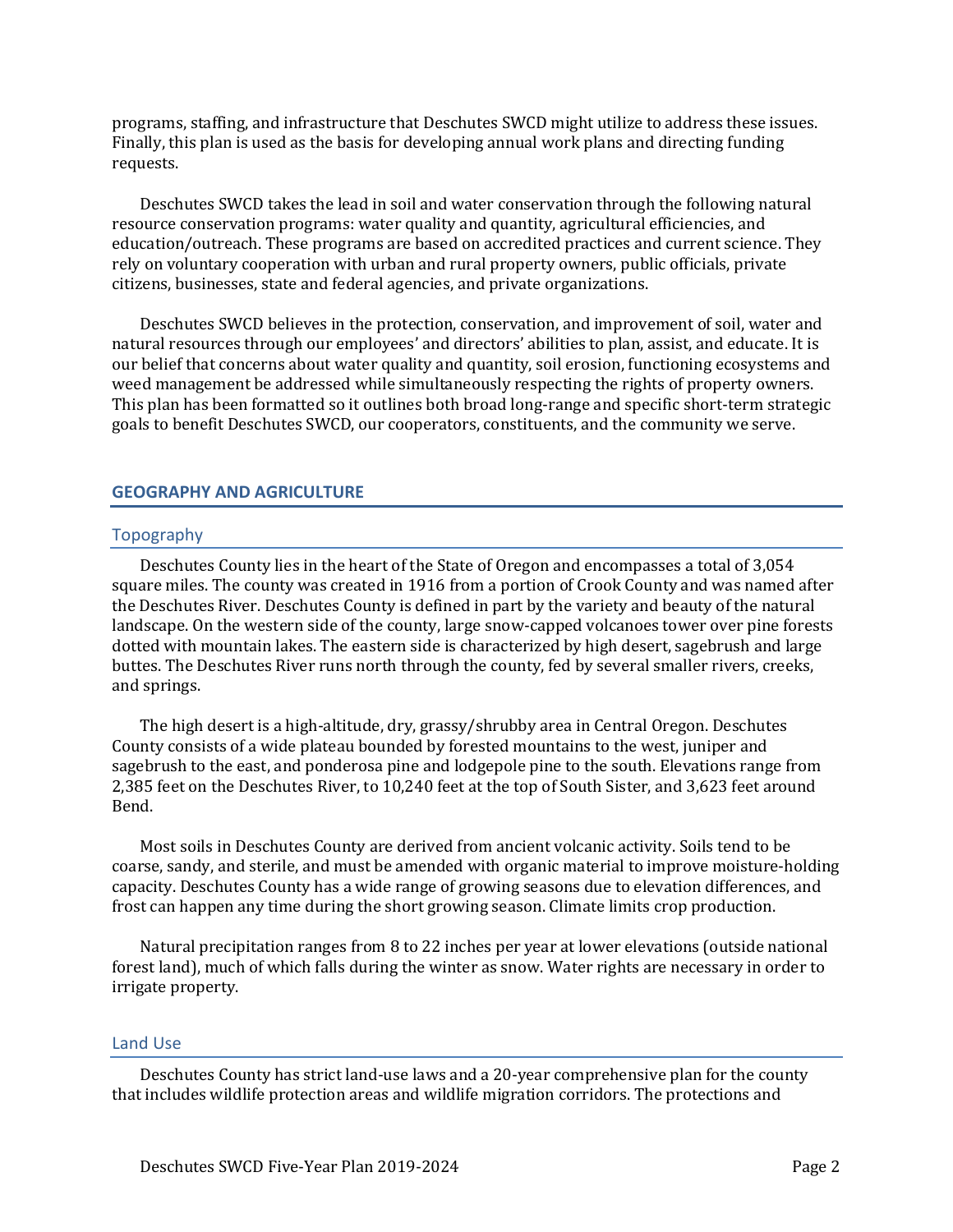restrictions extend through wildlife designations and restrictions protected through overlay zones. Oregon's land-use laws protect farm, ranch, and forest lands.

The settings and visual characteristics that draw people to rural properties are the same values that created the Oregon Scenic Waterways Act. A major function of the program is to protect the natural and scenic diversity of waterways and to achieve a balance between protecting natural resources and granting the wishes of riverfront property owners. The act designates the Deschutes River as a recreational river. The Oregon Parks & Recreation Department reviews land-use changes within state scenic waterways. Approval is required before proceeding with construction or changes on riverfront properties, including altering natural vegetation in riparian areas.

Approximately 80 percent of the land in the county is owned by federal, state, or local governments1. Many of these lands are managed for public use and provide easy access for both residents and visitors to participate in hiking, biking, hunting, fishing, canoeing, skiing, and other outdoor activities. Oregon Department of Fish and Wildlife (ODFW) does impose restrictions and regulates off-road use in many areas.

These natural amenities make Deschutes County an attractive place to live. The US Census in 2017 estimated the county's population at approximately 186,8752. According to current forecasts3, the population will surpass 266,000 by the year 2030.

Over the years the number of farms in the county has decreased. Data from the USDA provide the following information on farm sizes and overall acreages.

| <b>Farm Size</b><br>(Acres) | <b>No. of Farms</b><br>(2002) | <b>No. of Farms</b><br>(2007) | <b>No. of Farms</b><br>(2012) | <b>No. of Farms</b><br>(2017) | % Change from<br>$(2012 - 2017)$ |
|-----------------------------|-------------------------------|-------------------------------|-------------------------------|-------------------------------|----------------------------------|
| $1-9$                       | 363                           | 336                           | 349                           | 597                           | $+52%$                           |
| 10-49                       | 919                           | 758                           | 663                           | 671                           | $+12%$                           |
| 50-179                      | 240                           | 212                           | 173                           | 151                           | $-14%$                           |
| 180-499                     | 65                            | 66                            | 60                            | 40                            | $-40%$                           |
| 500-999                     | 26                            | 16                            | 19                            | 13                            | $-38%$                           |
| $1,000+$                    | 19                            | 17                            | 19                            | 12                            | $-45%$                           |
| <b>Total</b>                | 1,632                         | 1,405                         | 1,283                         | 1,484                         | $+15%$                           |

**Table 1: Total farms in Deschutes County<sup>4</sup>**

As of 2017, there were a total of 1,484 total farms in the county. Of these, 1,269 include irrigated acreages<sup>5</sup> with water supplied predominately through one of a number of irrigation districts. Water for irrigation is typically drawn from local rivers and streams and distributed to

<sup>1</sup> *Deschutes County Comprehensive Plan-2011*; Section 1.1; p3

<sup>2</sup> *US Census Bureau, Quick Facts, Deschutes County, OR, accessed April 17, 2019*;

<https://www.census.gov/quickfacts/fact/table/deschutescountyoregon/PST045218>

<sup>3</sup> *Deschutes County Comprehensive Plan-2011*; Section 4.2; p6

<sup>4</sup> USDA: *Census of Agriculture, Chapter 2, Table 8 – Farms, Land in Farms, Value of Land and Buildings, and Land Use;* [https://www.nass.usda.gov/Quick\\_Stats/CDQT/chapter/2/table/8/state/OR/county/017](https://www.nass.usda.gov/Quick_Stats/CDQT/chapter/2/table/8/state/OR/county/017)

<sup>5</sup> USDA: *2017 Census of Agriculture; Chapter 2, Table 10 – Irrigation;* 

*[https://www.nass.usda.gov/Quick\\_Stats/CDQT/chapter/2/table/10/state/OR/county/017](https://www.nass.usda.gov/Quick_Stats/CDQT/chapter/2/table/10/state/OR/county/017)*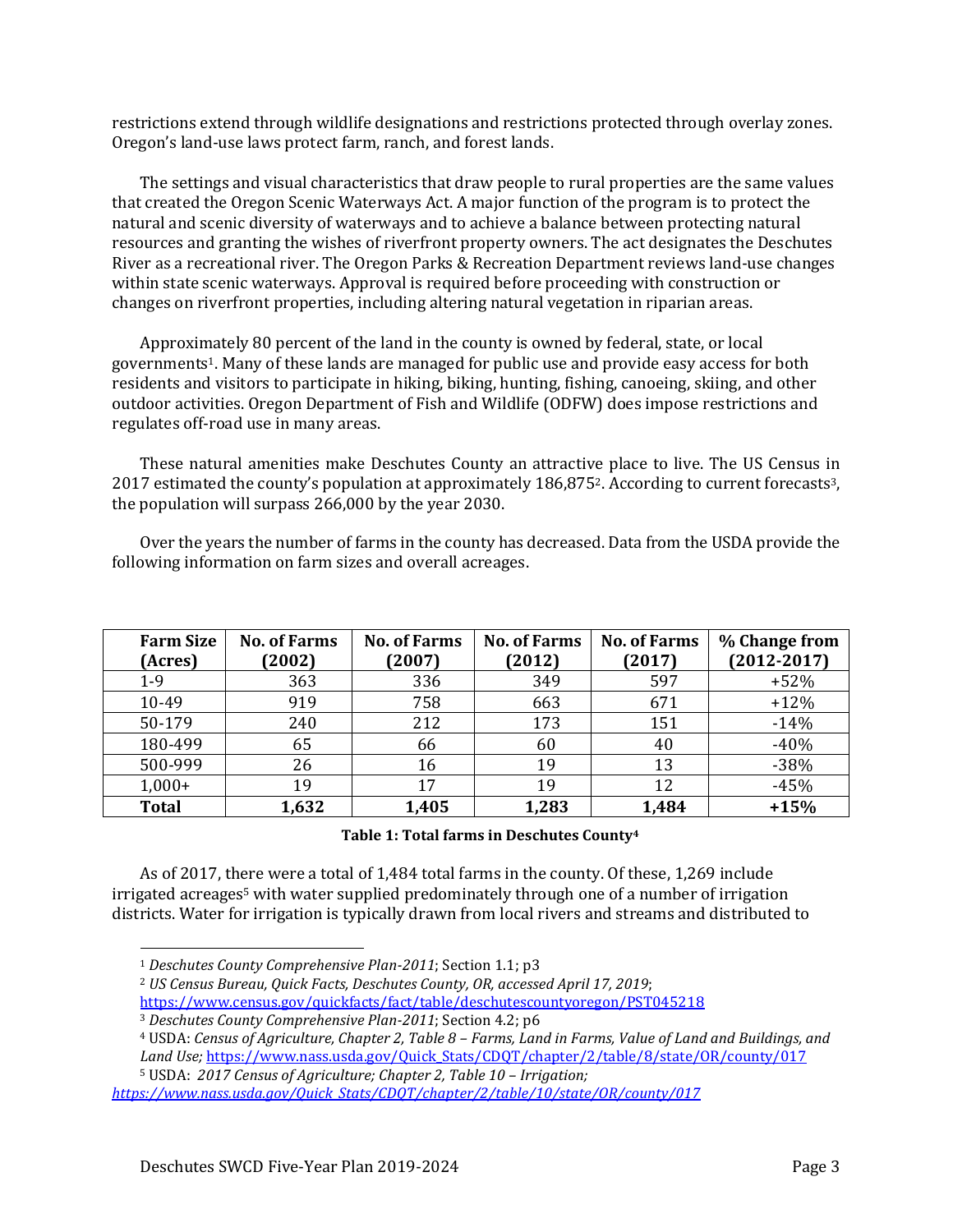users through networks of canals and pipelines. The presence of water rights for irrigation adds significantly to the value of these lands by enhancing their productivity and range of use.

Agricultural operations are protected by Oregon's right-to-farm law, a policy that seeks to protect the investment farmers have made in their agricultural operations. Neighbors in rural communities must understand the principles regarding agricultural lands and that right-to-farm laws exempt farm operations from noise, dust, and odor ordinances, among other exceptions. Rural living comes with issues associated with irrigation, livestock, fences, gates, dogs, and open-range laws.

# <span id="page-8-0"></span>**STRUCTURE AND GOVERNANCE**

### <span id="page-8-1"></span>Enabling and Governing Legislation

The Deschutes Soil and Water Conservation District (SWCD) is one of 45 conservation districts in Oregon. Conservation districts are defined in Oregon law as political subdivisions of state government. The Deschutes SWCD is responsible to protect and promote any natural resources with in Deschutes County. Deschutes SWCD is not a state agency. Rather, it is classified as a municipal corporation, a form of local government which is required to follow many of the same laws that govern state agencies and special districts. It is specifically governed by ORS 568.210 to 568.890 and ORS 568.900 to 568.933. See Appendix A for the specific powers and authorities granted to districts. Appendix B lists other statutes and administrative rules to which Deschutes SWCD is subject.

The Oregon Revised Statutes (ORS) that established and govern Oregon's SWCDs (except the federal tribal Tiicham Conservation District) were significantly revised by the 2009 Legislative Assembly under House Bill 2082. The origin of the House Bill was a collaborative effort among the Oregon Association of Conservation Districts, member Conservation Districts, and the Oregon Department of Agriculture. It was designed to address the evolving challenges and opportunities presented to today's SWCDs that were not envisioned when the statutes originated, and to eliminate antiquated provisions in the previous editions.

In addition to the general purpose of SWCDs under ORS 568.225 in the previous editions, the following was added: "promote collaborative conservation efforts to protect and enhance healthy watershed functions, assist in the development of renewable energy and energy efficiency resources."

The Deschutes Soil and Water Conservation District (SWCD) is one of 45 conservation districts in Oregon and is organized under Oregon statue ORS 568.210-801. The Deschutes SWCD is responsible to protect and promote any natural resources with in Deschutes County.

Requirements (mandatory)

- 1. Identify the most important resource problems in Deschutes County
- 2. Set up a long-range plan to solve resource problems
- 3. Develop and use an annual plan of work
- 4. Hold an annual meeting and present an annual report and audit
- 5. Conduct regular (monthly) meetings
- 6. Conduct a confined animal feeding operation waste management program
- 7. Include Coordinated Resources Management Planning in Annual Work Plan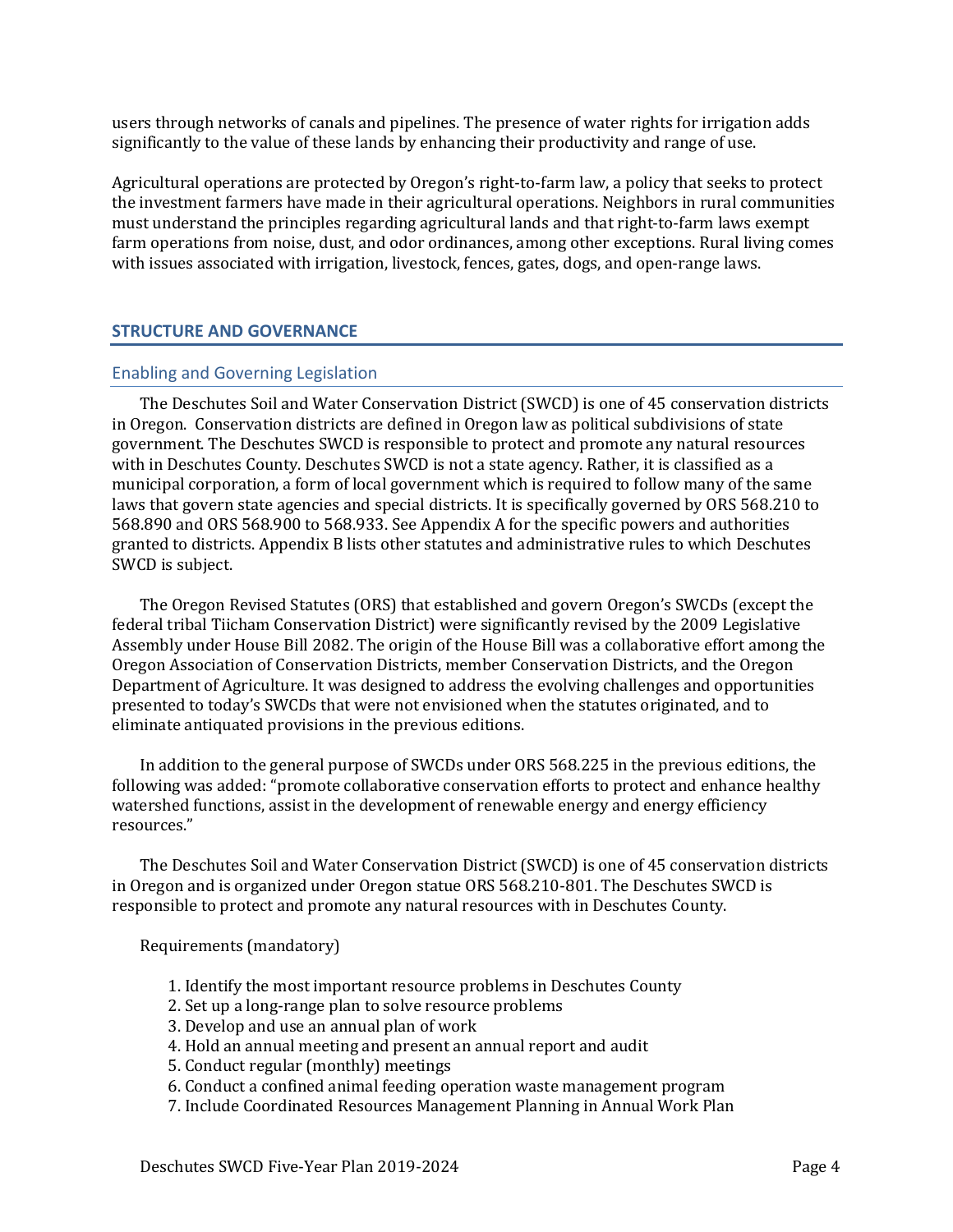#### <span id="page-9-0"></span>**History**

The severe dust storms in the early 1930's that devastated farmlands in the Great Plains during the Dust Bowl brought the nation's attention to the need to conserve soil and other natural resources. In 1935, President Franklin D. Roosevelt sought to address the problems of soil erosion in the nation by shepherding the passage of the Soil Conservation Act, which established the Soil Conservation Service (SCS) within the United States Department of Agriculture (USDA).

The SCS was charged with developing a program to conserve and enhance the nation's soil and water resources while providing food at a reasonable price. At first, it was assumed the federal government could manage the whole program. However, during the first two years, it became apparent local leadership was needed to coordinate efforts of conservation agencies and tie their programs to local conditions and priorities. The SCS needed the assistance of local farmers, ranchers, and other land managers to put together and operate an effective program. In 1937, President Roosevelt asked all state governors to promote legislation to allow the formation of soil conservation districts. During the same year, Congress developed model conservation district law for consideration by state governments. Thus began a partnership that exists today.

In 1939, the Oregon passed legislation to establish conservation districts in Oregon. Conservation Districts are charged with directing programs to protect local renewable natural resources in their county. The Deschutes Soil and Water Conservation District was established on June 23, 1947 under the name "Midstate SCD", which later changed to the Deschutes SWCD on September 9, 1987.

Today there are nearly 3000 conservation districts nationwide, generally organized along county boundaries. In Oregon, Soil and Water Conservation Districts (SWCDs) are legal subdivisions of state government, administered under the Natural Resources Division of the Oregon Department of Agriculture. Districts in Oregon are governed by a locally elected board of directors, and work to protect natural resources in their geographic area. They work closely with USDA's Natural Resources Conservation Service and Farm Services Agency (FSA), and are often co-located in a common service center. Districts also have a strong history of partnering with local watershed councils, non-profits, industry groups, and a variety of federal, state, and local conservation agencies and organizations.

DSWCD is a political subdivision of state government but is not a state agency, rather a municipal corporation that follow the same laws that govern state agencies. The DSWCD is not a regulatory and enforcement agency nor is it an environmental activist group. We are an organization that works with farmers, ranchers, forest owners, and other natural partners to sustain and improve our natural resources in Deschutes County.

Today, the DSWCD's involvement in the local community includes funding and technical assistance for (but not limited to):

- Assisting landowners with conservation planning and implementation
- Enhancing streamside riparian areas
- Improving irrigation efficiency on farms
- Manure management
- Improving water quality (ditches, groundwater, stream)
- Controlling noxious weeds
- Assisting with native and dryland revegetation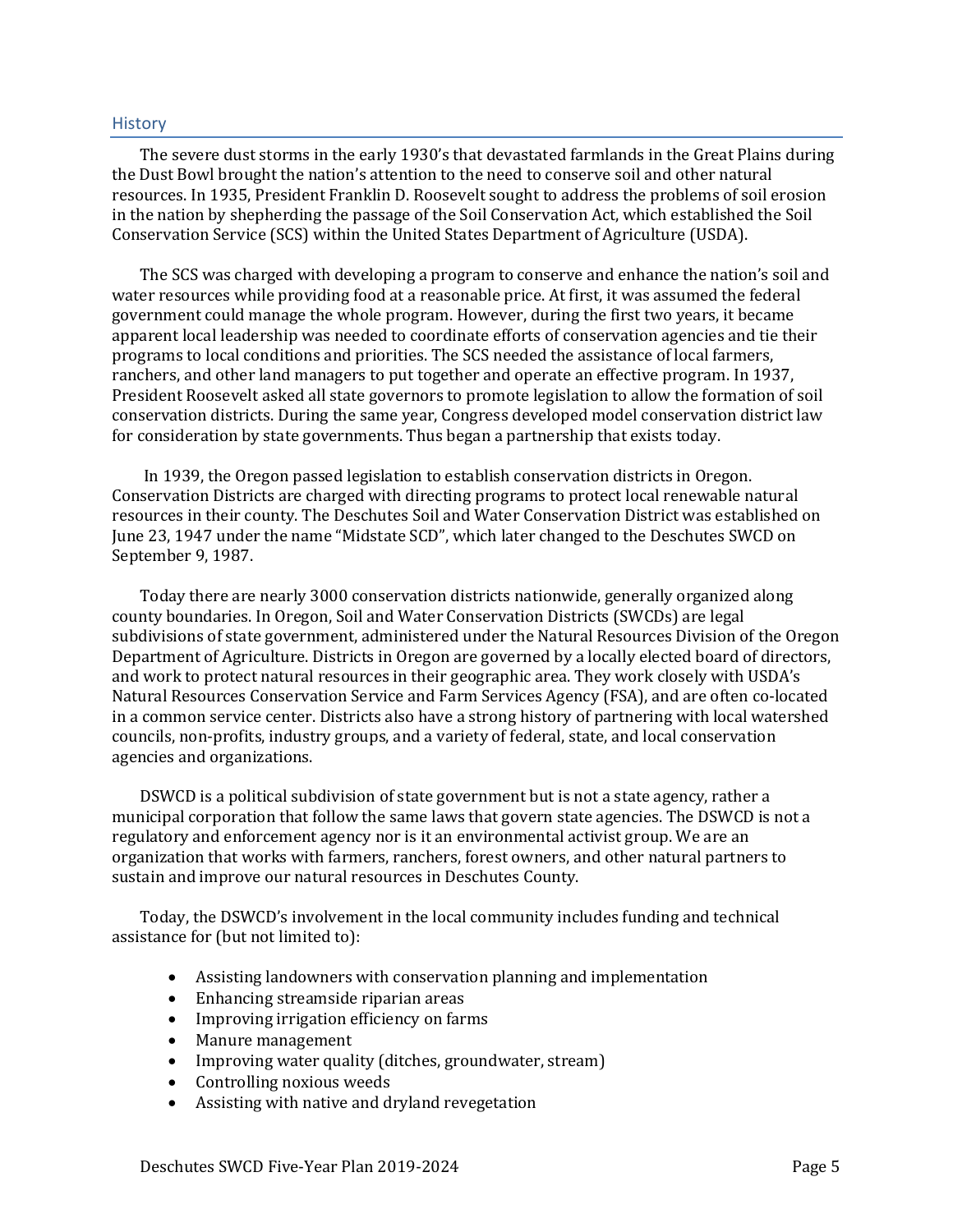Through partnerships and collaborative efforts, the DWSCD may participate in:

- Reducing fuels in local woodlands
- Range improvement
- Organic farming
- Supporting local food farmers
- Preserving sage-grouse habitat

As DSWCD's role has changed in the past, its role in Deschutes County will change as needed to adapt to future needs of the county's agricultural and urban communities. See the Oregon Soil and Water Conservation District Guidebook for more Oregon History6.

# <span id="page-10-0"></span>Leadership

# **Directors**

A board of seven directors governs the district. Directors are elected by the electorate of Deschutes County at the November general election, which is held during even-numbered years. Director positions are elected in staggered terms to provide continuity on the board and maintain consistent operations. The Deschutes SWCD board may appoint a person to fill a board vacancy between elections for the duration of that position's term. Five of the seven positions are classified as zone positions and must meet the zone requirements and terms of office as specified in ORS 568.560 as follows:

"Zone directors must own or manage 10 or more acres of land in the district, be involved in the active management of that property, reside within the boundaries of the district, and be a registered voter."

An individual may serve as a zone director in lieu of land ownership or management requirements if the individual resides within the zone that is represented, has served at least one year as a Deschutes SWCD director or associate director and has a conservation plan approved by the Deschutes SWCD. The other two positions are at-large positions. To qualify for an at-large position, a person must reside in Deschutes County and be a registered voter. No land ownership or management requirements are needed for an at-large position, which is also governed by ORS 568.560.

"An individual director has power only when acting as a part of the Deschutes SWCD board. Individual board members may be delegated authority or power to act on behalf of the board in specific, limited tasks. This authority or power is granted through board action (resolution, motion, policy, etc.) and must be recorded in the meeting minutes. Board members have a fiduciary responsibility to oversee the health of district operations."

The Deschutes SWCD board works cooperatively as a unit to plan and oversee implementing Deschutes SWCD programs. As a representative of the Deschutes SWCD board, opinions expressed

<sup>6</sup> Oregon Soil and Water Conservation District Guidebook <http://www.oregon.gov/ODA/shared/Documents/Publications/NaturalResources/SWCDGuidebook.pdf>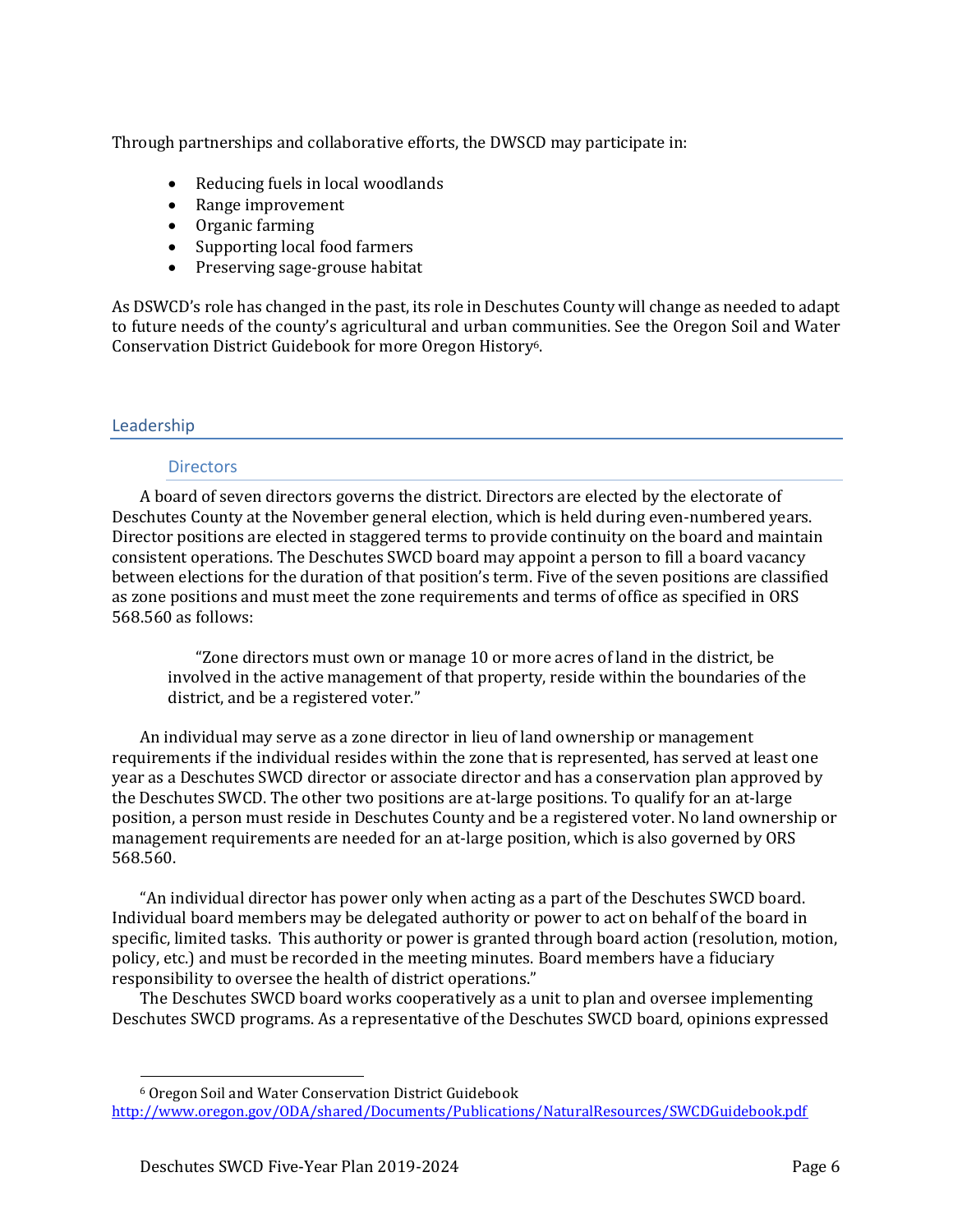publicly by individual board members should be consistent with established board policy, not the individual's personal agenda or opinions.

ORS 568.560 requires all SWCDs to select a chairperson and secretary from among its directors. Deschutes SWCD may elect other officers as desired.

The chair, or co-chairs, are granted the responsibility to represent Deschutes SWCD with other districts, agencies, associations, partners, organizations, legislators, and property owners consistent with the policies, plans, and interests of Deschutes SWCD. The chair(s) will also conduct regular and special meetings of the board as well as oversee the manager.

A vice-chair has been given the authority to act as the chair in case of the absence or unavailability of the chair. This position will not be filled when the district has co-chairs.

The secretary is the custodian of all Deschutes SWCD records, minutes, contracts, and other official documents.

The treasurer receives and reviews financials, budgets, and is the fiscal agent.

Committees are an effective way for Deschutes SWCD to plan and implement Deschutes SWCD functions. They can be comprised of board members, associate directors, SWCD advisors, representatives of cooperating agencies and associations, or interested citizens.

The Deschutes SWCD may have various ad hoc committees, which are charged with specific tasks over a specific time period. Ad hoc committees are then disbanded after the assigned task and/or timeframe is completed.

# Associate directors and directors emeritus

Associate directors and directors emeritus are non-voting members of the district board. They are appointed by the directors to serve as advisors and representatives. Associate and emeritus directorship offers a way to educate potential directors, broaden community input to the district, and expand district programs.

# <span id="page-11-0"></span>**MISSION, VALUES, AND GUIDING PRINCIPLES**

#### <span id="page-11-1"></span>Mission

To provide local leadership, education, motivation, and assistance to the citizens of Deschutes County for responsible, efficient stewardship of our soil, water and other natural resources.

# <span id="page-11-2"></span>Vision

The vision of the Deschutes SWCD is to:

- Be a community leader in fostering a healthy, productive, and beautiful landscape
- Be a facilitator and partner in voluntary conservation
- Encourage community participation in land stewardship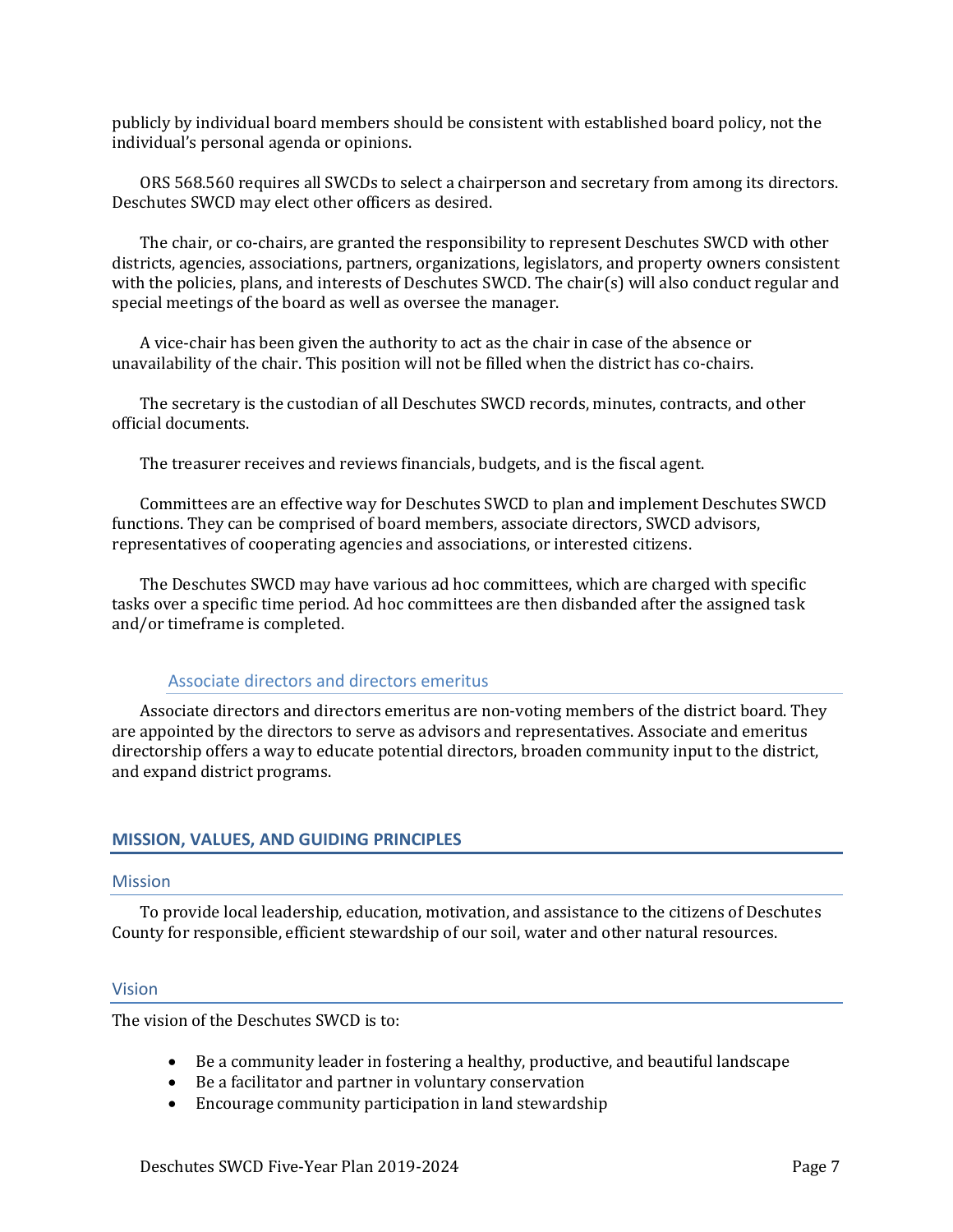- Be a primary resource in Deschutes County for soil and water conservation
- Promote conservation of natural resources and the development of renewable energy and energy efficiency resources
- Support efforts to reduce greenhouse gas emissions and adaptation to anticipated climate change

# <span id="page-12-0"></span>Values: Guiding Principles

The programs rely on locally-led conservation districts sharing and promoting stewardship and conservation activities. Districts provide conservation and stewardship field days, programs, workshops, and additional outreach efforts throughout their community to educate citizens about the need to care for our resources.

The stewardship concept involves personal and social responsibility, including a duty to learn about and improve natural resources as we use them wisely, leaving a rich legacy for future generations.

Other values or guiding principles include:

- Fostering state and local partnerships among the partners' respective members
- Listening and responding to customers' local resource conservation needs
- Advocating a holistic, ecosystem-wide approach to conservation
- Maintaining and enhancing grassroots conservation delivery systems
- Building alliances with a wide variety of agencies and organizations
- Fostering economically viable environmental policies
- Respect personal property rights
- Stewardship/conservation of natural resources, including watershed health and wildlife
- Enhancing the viability of agricultural endeavors including urban agriculture, small farms, and ranches
- Being a non-regulatory agency promoting voluntary participation and cooperation
- Partnerships and collaboration
- Trustworthiness
- Open space and view-sheds
- Food security
- Energy conservation
- High-quality natural environment
- Clean water and air
- Increasing water efficiency while increasing in-stream flows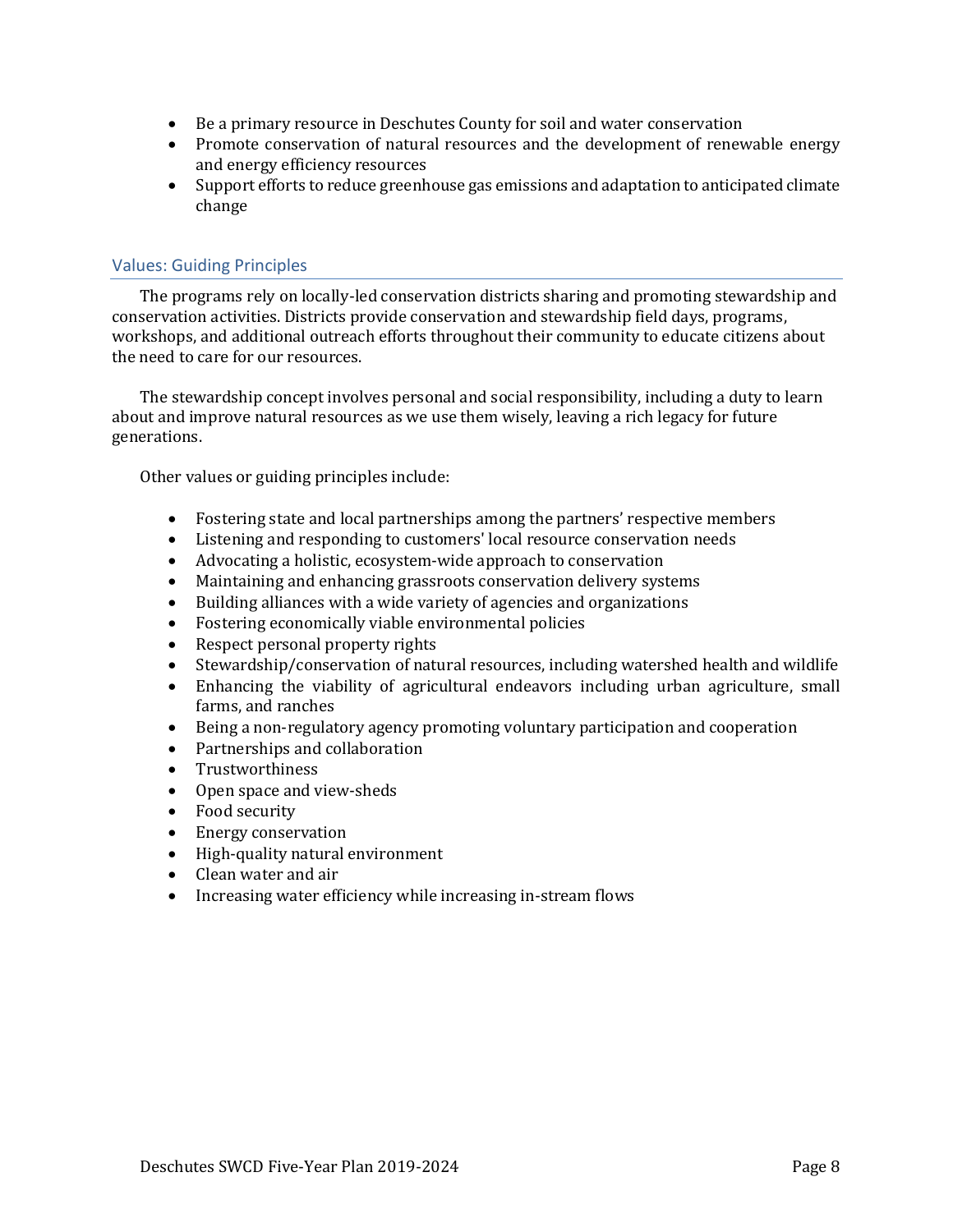### <span id="page-13-0"></span>Roles and Responsibilities

The Deschutes SWCD works with agencies and individuals as partners in our efforts to achieve our vision. Various memorandums of agreement and/or understanding, working agreements, intergovernmental agreements and informal arrangements formalize the partnerships. The agreements outline the responsibilities of each partner and identify the types of assistance, resources, and support each will provide to accomplish common conservation goals.

# <span id="page-13-1"></span>Local Level

# Landowners, producers, general public

Historically, the general public uses the Deschutes SWCD as its primary point of contact for all district programs as well as those of the Oregon Department of Agriculture (ODA), the USDA's NRCS and Oregon Watershed Enhancement Board (OWEB). Today that public contact is limited to water quality programs, primarily funded by ODA and grants funded through OWEB. Landowners and agricultural producers can avail themselves of technical assistance with natural resource concerns and assistance in securing grant or loan funding for an array of natural resource conservation projects. The scope of programs handled by the Deschutes SWCD may expand in accordance with this five-year plan and as additional funding is secured.

# OSU Extension Service

The district works with Oregon State University (OSU) Extension to further their mutual goals of natural resource conservation, management, and education by working closely with private property owners. OSU Extension assists Deschutes SWCD in delivering efficient conservation, education and outreach programs.

# County government

The district works cooperatively with Deschutes County government in various capacities including, but not limited to, referrals to vegetation manager, code enforcement, input and assistance to the community development department, and presentations to the board of county commissioners and the county planning commission.

# <span id="page-13-2"></span>Regional Level

# Local advisory committee

The local advisory committee is made up of landowners, agricultural producers, and an environmental representative whose charge is to develop an Agricultural Water Quality Management Area Plan in conjunction with Oregon Department of Agriculture (ODA).

This Upper Deschutes Agricultural Water Quality Management Area Plan and associated Upper Deschutes Agricultural Water Quality Management Area Rules address water quality and water's designated beneficial uses in the Upper Deschutes Management Area that must be protected. The area plan and rules address temperature, sediment, turbidity, chlorophyll, pH, dissolved oxygen, biological criteria, mercury, aquatic weeds/algae, and bacteria concerns related to agricultural activities on private lands in the management area. All these parameters are on DEQ's 2012 303(d) list of "water quality limited" streams in the management area. Inadequate fish habitat and low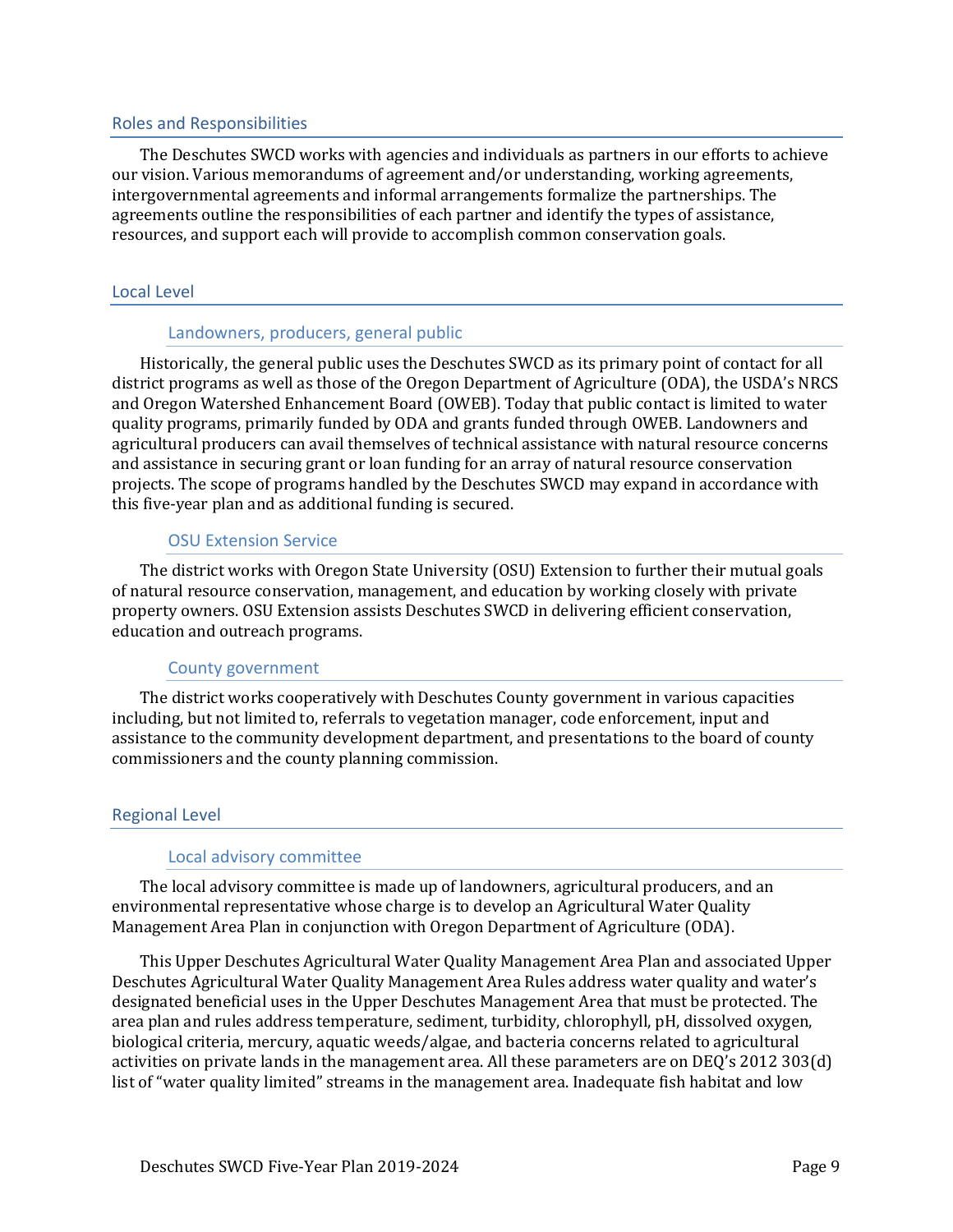stream flows are also of concern. Total maximum daily loads (TMDLs) have not yet been developed for any of these listings in the management area.

The goal of the area plan is to prevent and control water pollution from agricultural activities and soil erosion through voluntary activities by landowners, aided by information and technical and financial assistance from local, state, and federal agencies, and other sources.

Water quality standards for surface water are not designed to provide water of sufficient purity for direct human consumption or food preparation. It may be hazardous to human health to use agricultural water for direct human consumption.

This area plan addresses conditions resulting from agricultural management that may affect water quality. These activities include, but are not limited to, the management of:

- Stream banks
- Cultivated lands
- Nutrients, farm chemicals, and pesticides
- Livestock
- Agricultural wastes
- Irrigation water and surface drainage
- Invasive plants (noxious weeds)

The area plan is voluntary and can help landowners comply with the area rules. The area rules (Oregon Administrative Rules [OARs] 603-095-3000 through 603-095-3060) contain required conditions to protect water quality. When voluntary approaches do not adequately achieve those conditions, as a last resort the Oregon Department of Agriculture (ODA) exercises its enforcement authority under the area rules.

The Upper Deschutes Local Advisory Committee (LAC) helped develop the area plan and rules and participates in biennial reviews of the area plan and rules. The LAC is assisted by the Deschutes Soil and Water Conservation District (SWCD) and ODA.

# <span id="page-14-0"></span>State Level

# Oregon Department of Agriculture (ODA)

The Oregon Department of Agriculture Natural Resources Division provides administrative oversight and partial administrative and technical support funding to address concerns listed above.

# OWEB, DEQ, and other state agencies

The Oregon Watershed Enhancement Board (OWEB), the Department of Environmental Quality (DEQ), and other state agencies provide financial resources through grants for habitat restoration and water quality improvement projects.

# Oregon Association of Conservation Districts

The OACD provides technical and administrative support to the district. It is also the main conservation district advocacy organization with the Oregon State administration and legislature.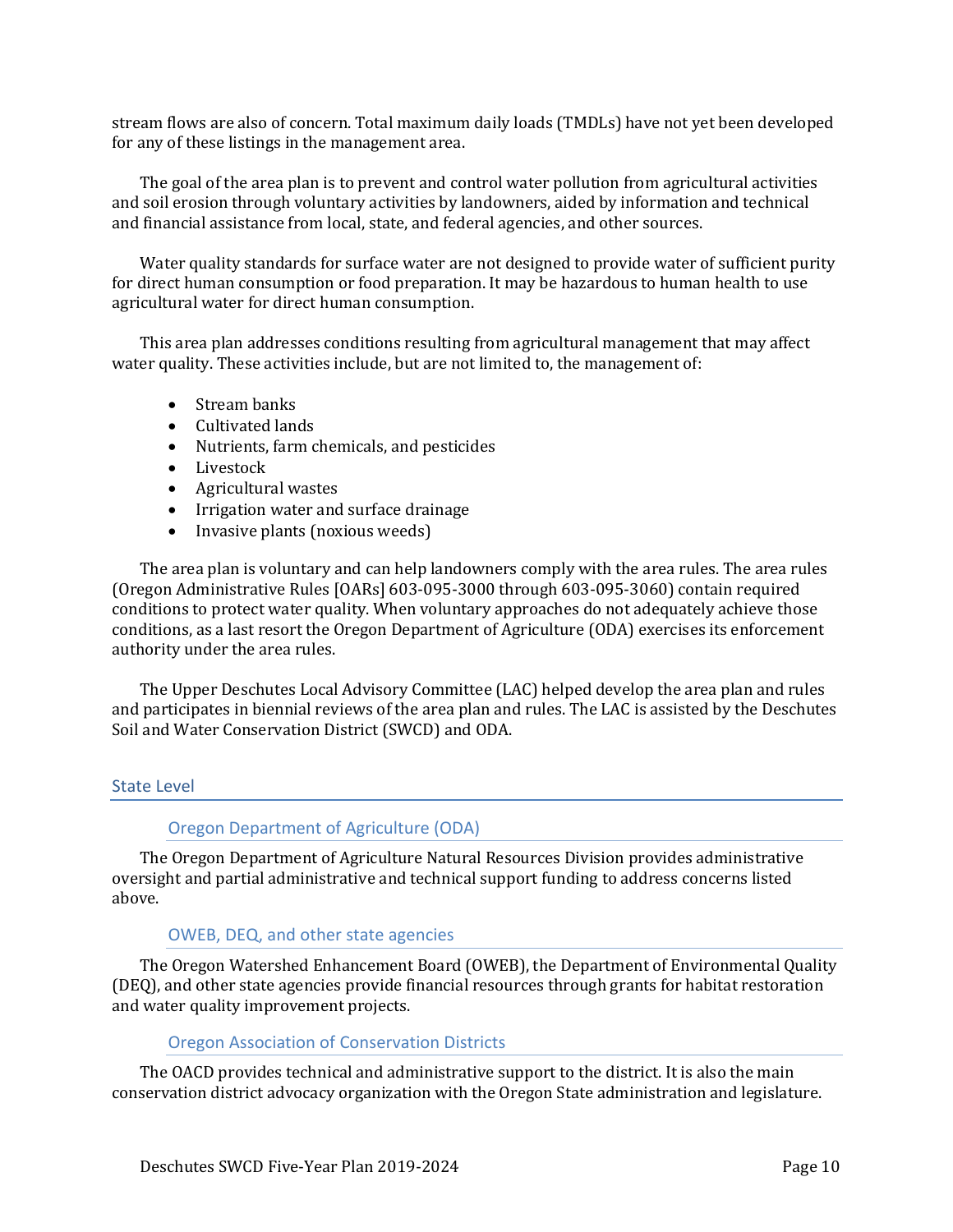# <span id="page-15-0"></span>National Level (Federal Support)

### USDA Natural Resource Conservation Service (NRCS)

The district maintains a cooperative working agreement with the NRCS to provide office space and equipment and assistance with conservation planning and conservation practice implementation activities in Deschutes County. The district also from time to time enters into contribution agreements with NRCS to produce complete conservation plans. The NRCS provides technical assistance to the district and directly to county landowners and producers. Through the Farm Bill the federal USDA NRCS offices provide the funding of the work agreements with the district. The district is served through the NRCS office just outside Redmond airport.

#### <span id="page-15-1"></span>Revenue to the County Economy

Over the last five years, the Deschutes SWCD has expended approximately \$500,000 in payroll, supplies, services, and project expenses. These dollars were brought into the local economy primarily through federal and state grants. Studies from the University of Oregon have shown that for every million dollars in grant money received, 15 to 23 local jobs are created or supported. Additionally, 80% (\$400,000) of these dollars are spent within the county and generate a compounded economic impact of 1.7 to 2.6 times the original expenditures, in this case \$850,000 to \$1,300,000 from the operations of the Deschutes SWCD over the last five years.

# <span id="page-15-2"></span>**GOALS AND OBJECTIVES**

**Goals** are destinations—where you want your district to be. **Objectives** are progress markers along the way to goal achievement.

# <span id="page-15-3"></span>Goal #1: Sustain and Enhance Water Quality and Quantity

#### **Objectives:**

- 1. Reduce potential manure, chemical, noxious weed, or sediment runoff to surface or groundwater.
- 2. Stabilize and increase stream flows.
- 3. Improve private ditch water conveyance and irrigation efficiency and provide education opportunities in Irrigation Water Management (IWM).
- 4. Maintain, improve and restore native riparian vegetation.
- 5. Stabilize eroding lands.
- 6. Partner in and support markets to incentivize the adoption of farming practices that improve water conservation.
- 7. Work with partners in compliance (e.g. Deschutes County and ODA).
- 8. Promote a better understanding of "beneficial use" of a water right.
- 9. Seek conservation opportunities with PL-566 irrigation district projects.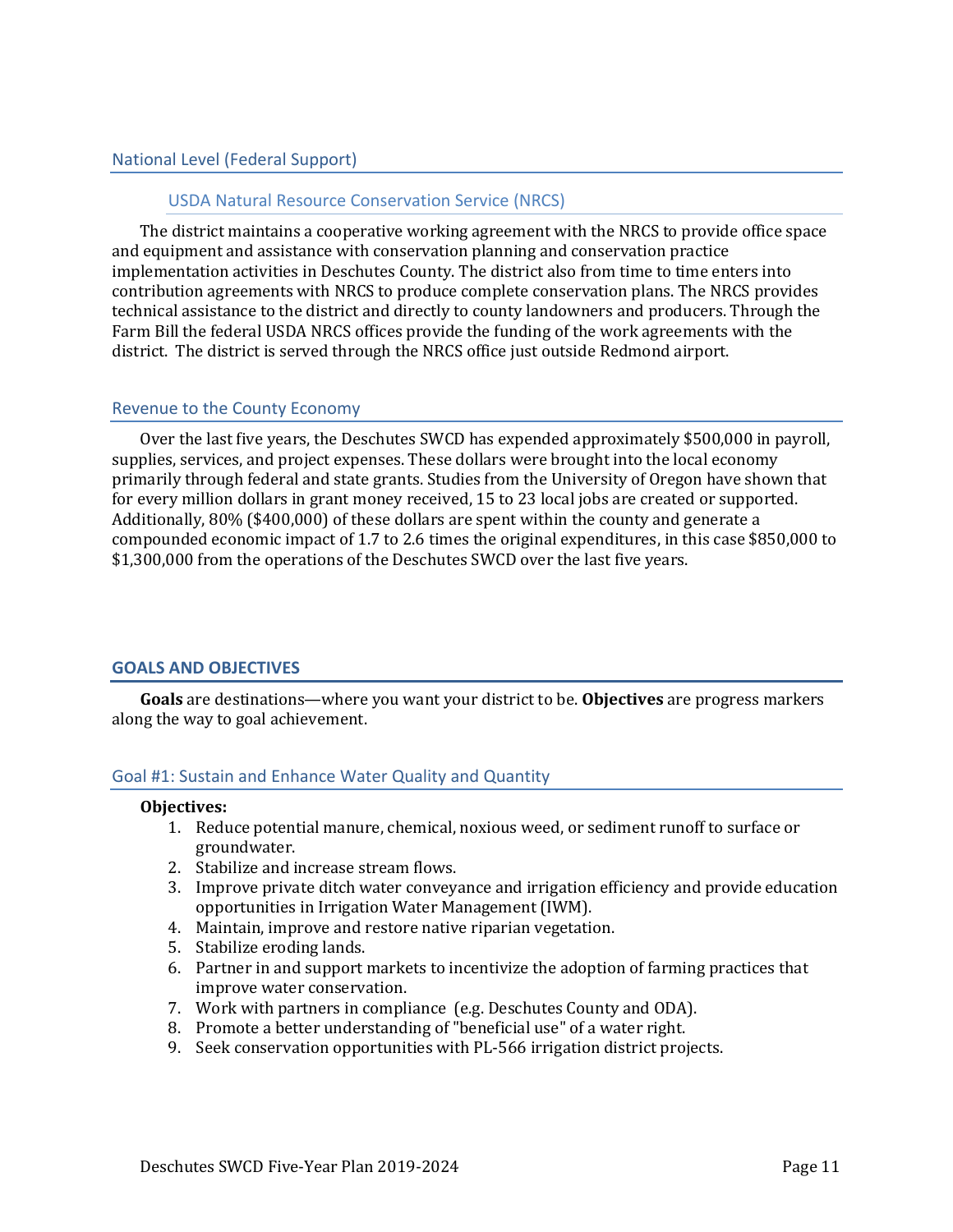# <span id="page-16-0"></span>Goal #2: Identify and Eliminate Noxious and Invasive Weeds

#### **Objectives:**

- 1. Control the spread of noxious and invasive weeds that threaten native vegetation and resource values.
- 2. Educate landowners about noxious and invasive weeds.
- 3. Maintain and restore native riparian vegetation.
- 4. Pursue funding for weed projects.
- 5. Identify opportunities to partner on projects (Project Wildfire, HOA's Count/State/Federal agencies).

# <span id="page-16-1"></span>Goal #3: Restore and Improve Fish and Wildlife Habitat

### **Objectives:**

- 1. Reduce juniper encroachment into native sagebrush-grass communities.
- 2. Restore sage-grouse habitat and native perennial grasses.
- 3. Provide wildlife alternatives in conservation planning with landowners (e.g. ODFW Wildlife Habitat Conservation Management Plans).
- 4. Promote or obtain conservation easements and agreements.
- 5. Maintain and restore riparian habitats.
- 6. Maintain and restore priority fish and wildlife habitats identified in the Oregon Conservation Strategy [\(http://www.dfw.state.or.us/conservationstrategy/read\\_the\\_strategy.asp\)](http://www.dfw.state.or.us/conservationstrategy/read_the_strategy.asp) and the Deschutes County Comprehensive Land Use Plan.
- 7. Restore/enhance Oregon spotted frog habitat.
- 8. Aid in reduction of human-caused mule deer mortality and enhance mule deer habitat.
- 9. Promote pollinator conservation and improve pollinator habitat.
- 10. Identify opportunities to partner on projects.

# <span id="page-16-2"></span>Goal #4: Reduce Wildfire Risk and Restore Degraded Uplands

#### **Objectives:**

- 1. Reduce density of trees and flammable brush in forests.
- 2. Promote rangeland health.
- 3. Restore native perennials.
- 4. Coordinate efforts with local groups.
- 5. Manage forests through Community Forests<sup>7</sup> as defined by the USDA (Forest Service) and originally authorized in the 2008 Farm Bill.

# <span id="page-16-3"></span>Goal #5: Promote a Sustainable Local Agriculture Economy

# **Objectives:**

1. Encourage a local farm-to-market economy.

<sup>7</sup> The USDA Forest Service Community Forest and Open Space Conservation Program (CFP) is a competitive grant program that provides financial assistance to tribal entities, local governments, and qualified conservation non-profit organizations to acquire and establish community forests that provide community benefits (pending Federal budget authorizations). Community benefits include economic benefits through active forest management, clean water, wildlife habitat, educational opportunities, and public access for recreation.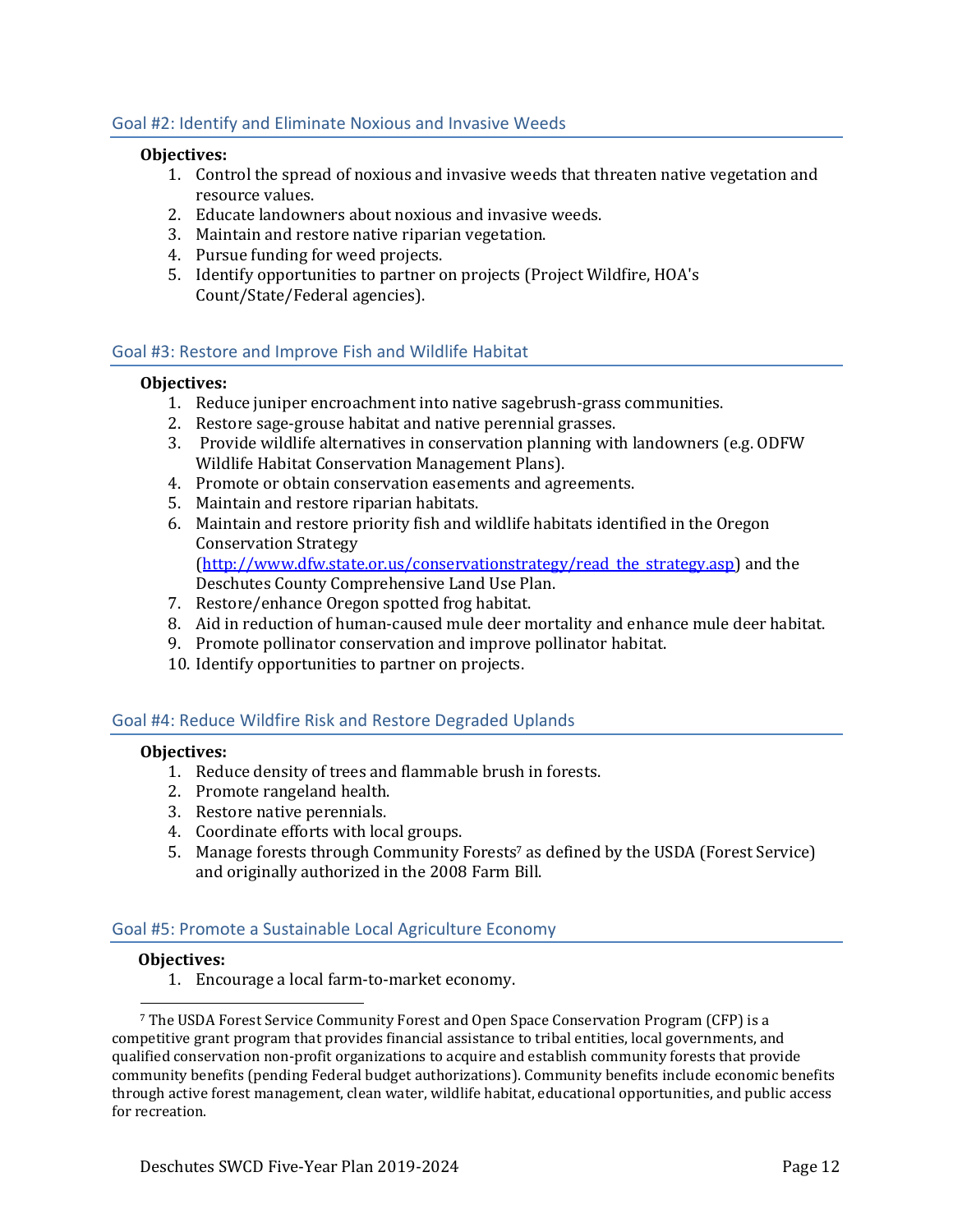- 2. Encourage the cultivation and marketing of local organic food.
- 3. Pursue funding for farm-to-market projects.
- 4. Promote local farms and gardens to food bank.
- 5. Encourage participation in Oregon Agricultural Heritage Program.
- 6. Collaborate with partners to determine urban and rural needs and opportunities.

# <span id="page-17-0"></span>Goal #6: Improve and Promote Soil Stewardship

### **Objectives:**

- 1. Encourage and support use of best management practices to conserve soil and water.
- 2. Encourage and support the use of USDA NRCS soil survey maps and soil tests and information to guide soil enhancement projects and appropriate use of sites.
- 3. Encourage the production of soil amendments that are ancillary to pollution control measures, including manure management and biomass energy production.
- 4. Stabilize eroding lands.
- 5. Support markets to incentivize the adoption of farming practices that build soil carbon.

# <span id="page-17-1"></span>Goal #7: Develop Renewable Energy and Energy-Efficient Resources

### **Objectives:**

- 1. Support capacity for energy production within the irrigation delivery system.
- 2. Encourage development of biomass energy production.
- 3. Support integrated energy strategies including solar, wind, hydropower, combined heat and power, geothermal, energy conservation, and actions that are cost effective, including reduction of future production costs /reduced future costs.
- 4. Pursue funding for energy projects.
- 5. Encourage development of low carbon energy alternatives.

# <span id="page-17-2"></span>Goal #8: Legal Accountability and Fiscal Responsibility

# **Objectives:**

- 1. Implement board-approved five-year or long-range plan. Review and update periodically.
- 2. Produce and maintain annual work plan and operating budget.
- 3. Conduct regular board and staff meetings.
- 4. Provide public outreach of district activities in accordance with Oregon public meeting laws.
- 5. Provide orientation, development and training for staff and board.
- 6. Develop administrative policies and processes.
- 7. Recruit board members and associate board members as needed.
- 8. Hold an annual public meeting.
- 9. Maintain a working relationship with agricultural and ranching organizations, watershed councils, local natural resources non-profits, cities, county, and federal entities.
- 10. Personnel, financial, and contract management.
- 11. Reduce insurance costs.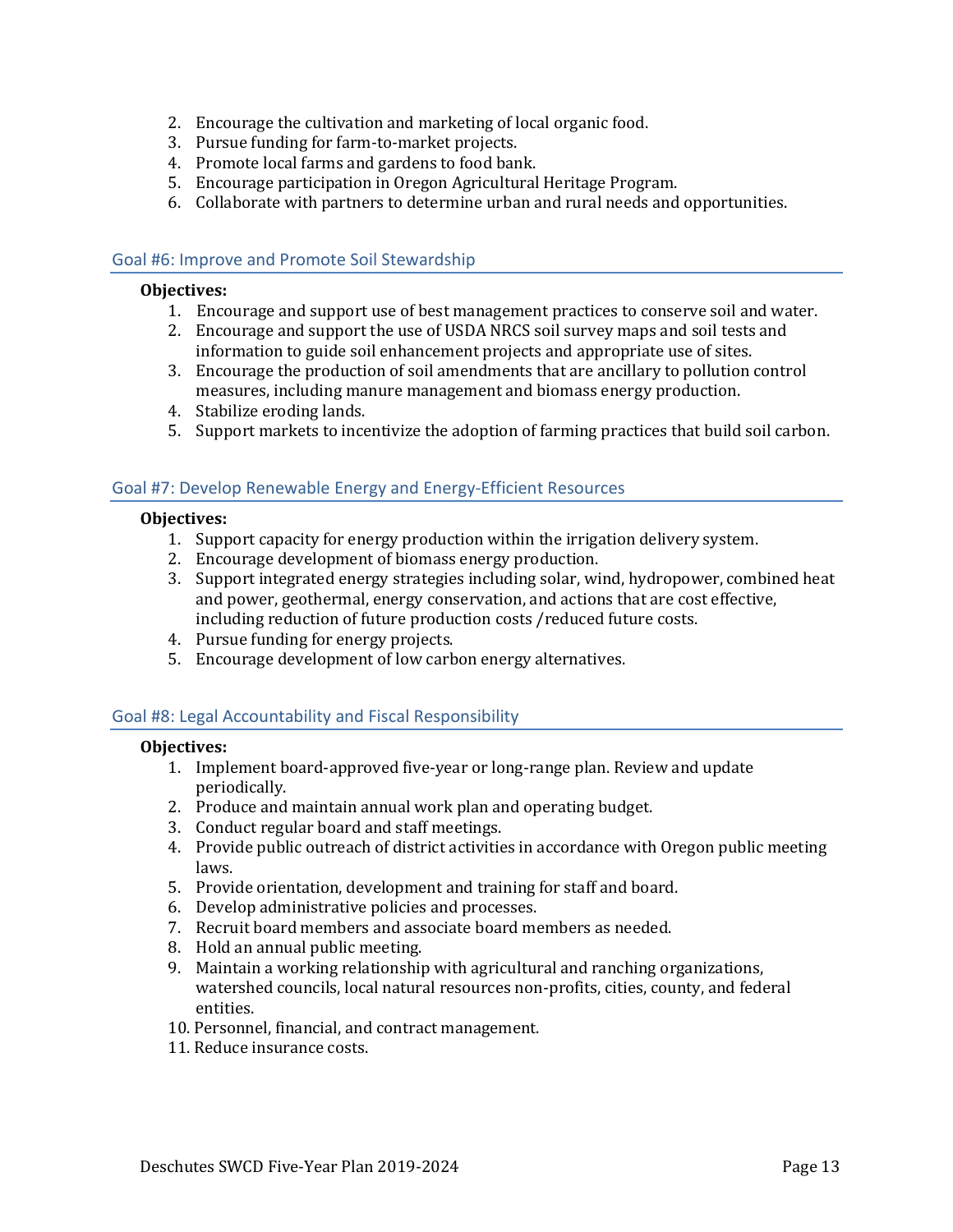# <span id="page-18-0"></span>**NATURAL RESOURCE CONCERNS AND OUTCOMES**

A natural resource concern is a condition that does not meet agreed-to or established criteria for a quality, sustainable resource. The resource concerns described below are intended to give a picture of the natural resource challenges in Deschutes County and why they are important. Some of these resource concerns are currently funded and others are not at this time. These are areas where the DSWCD could potentially partner. It is worth noting that some of these problems may become worse with anticipated population growth and climate change.

*The top five resource concerns in Deschutes County are:*

- Water quality and quantity
- Weeds
- Wildlife and fish, including endangered and invasive species
- Wildfire
- Land/soils

# *These resource concerns are evident in our county as:*

- Water quality and quantity
	- o Low winter flows in the Deschutes River below Wickup Reservoir and low flows in Middle Deschutes, Tumalo and Whychus Creeks during summer irrigation
	- o City of Bend water use (needs)
	- o Full appropriation of surface waters
	- o Declaration of groundwater restrictions and related mitigation requirements
	- $\circ$  Dependency of municipal water providers on groundwater for future needs
	- o Diversion of substantial river flows by irrigation districts
	- o 303(d) listings for water quality parameters and need for TMDLs throughout the Deschutes and Crooked sub-basins
	- o Protection of scenic waterway flows in the lower reaches of the Deschutes and Crooked Rivers
	- o Potential Endangered Species Act requirements
	- o Predation on native species by non-native bullfrog, brown trout, and other non-native species
	- o Re-introduction of anadromous fish species in the Deschutes, Crooked, and Metolius Rivers and Whychus Creek
	- $\circ$  Rapid growth, urbanization, fragmented farmlands, and land-use change in the basin
- Proliferation of noxious weeds such as knapweed
- Large and more frequent stand-replacement wildfires that threaten communities and important natural resources and reduce air quality
- Declining populations and habitats for several species of concern (e.g., northern spotted owl, Oregon spotted frog, some woodpeckers, eagles, bats, some fish, mule deer, sagegrouse)
- Reduction of agriculture and forest lands due to development
- Climatic constraints to viable agriculture (short growing season)
- Lack of stewardship by some landowners
- Awareness or lack of awareness of issues/concerns
- Soil quality in Deschutes County necessitates growing crops with irrigation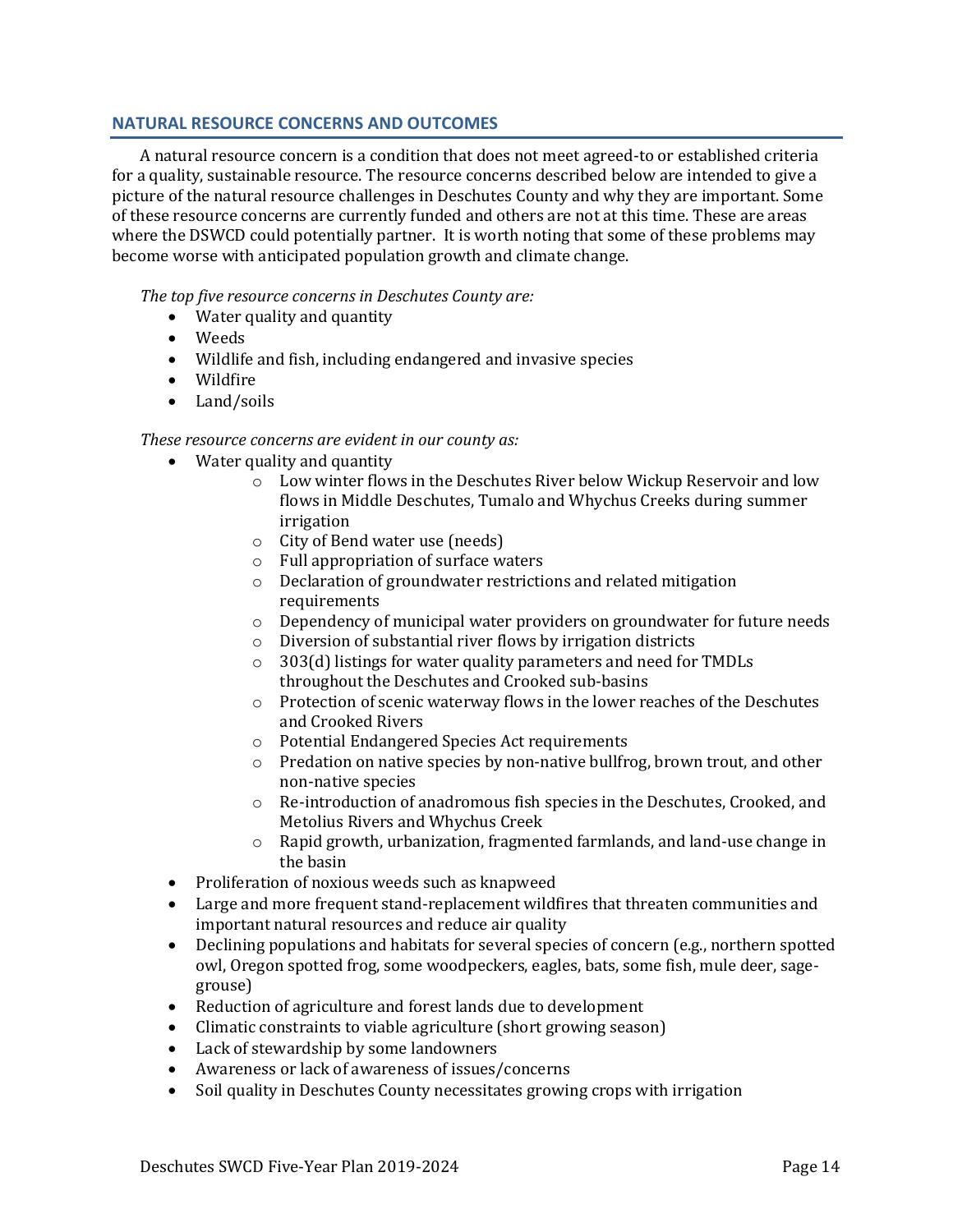• Soils are naturally deficient with little or no organic matter

# *The desired outcomes to address these concerns are:*

• Meeting the Oregon Department of Fish and Wildlife's instream water rights and flow targets for a healthy, thriving fishery and ecosystem - and adaptively meeting the US Fish and Wildlife Service flows to support ESA requirements

Current Deschutes River (in Deschutes County) minimum instream flows and targets set by Oregon Department Fish & Wildlife (personal communication with ODFW & Deschutes River Conservancy staff).\*

| River             | Season      | Current flow<br>(cfs) | Target flow<br>(cfs) | River reach                                                          |
|-------------------|-------------|-----------------------|----------------------|----------------------------------------------------------------------|
| Upper Deschutes** | Winter      | 100-300               | 300                  | Wickiup Reservoir to confluence<br>with Little Deschutes River       |
| Middle Deschutes  | Summer      | $70-135$              | 250                  | Bend (North Canal Dam) to Lake<br><b>Billy Chinook</b>               |
| Tumalo            | Late Summer | $9 - 15$              | $32 - 82$            | Tumalo Irrigation Diversion to<br>confluence with Deschutes River    |
| Whychus           | Summer      | 20                    | $20 - 33$            | Three Sisters Irrigation Diversion<br>to confluence with Deschutes R |

\* Metolius has no minimum instream flow problems at this time

\*\* Variable from Wickiup Dam each winter; minimum flow due to settlement agreement over Oregon spotted frog is now 100 cfs. This will increase over a schedule set by USFWS and will be published in the pending Habitat Conservation Plan (HCP). Flow needs increase below the confluence with Little Deschutes.

- Reduction in extent and populations of county-listed noxious weeds
- Reduced loss of private property and natural resources values due to large wildfires
- Reduced poor air quality from smoke from wildfires
- Contribution to recovery of declining wildlife and fish species of concern or of economic interest
- Appropriate and best uses of lands and good land-use planning
- Increase amount of organic matter in the soils
- Improve irrigation efficiency
- Promote healthy, productive rangelands

# <span id="page-19-0"></span>Resource Concern #1: Water Quality and Quantity

- Distribution needs to be improved
- Conservation efficiency
- Impaired water quality due to water quantity issues/temperature
- Concept of "use it or lose it" can provide opportunities in restoration
- Promote a better understanding of "beneficial use" of a water right
- Juniper encroachment
- Degradation of some riparian habitats
- Low winter flows and high summer flows in the Upper Deschutes; low summer flows in the Middle Deschutes

# **Trends**

- More water available in-stream due to conservation efforts
- Climate change and fluctuation in water storage due to droughts and water management for endangered species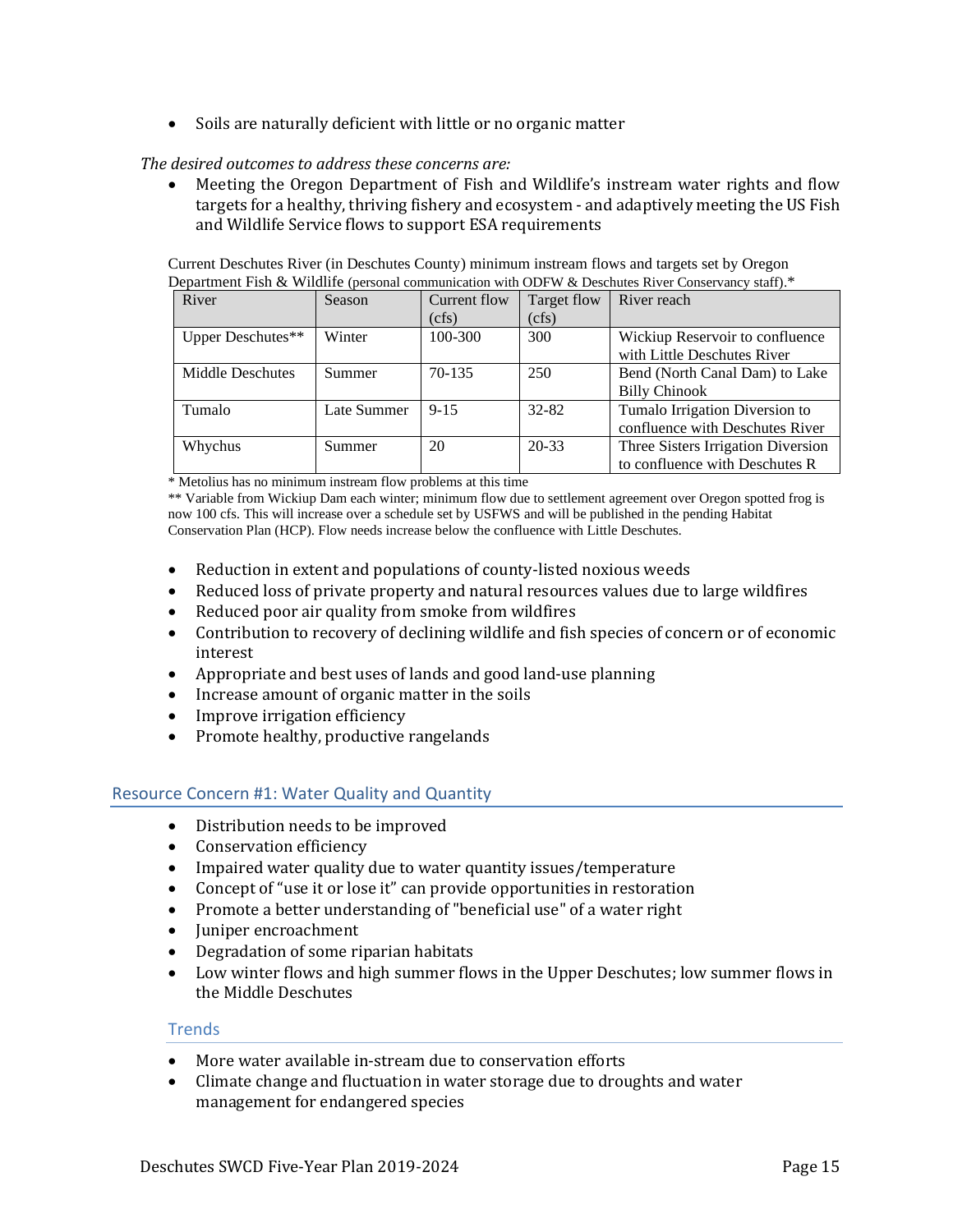# **Strategies**

- Improve distribution system
- Improve intelligent use of water/education
- Improve on-farm efficiencies
- Liaison between irrigation districts and landowners
- Irrigation efficiency, e.g., reduction of irrigation water loss (seepage and evaporative losses) and reduction of runoff from flood irrigation
- Manure removal/exchange where potential water impact exists; fertilizer management
- Wildfire risk reduction within 1/4 mile of water
- Invasive juniper removal within 300 ft of water to reduce future sedimentation
- Fencing riparian areas and developing alternate water sources for livestock
- Riparian restoration/canal bank stabilization
- Riparian/canal bank noxious weed removal (e.g., ribbon grass, yellow iris, reed canary grass, St. John's wort)
- Remove lodgepole pine encroachment in wetlands

# Intended outcomes

- More efficient on-farm water usage
- More water in-stream/natural flows
- Improved water quality and compliance with the Clean Water Act

# <span id="page-20-0"></span>Resource Concern #2: Noxious and Invasive Weeds

- Reduction in productivity of land/loss of production
- Erosion
- Livestock health/loss
- Impacts to wildlife habitat
- Impacts to water quality
- Increased fire hazard
- Juniper encroachment
- Increase early detection and rapid response

# **Trends**

- Increase in noxious or invasive weeds (Deschutes Count[y Noxious](file:///C:/Users/Genevieve/AppData/Local/Packages/Microsoft.MicrosoftEdge_8wekyb3d8bbwe/TempState/Downloads/Noxious) Weed List: [http://webroad.deschutes.org/noxiousweeds/default.aspx\)](http://webroad.deschutes.org/noxiousweeds/default.aspx)
- Increase in juniper (roughly 10-fold increase in western US since the 1870s<sup>8</sup>)
- Potential climate change may exacerbate problems

# **Strategies**

- Education and outreach
- Partnerships
- Identify appropriate cover crops
- Participate in the county weed board
- Weed pulls and support of projects to eradicate noxious and invasive weeds

<sup>8</sup> Woodland Fish and Wildlife; 2001. Managing Western Juniper for Wildlife, publication number MISC0286. Pg 1; http://juniper.oregonstate.edu/wildlife.pdf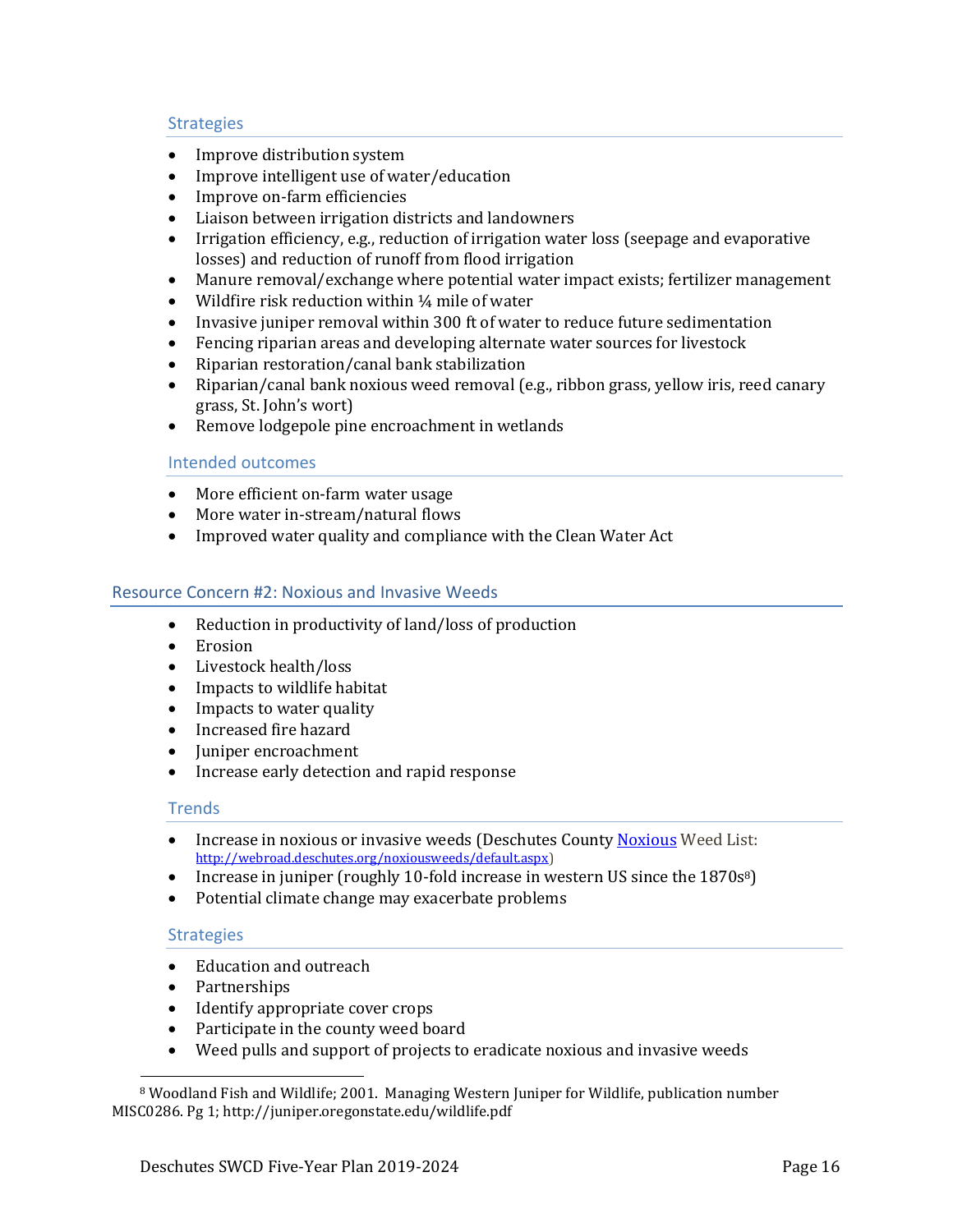- Careful use of herbicides where appropriate, and especially on large weed populations
- Use of certified weed-free hay
- Support native plant propagation in nurseries
- Proper land management

# Intended outcomes

- Well-educated population able to identify noxious weeds
- Weed-free county
- Landowner education to increase BMPs

# <span id="page-21-0"></span>Resource Concern #3: Fish and Wildlife Habitat

- Landowners unaware they live in wildlife overlay zones
- Present or potential federal listing of sage-grouse, northern spotted owl, Oregon spotted frog, bull trout, and reintroduced anadromous fish
- Wildlife destruction of crops and personal property
- Declining population of mule deer and significant human-caused mortality on roads and from poaching
- Woodpeckers such as white-headed woodpecker and Lewis woodpecker
- Riparian habitats
- Bald and golden eagle
- Bats (especially given white-nose syndrome, a disease from an invasive and exotic fungus that decimates bat population)
- Pollinators
- Salmon and trout
- See the Oregon Conservation Strategy [\(http://www.dfw.state.or.us/conservationstrategy/read\\_the\\_strategy.asp\)](http://www.dfw.state.or.us/conservationstrategy/read_the_strategy.asp) and the Deschutes County Comprehensive Land Use Plan for more priorities and information

# **Trends**

- Declining populations of key species and habitats of interest
- Increasing conflicts with large predators (mountain lions, coyotes, wolves)

# **Strategies**

- Develop conservation easements
- Develop wildlife corridors
- Education of landowners about wildlife overlay zones
- Develop strategies to deal with destructive wildlife
- Partner with efforts to reduce human-caused mortality and enhance mule deer habitat, including the Tumalo winter range
- Partner with other local efforts to improve fish and wildlife habitat
- More participation in land-use development
- Wildlife relocation
- Reduction of juniper encroachment and cheatgrass
- Reduce forest density while maintaining larger trees
- Protect Oregon spotted frog and sage-grouse habitats
- Riparian habitat restoration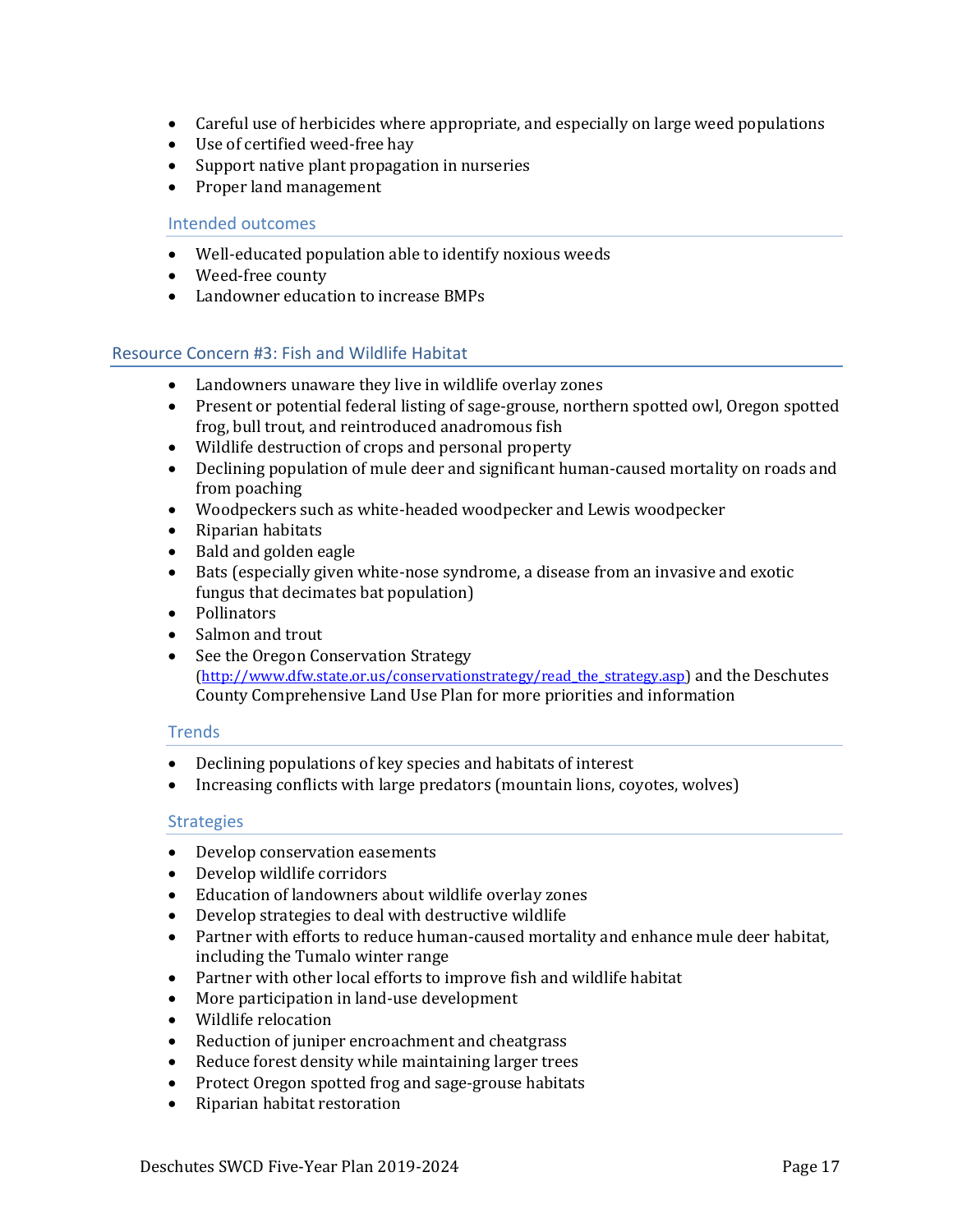- Protect key cave (lava tube) habitats for bats
- Enhance and protect pollinator habitats
- See the Oregon Conservation Strategy [\(http://www.dfw.state.or.us/conservationstrategy/read\\_the\\_strategy.asp\)](http://www.dfw.state.or.us/conservationstrategy/read_the_strategy.asp) and the Deschutes County Comprehensive Land Use Plan for more strategies
- Working with partner counties to support the federal Conservation Reserve Enhancement Program or CREP<sup>9</sup>

### Intended outcomes

- Hold conservation easements and agreements; potentially title to Community Forests
- Reduction in crop damage and livestock hazards
- Improved habitat for key wildlife species (e.g., mule deer, sage-grouse, Oregon spotted frog, redband trout, anadromous fish, bats, pollinators, owls)
- Better wildlife habitat that leads to improved human habitat
- Protection of key wildlife habitats and species of special interest
- Carbon sequestration to reduce impacts on potential climate change

# <span id="page-22-0"></span>Resource Concern #4: Wildfire Risk

- Large fuel load on private and public property
- Irresponsible recreational use of public lands
- Emergency response
- Juniper encroachment
- Replacement of native grasses by cheatgrass and medusahead (makes areas more susceptible to repeated grass fires)

#### **Trends**

- Juniper expansion (see earlier)
- Non-native cheatgrass expansion (about 2.2 million acres > 10% cheatgrass on just BLM lands in Oregon)
- Increase in acres and locations of forests that are too dense (e.g., lodgepole encroachment in ponderosa pine forest or ponderosa pine forest > 40% canopy cover)

# **Strategies**

- Education and outreach
	- o Homeowner safety response to a wildfire
	- o Danger of fuel loading
	- o How to create defensible space
- Partnerships
- Assist county forester, Oregon Department of Forestry, and Upper Deschutes River Communities (Coalition)
- Improve neighborhood awareness and response (early detection/rapid response)
- Reduce density of trees and flammable brush in forests

<sup>9</sup> CREP is a federal/state natural resource conservation program targeted to address state and nationally significant agricultural related environmental problems. Participants receive financial incentives from USDA to voluntarily remove cropland from production in the Conservation Reserve Program (CRP).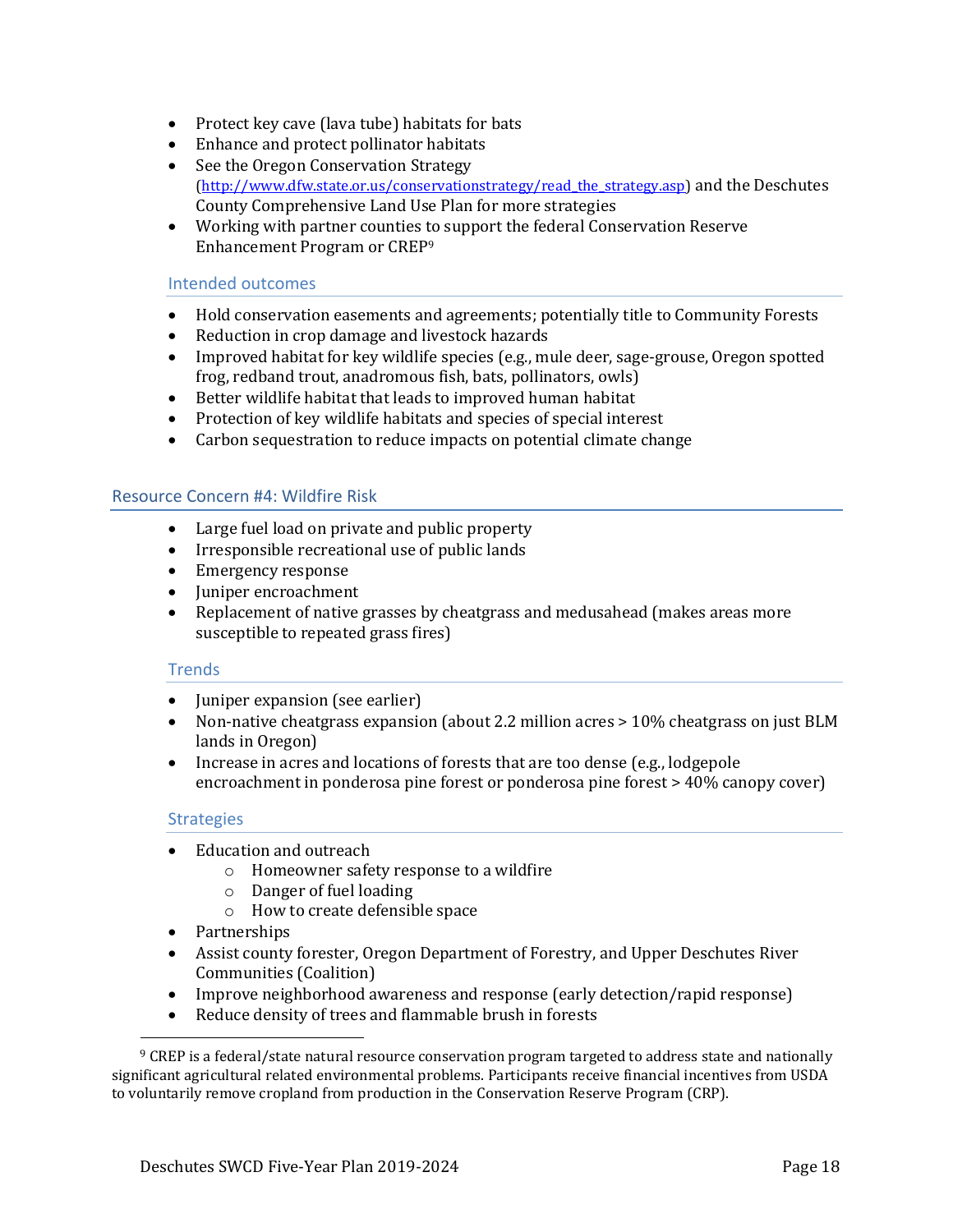- Reduce juniper encroachment
- Use selective livestock grazing management to reduce cheatgrass
- Participate in Community Forest programs

### Intended outcomes

- Responsible access and use of recreational areas
- Improved neighborhood awareness and response
- Reduced fuel load on private and public lands
- Restored native sagebrush–steppe plant communities
- Restored native forests
- Carbon sequestration through reduced high intensity wildfire to reduce potential impacts on potential climate change

# <span id="page-23-0"></span>Resource Concern #5: Land Suitability and Productivity

- Poor soil tilth and health (condition to support plant growth)
- Lack of organic matter in soil
- Highly erodible soils due to water and wind
- Lack of natural ground cover due to land disturbances
- Juniper encroachment
- Noxious weeds
- Local food security

### **Trends**

- Juniper encroachment
- Increases in wildland–urban interface
- Projected higher temperatures, longer growing seasons, less snow and more extreme weather over the next 100 years

# **Strategies**

- Education of best management practices
- Develop rangeland/grazing plans
- Help landowners comply with existing laws
- Education on ways to reduce soil erosion
- Reduce runoff from irrigation
- Promote small-scale, organic, and local food production
- Soil carbon sequestration markets

# Intended outcomes

- Improved soil health
- Reduction of soil erosion
- Improved composting opportunities
- Long-term local economic development
- Local farm-to-market economy and more organic food
- Carbon sequestration to reduce impacts on potential climate change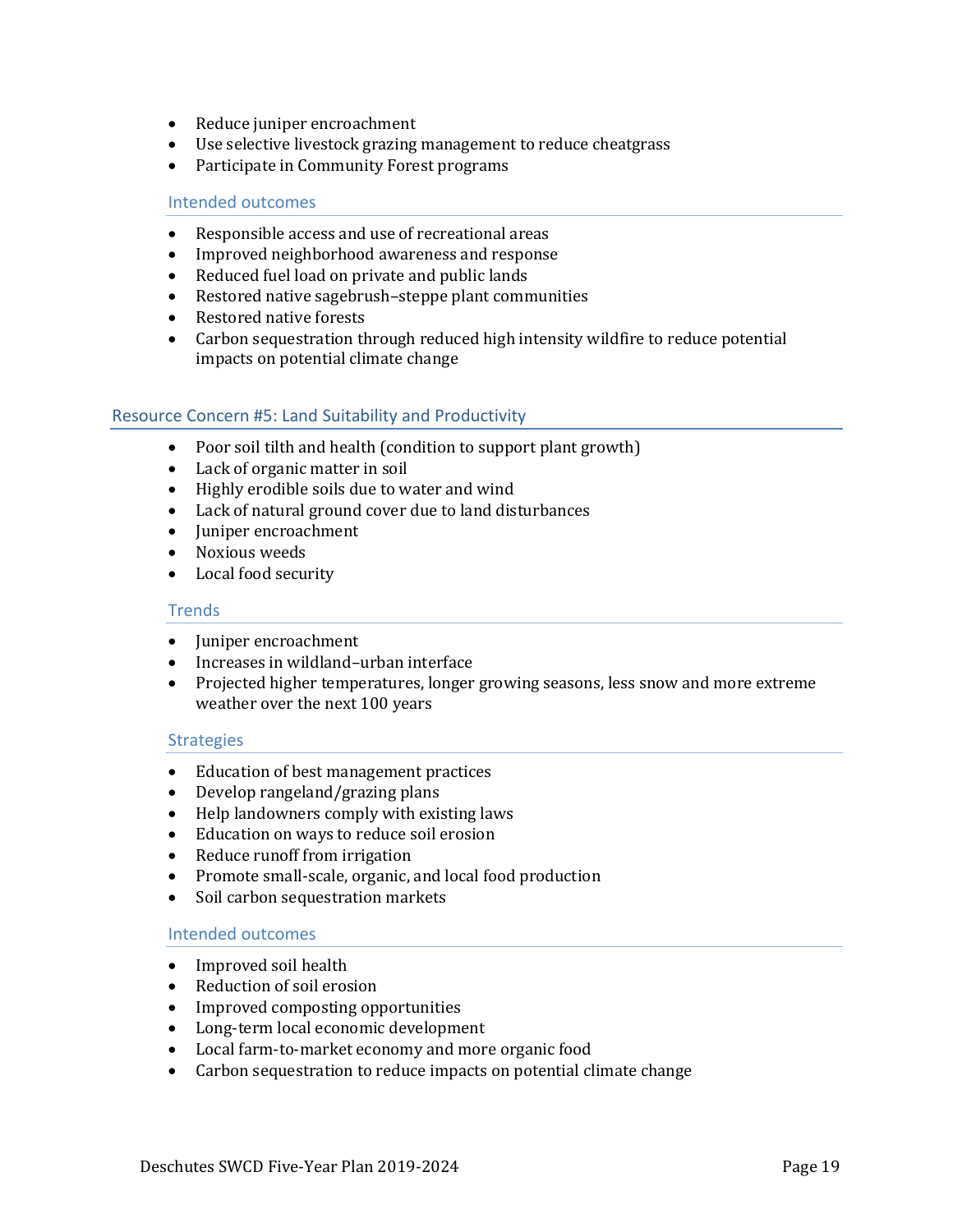# <span id="page-24-0"></span>**DISTRICT PROGRAMS 2019-2024**

The DSWCD may provide technical assistance, education and outreach for these programs pending funding.

# <span id="page-24-1"></span>Program: Water Quality and Quantity

**Goal:** Water is clean and abundant for fish, farms and families.

# **Program**:

- Improve irrigation efficiency
- Encourage livestock manure management/manure exchange to maintain water quality
- Improve or restore streamside vegetation
- Support on-farm projects

# <span id="page-24-2"></span>Program: Noxious and Invasive Weeds

**Goal:** Control the spread of noxious and invasive weeds that threaten native vegetation and resources.

### **Program:**

- Maintain and restore native riparian vegetation
- Coordinate weed management
- Assist with education throughout the district

# <span id="page-24-3"></span>Program: Fish and Wildlife Habitat

**Goal:** Restore and improve fish and wildlife habitat.

# **Program:**

- Reduce juniper encroachment into native sagebrush/grass communities
- Restore sage-grouse habitat and native perennial grasses
- Promote or obtain conservation easements and agreements
- Maintain and restore riparian and aquatic habitats, including habitats for threatened and endangered species such Oregon spotted frog and bull trout, or native species of importance such as redband trout and reintroduced steelhead trout and Chinook salmon
- Partner with efforts to reduce human-caused mule deer mortality and enhance mule deer habitat
- Partner with efforts to improve pollinator habitats
- Partner with efforts to improve sage-grouse habitats in the Brothers area
- Partner with efforts to eradicate non-native predatory bullfrog in the Upper Deschutes
- Partner with efforts to install and maintain nest boxes for owls and bats

# <span id="page-24-4"></span>Program: Wildfire Risk Reduction

**Goal:** Reduce wildfire risk and maintain healthy forests.

# **Program:**

- Partner with local stakeholders to reduce density of trees and flammable brush
- Partner on Community Forest opportunities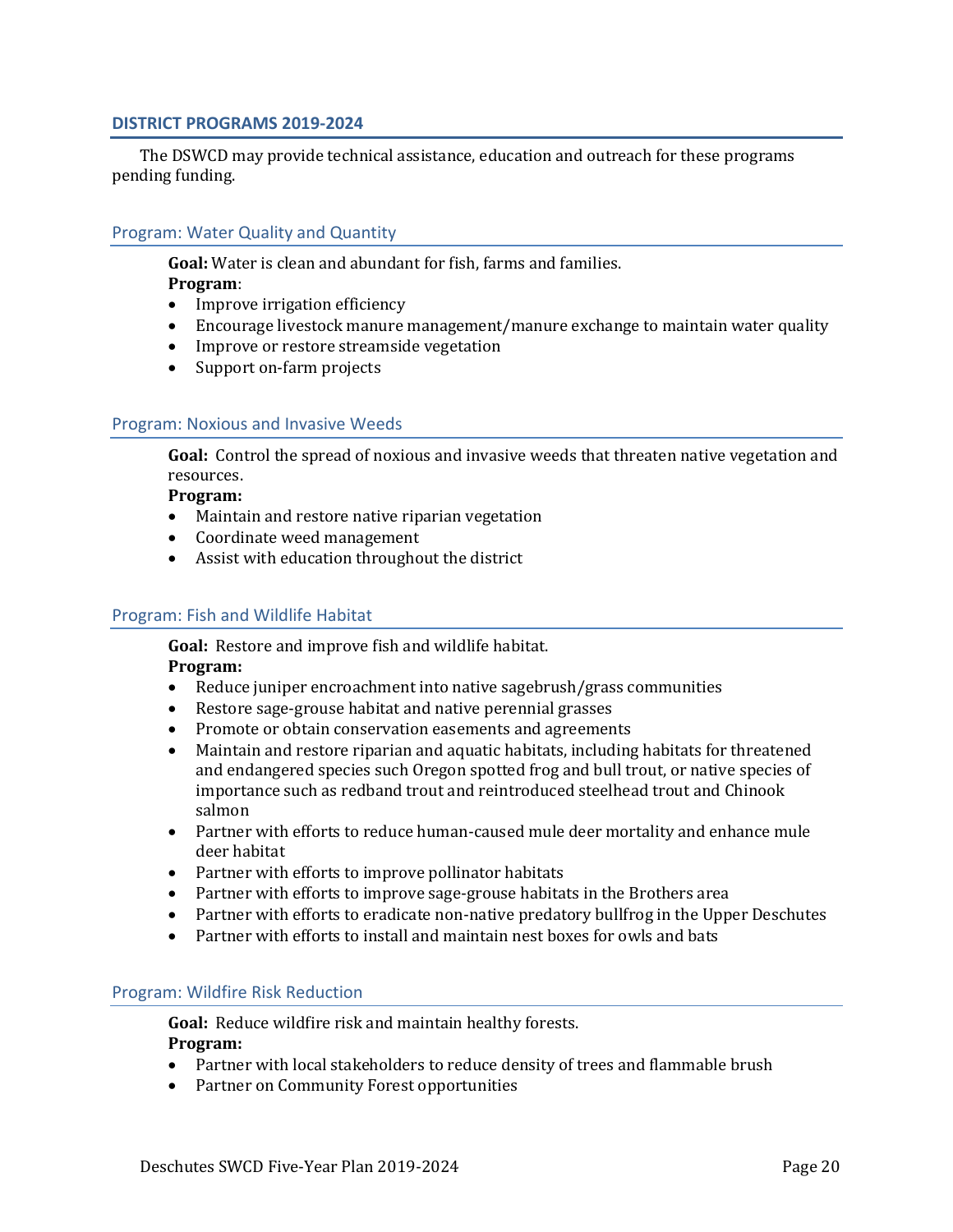# <span id="page-25-0"></span>Program: Soil Stewardship

**Goal:** Improve and promote soil stewardship.

# **Program:**

- Encourage and support use of best management practices that conserve soil and water, and conservation planning that assists delivery of USDA assistance to private landowners
- Encourage and support the use of USDA NRCS soil survey maps and information to guide soil enhancement projects and appropriate use of sites
- Encourage nutrient management that reduces potential for pollution including manure management, compost, and biomass energy production
- Support and participate in national or state programs (expected to be available by 2022) to incentivize the adoption of farming practices that build soil carbon

# <span id="page-25-1"></span>Program: Wellbeing/Wholeness/Whole Foods

**Goal:** Promote health and a sustainable local agricultural economy. **Program:**

- Encourage local farm-to-market economy and pursue funding for farm-to-market products
- Encourage the cultivation and marketing of locally grown food
- Encourage participation in the Oregon Agricultural Heritage Program<sup>10</sup>

# <span id="page-25-2"></span>Program: Energy

**Goal:** Support development of renewable energy and energy-efficient resources. **Program:**

- Encourage and support capacity for energy conservation and production within the irrigation delivery system
- Encourage development of biomass energy production
- Support integrated energy strategies including solar, wind, hydropower, combined heat and power, geothermal, energy conservation and actions that are cost effective, including reduction of future production costs (reduced future costs)
- Recognize hydropower as a renewable resource

# <span id="page-25-3"></span>**DISTRICT CAPACITY, NEEDS, AND STRATEGIES**

# <span id="page-25-4"></span>Capacity

# **Staff**

The current staff consists of two employees. The manager is a part-time position and the technician/ planner is a full-time position of limited duration. Expansion requires the support of the

<sup>10</sup> The Oregon Agricultural Heritage Program provides voluntary incentives to farmers and ranchers to support practices that maintain or enhance both agriculture and natural resources such as fish and wildlife on agricultural lands.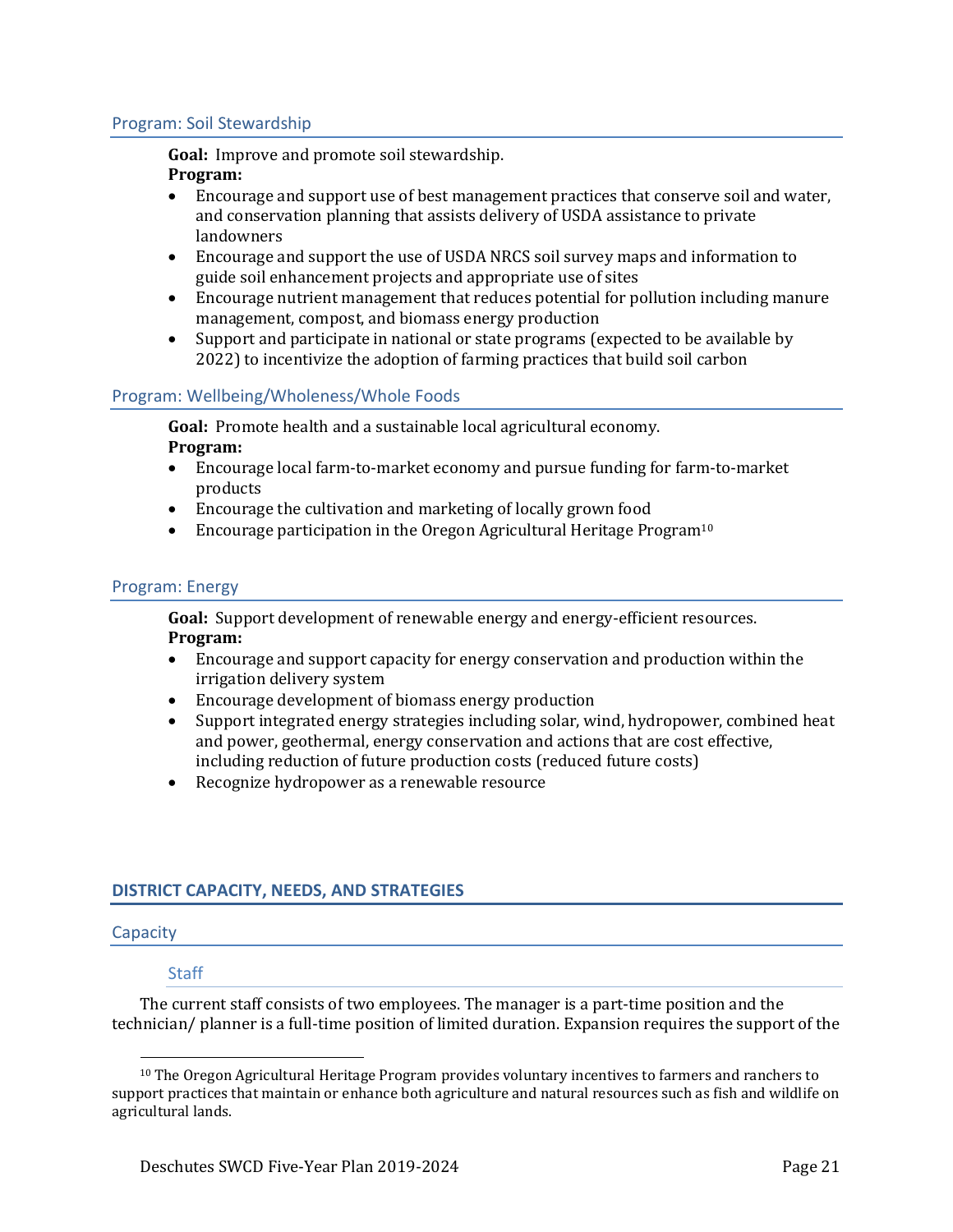board and initiative of the district manager. Additional well-defined projects need to be identified to attract funding. A stronger effort at grant writing will be needed. Sustainable funding strategies need to be pursued, including exploring a district tax base. Community-driven support is critical in order to address and prioritize resource issues in the county.

The district manager manages the executive function of the district, maintains public files, and pursues opportunities to expand in conjunction with this five-year plan. A transition to a full-time position will be needed as funding is available.

Currently the district has one technician. The technician executes all conservation programs under active grants and seeks other funding to continue the work of the Deschutes SWCD. However, the DSWCD will need a full-time position (as funding is available) or additional position(s) depending on new programs and additional funding. For example, the district may need specialized technical assistance in engineering or various natural resource fields.

Other positions will be created and filled as needed pending funding: assistant manager, administrative assistant, technicians, public outreach/communications, and contractors as applicable.

# Board of Directors

The board of directors consists of seven members elected county-wide by voters. Directors work on a volunteer basis to set policy, planning goals, and supervise fiscal accounting for the district. Directors may initiate and manage specific resource conservation projects through their areas of interest, involvement in watershed councils and non-profit organizations. Individual directors are involved with their constituents, understanding natural resource issues in their zones and engage their constituents through partner involvement in local, state and federal organizations. Directors actively engage staff in developing alternatives and solutions to resource problem.

DSWCD encourages associate directors, who are appointed by the board and are non-voting members of the district's board. Serving as an associate director offers a way to educate potential directors, broaden community input to the district, and expand district programs.

#### Volunteers

Volunteers may occasionally work on specific tasks for the district. Additional volunteer resources to support program expansion and development are needed.

# Partnerships

The district relies on partnerships with other local agencies and non-profit institutions to further its natural resource conservation goals. Current partnerships include:

- Oregon Department of Agriculture
- Deschutes County
- Crook and Jefferson County Soil & Water Conservation Districts
- Irrigation districts
- USDA Natural Resources Conservation Service (NRCS)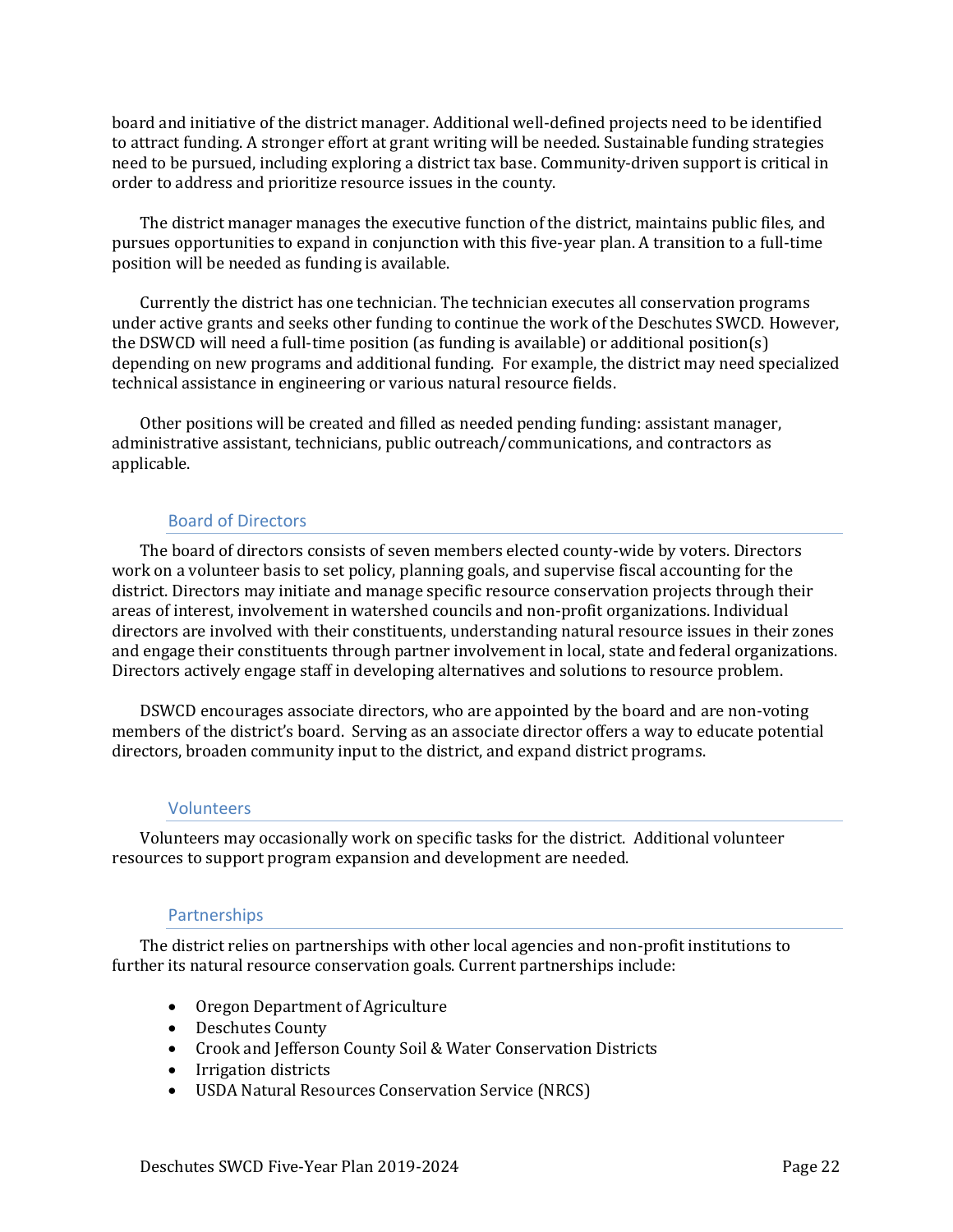- OSU Extension Service
- Deschutes River Conservanc*y*
- Upper Deschutes Watershed Council

# Facilities and equipment

The district operates out of the NRCS office in Redmond. All equipment is supplied by NRCS with the exception of a laptop and printer which are owned by the district. Additional equipment and facility needs will be dictated by program growth and may include the following:

# Funding

The district office receives its funding from the Oregon Department of Agriculture. Specific natural resource conservation projects are funded through grants from the Oregon Watershed Enhancement Board and Deschutes County.

The 2019 fiscal budget is included in Appendix C.

#### <span id="page-27-0"></span>**Needs**

In order to improve the capacity and delivery of services for the Deschutes SWCD, multiple support systems are needed.

#### Staff

- 1. Sustaining permanent full-time staff.
- 2. Allocation of time for staff development.
- 3. Allocation of staff time for landowner outreach and education.
- 4. Efforts to develop partnerships and additional funding streams for the district.
- 5. Train or recruit additional staff to fulfill the district's mission.
- 6. Assist in developing a long-range plan for staffing.
- 7. Add training to develop communication, outreach, and educational efforts of the district.

#### Board of directors

- 1. Support in developing partnerships and additional funding streams for the district.
- 2. Encourage professional development through board and staff training.
- 3. Support for a district tax base and levy authority.
- 4. Promote intergovernmental agreements between the district and local governments.
- 5. Actively participate with the district in cooperative conservation outreach efforts.
- 6. Coordinate good district relations with non-governmental, state and federal agencies, executive, and legislative leaders through local partnerships in program areas.
- 7. Focus on opportunities for non-traditional and small-scale projects that address local resource concerns.
- 8. Utilize expertise to assist in the implementation of staff and volunteer strategies.
- 9. Develop and value associate directors.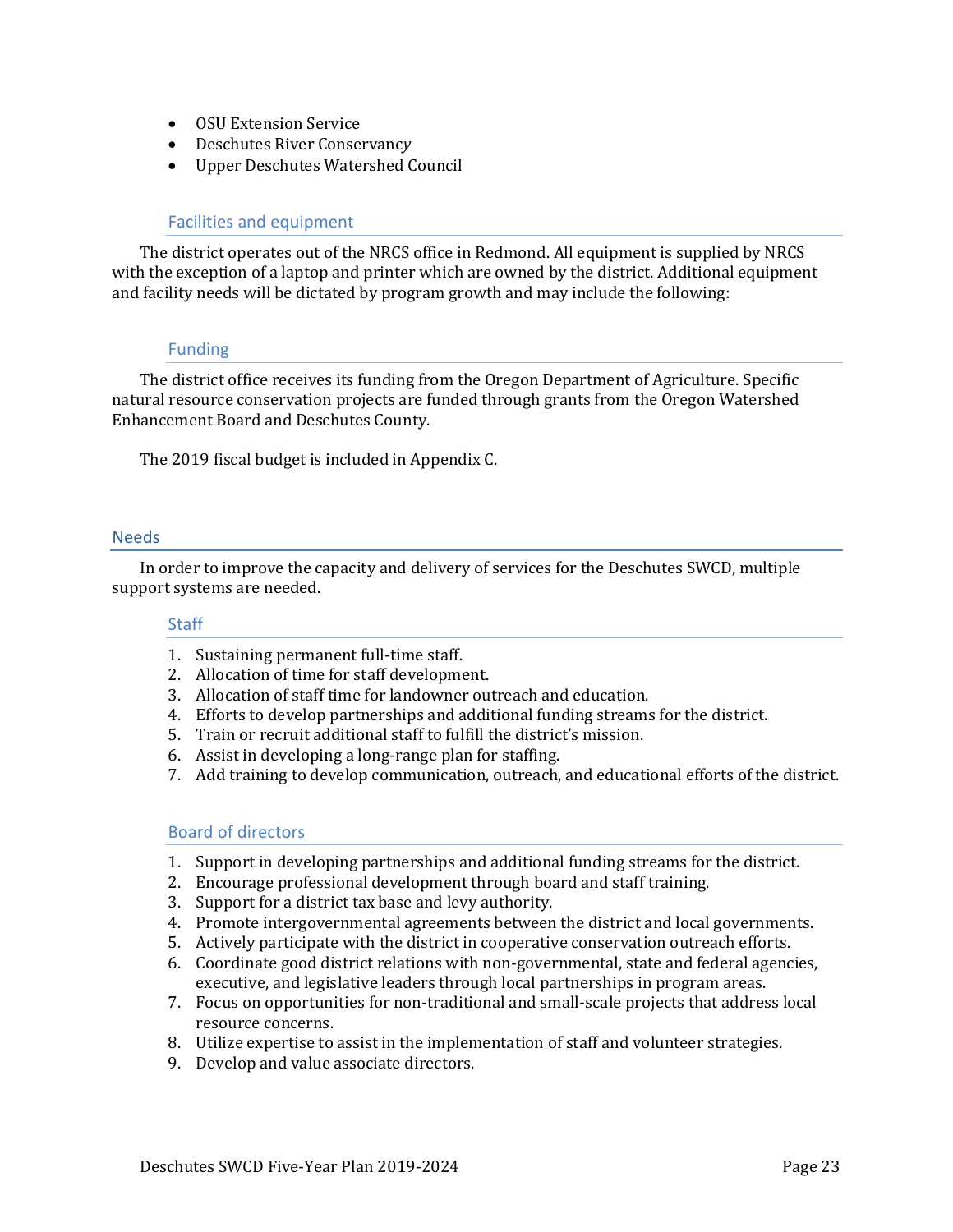# Volunteers

- 1. Develop stewardship program(s).
- 2. Facilitate peer-to-peer landowner mentoring.
- 3. Utilize the wisdom of elders in school outreach program (e.g Kokanee Karnival).
- 4. Network and seek assistance from organizers of successful volunteer programs.
- 5. Match volunteers to their passion in order to encourage full participation.
- 6. Honor and publicize volunteer participation.

# Facilities and equipment

- 1. A DSWCD-marked service vehicle.
- 2. Display booth and outreach materials.
- 3. Secure storage and office site.
- 4. Seek donations of surplus from other agencies.
- 5. Include facility and equipment procurement in partnership agreements.
- 6. Use and promote donated services.

### **Partnerships**

- 1. Active intergovernmental agreements between the district and local governments.
- 2. Active participation of the district in cooperative conservation outreach efforts.
- 3. Coordinate good district relations with state and federal, executive and legislative leaders.
- 4. Focus on opportunities for non-traditional and small-scale projects that address local resource concerns.
- 5. Active local partnerships in all program areas.

# Funding

- 1. Maximize existing funding streams.
- 2. Secure stable funding that leverages greater conservation investments.
- 3. Develop projects that require multi-year implementation and funding.
- 4. Support partners on projects of mutual interest through development of a tax base.
- 5. Focus on the economic returns afforded by an ecosystem-services approach to district funding.
- 6. Grant applications, including some in partnership with other organizations.
- 7. Develop and promote the unique position of DSWCD to leverage and multiply on-theground conservation efforts.

# <span id="page-28-0"></span>**Strategies**

A wide range of strategies can be utilized to fulfill the district's needs.

# **Staff**

- 1. Train or recruit staff to fulfill the district's mission.
- 2. Develop a long-range plan for staffing.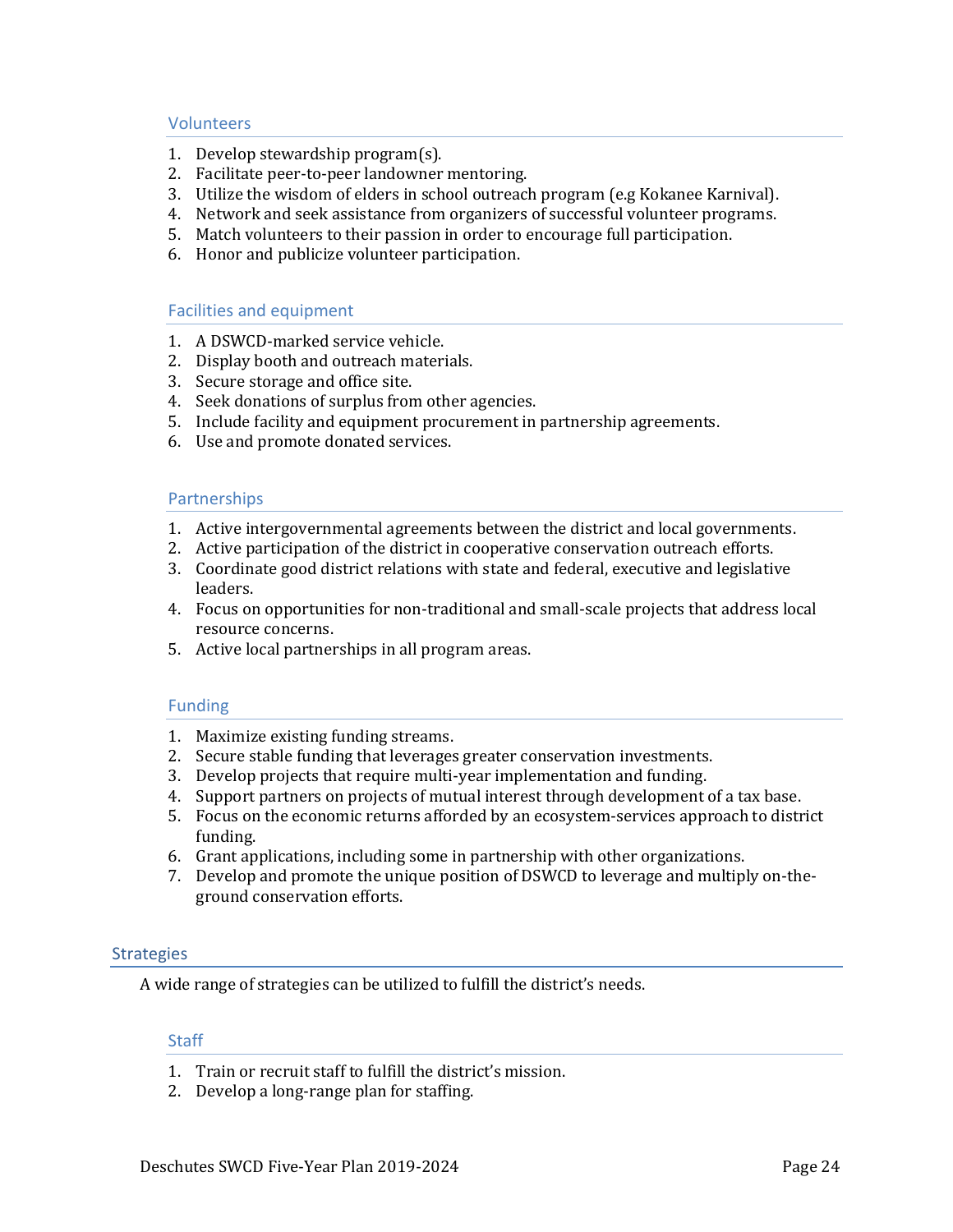3. Add training to develop communication, outreach, and educational efforts of the district.

# Board of directors

- 1. Maintain a full board.
- 2. Utilize board member expertise to assist in the implementation of staff and volunteer strategies.
- 3. Develop and value associate directors.

# Volunteers

- 1. Network and seek assistance from organizers of successful volunteer programs.
- 2. Match volunteers to their passion in order to encourage full participation.
- 3. Honor and publicize volunteer participation.

# Facilities and Equipment

- 1. Seek donations of surplus from other agencies.
- 2. Include facility and equipment procurement in partnership agreements.
- 3. Use and promote donated services.

# **Partnerships**

- 1. Emphasize the added value and shared risk on projects with partnerships.
- 2. Deliver on projects.
- 3. Act with integrity to defend the interests of our constituents.
- 4. Support partners on projects of mutual interest through development of a tax base.
- 5. Additional potential partners include, but are not limited to:
	- a. Central Oregon Intergovernmental Council
		- b. High Desert Food & Farm Alliance
		- c. Central Oregon Locavore or Agricultural Connections
		- d. Upper Deschutes Watershed Council
		- e. Deschutes Basin Board of Control
		- f. Deschutes River Conservancy
		- g. Deschutes Water Alliance
		- h. Other resource management agencies of the state of Oregon (ODF, ODFW, DEQ, OWRD)
		- i. Other federal agencies: US Forest Service, Bureau of Land Management, USDA, US Fish and Wildlife Service
		- j. Upper Deschutes River Communities
		- k. Deschutes Land Trust
		- l. NRCS
		- m. NACD and OACD
		- n. Oregon Department of Fish & Wildlife
		- o. Oregon Department of Transportation (wildlife fencing and highway underpasses)
		- p. Protect Animal Migration
		- q. East Cascades Audubon Society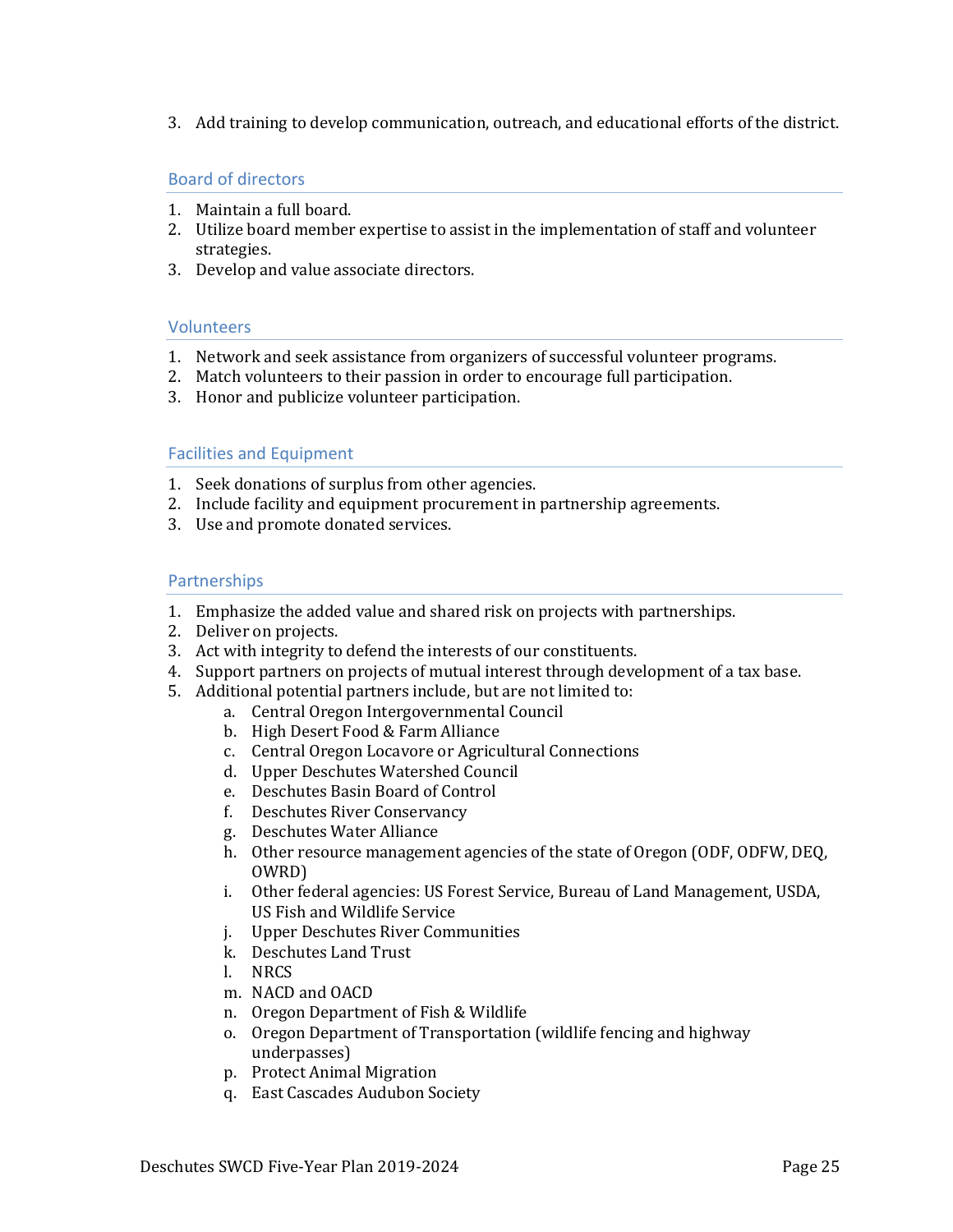- r. Sunriver Nature Center
- s. Trout Unlimited
- t. Oregon State University Extension Service

# Funding

- 1. Focus on the economic returns afforded by an ecosystem-services approach to district funding.
- 2. Grant applications, including some in partnership with other organizations.
- 3. Promote the value of conservation in real dollars-and-cents terms.
- 4. Develop and promote the unique position of DSWCD to leverage and multiply on-theground conservation efforts.
- 5. Support partners on projects of mutual interest through development of a tax base.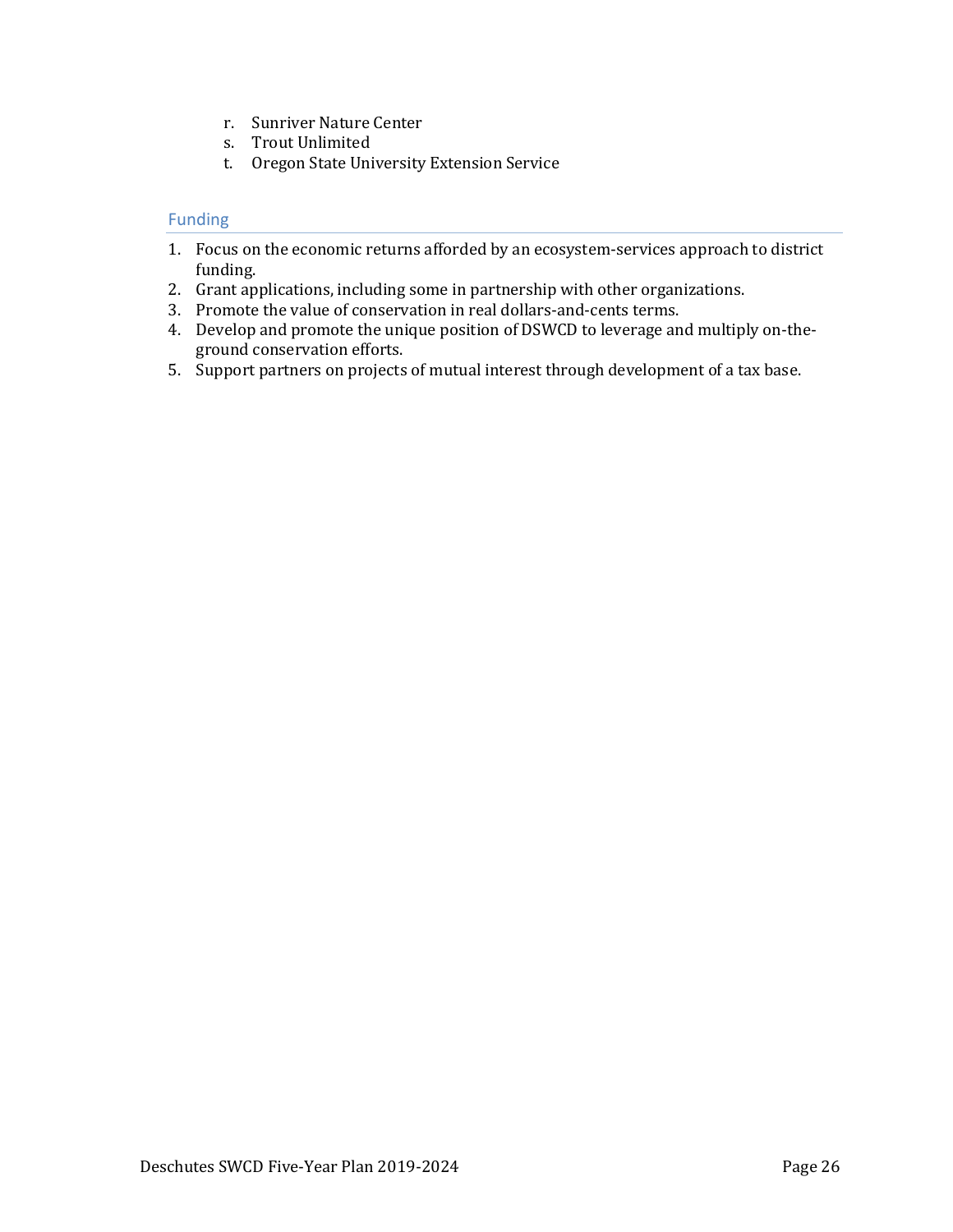### <span id="page-31-0"></span>**APPENDICES**

#### <span id="page-31-1"></span>Appendix A: General Powers of Soil and Water Conservation and District Directors

The state legislature set forth the reason for formation of the conservation districts and outlined district responsibilities in ORS 568.225:

*(1) In recognition of the ever-increasing demands on the renewable natural resources of the state and of the need to conserve, protect and develop such resources, it is hereby declared to be the policy of the Legislative Assembly to provide for the conservation of the renewable natural resources of the state and thereby to conserve and develop natural resources, control and prevent soil erosion, control floods, conserve and develop water resources and water quality, prevent impairment of dams and reservoirs, assist in maintaining the navigability of rivers and harbors, preserve wildlife, conserve natural beauty, promote recreational development, promote collaborative conservation efforts to protect and enhance healthy watershed functions, assist in the development of renewable energy and energy efficiency resources, protect the tax base, protect public lands and protect and promote the health, safety and general welfare of the people of this state.*

*(2) It is further the policy of the Legislative Assembly to authorize soil and water conservation districts established under ORS 568.210 to 568.808 and 568.900 to 568.933 to participate in effectuating the policy set forth in subsection (1) of this section and for such purposes to cooperate with landowners, land occupiers, natural resource organizations, natural resource users, local governments as defined in ORS 174.116 and with agencies of the government of this state and of the United States in projects, programs and activities calculated to accelerate such policies. In effectuating the policy set forth in subsection (1) of this section, the soil and water conservation districts also shall strive to achieve the goal set forth in ORS 468B.155.*

Requirements (mandatory)

- 1. Identify the most important resource problems in Deschutes County
- 2. Set up a long-range plan to solve resource problems
- 3. Develop and use an annual plan of work
- 4. Hold an annual meeting and present an annual report and audit
- 5. Conduct regular (monthly) meetings
- 6. Conduct a confined animal feeding operation waste management program
- 7. Include Coordinated Resources Management Planning in Annual Work Plan

# **ORS 568.550 General powers of board of directors; erosion control covenants; interagency cooperation; land use regulations; department rules.** (1)The board of directors of a soil and water conservation district has the following powers: [*Letters correspond to actual statute format*.]

- a. To secure surveys and investigations and do research relating to:
	- (A)The character of soil erosion;
	- (B)The character of floodwater and sediment damage;
	- (C)All phases of the conservation, development, utilization and disposal of water; and (D)The preventive measures, control measures and improvements needed.
- b. To conduct demonstrational projects on lands within the district upon obtaining the consent of the owner and occupier of such lands.
- c. To carry out preventive and control measures on lands within the district upon obtaining the consent of the owner and occupier of such lands.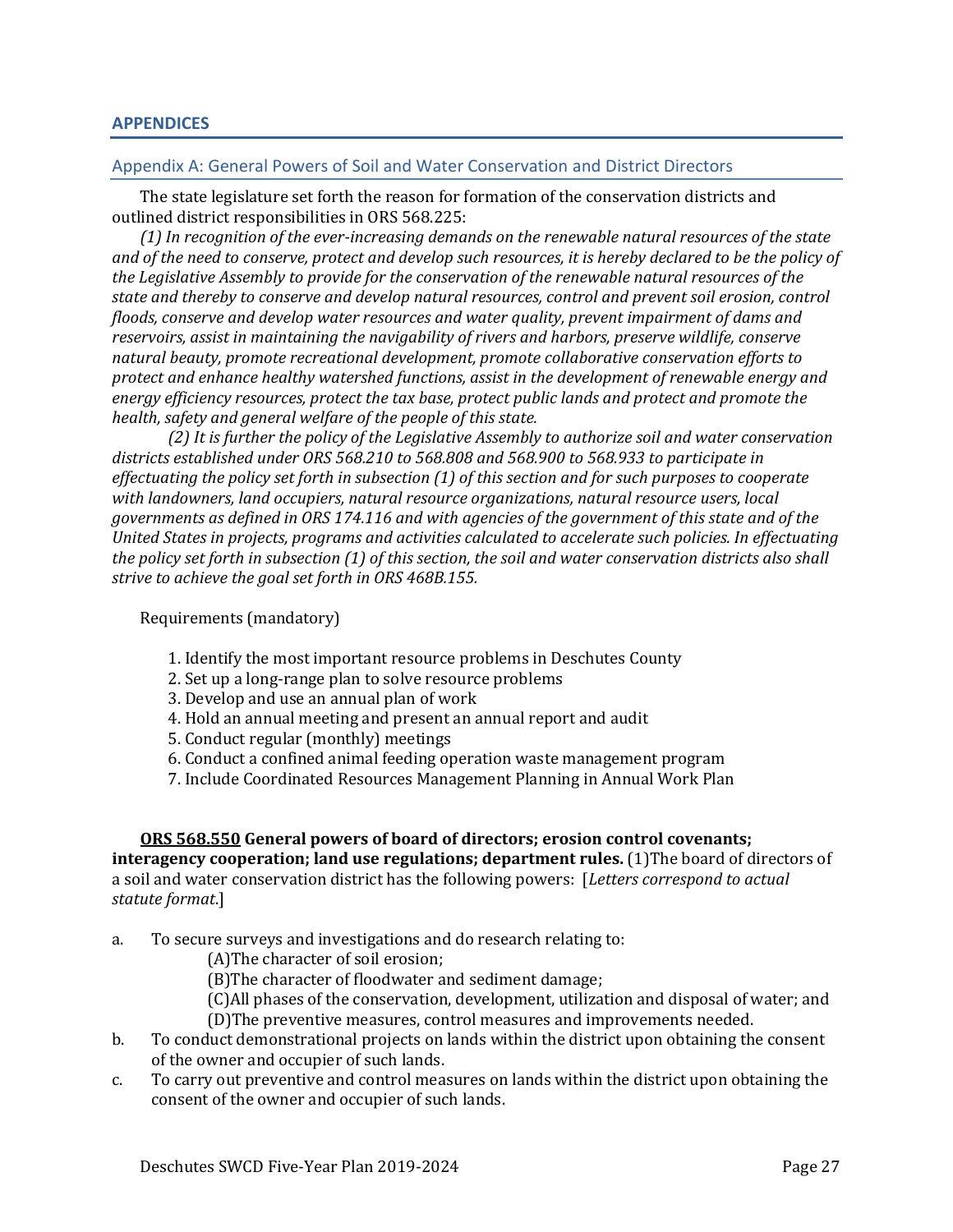- d. To enter into written agreements (*see specifics in 568.330[(d])[A]&[(B])*
- e. To obtain options upon and to acquire by purchase, exchange, lease, gift, grant, bequest or devise any property, real or personal or rights therein, *(see specifics in 568.330[e])*
- f. To borrow money and to mortgage personal property of the district as security *(see specifics in ORS 568.330[f])*
- g. To issue general obligation bonds of the district as provided in ORS 568.803
- h. To make available, on such terms as the directors shall prescribe, to landowners or occupiers within the district, agricultural and engineering machinery and equipment, fertilizer, seeds and seedlings and other material or equipment.
- i. To construct, operate and maintain such structures as may be necessary or convenient for performance of any of the operations authorized in ORS 568.210 to 568.880 and 568.900 to ORS 568.933.
- j. To develop comprehensive plans and specifications for the conservation of soil resources and for the continued control of soil erosion within the district, and to publish such plans, specifications and information and bring them to the attention of owners and occupiers of the lands within the district.
- k. To take over, by purchase, lease or otherwise, and to administer, any soil conservation, erosion control or erosion prevention project, or combination thereof, located within district boundaries undertaken by the United States or any of its agencies, or by this state or any of its agencies.
- l. To manage, as agent of the United States or any of its agencies, or of this state or any of its agencies, any soil conservation, erosion control or erosion prevention project, or combination thereof, within district boundaries.
- m. To act as agent for the United States or any of its agencies, in connection with the acquisition, construction, operation or administration of any soil conservation, erosion control or erosion control project, or combination thereof, within district boundaries.
- n. To accept donations, gifts and contributions in money, services, materials, or otherwise from the United States or any of its agencies, or from this state or any of its agencies, and to use or expend such moneys, services, materials or other contributions in carrying on its operations.
- o. To sue and be sued in the name of the district, to have a seal, which shall be judicially noticed, to have perpetual succession unless terminated as provided by law, to make and execute contracts and other instruments necessary or convenient to the exercise of its powers, and to make, and from time to time amend or repeal, rules not consistent with ORS 568.210 to 568.808 and 568.900 to 568.933 to carry into effect its purposes and powers.
- p. To purchase liability or indemnity insurance, in such amounts and containing such terms and conditions as the board believes necessary for the protection of directors, officers and employees of the district against claims incurred in the performance of their duties.
- q. To place liens on real and personal property.
- r. To enter into written agreements with, coordinate activities with and provide assistance to landowners, managers and residents within the districts and federal, state and local governments, relating to natural resource issues, including but not limited to issues of:
	- (A) Agriculture and forestry;
	- (B) Economic development based upon natural resources;
	- (C) Watershed management and ecosystem health;
	- (D) Invasive species;
	- (E) Alternate and renewable energy;
	- (F) Air quality;
	- (G) Animal waste and nutrient management;
	- (H) Carbon sequestration;
	- (I) Access to market-based services and certification;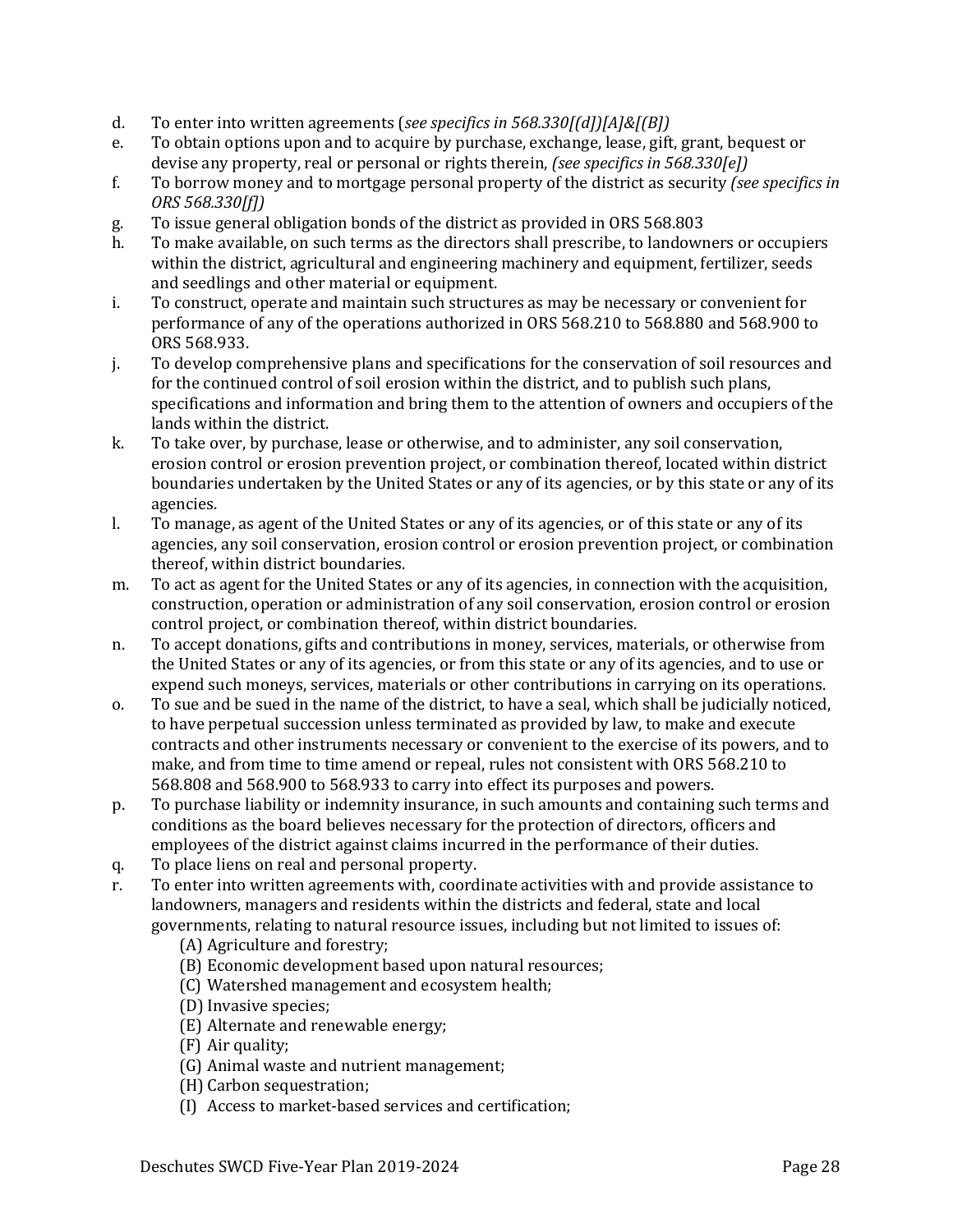- (J) Fuel reduction and wildfire planning and management; and
- (K) Preservation of agricultural, forestry and other lands.
- s. To conduct outreach and conservation education activities.
- t. To provide financial assistance, including but not limited to loans and grants to implement activities and projects authorized under ORS 271.715 to 271.795, 569.210 to 568.808 or 568.900 to 568.933.
- u. To hold patents, trademarks and copyrights.
- v. To hold conservation easements under ORS 271.715 to 271.795.

ORS 568.550(2). As a condition to the extending of any benefits under ORS 568.210 to 568.808 or 568.900 to 568.933 to lands or the performance of work upon lands, the directors may require contributions in money, services, materials or otherwise to any operations conferring such benefits, and may require landowners or occupiers to enter into and perform such agreements or covenants as to the permanent use of such lands as will tend to prevent or control erosion thereon.

ORS 568.550(3). In order to avoid duplication of activities under subsection (1)(a) of this section, the department may call upon other state and federal agencies for assistance and cooperation in their fields in accordance with memoranda of understanding to be signed by all cooperating agencies.

ORS 568.550(4). A district may not adopt land use regulations under ORS chapter 197, 215 or 227. A district has the standing of an affected landowner to participate in the public process involving administrative rules, regulations, goals, guidelines, plans or other public body actions that may affect one or more properties within the district**.**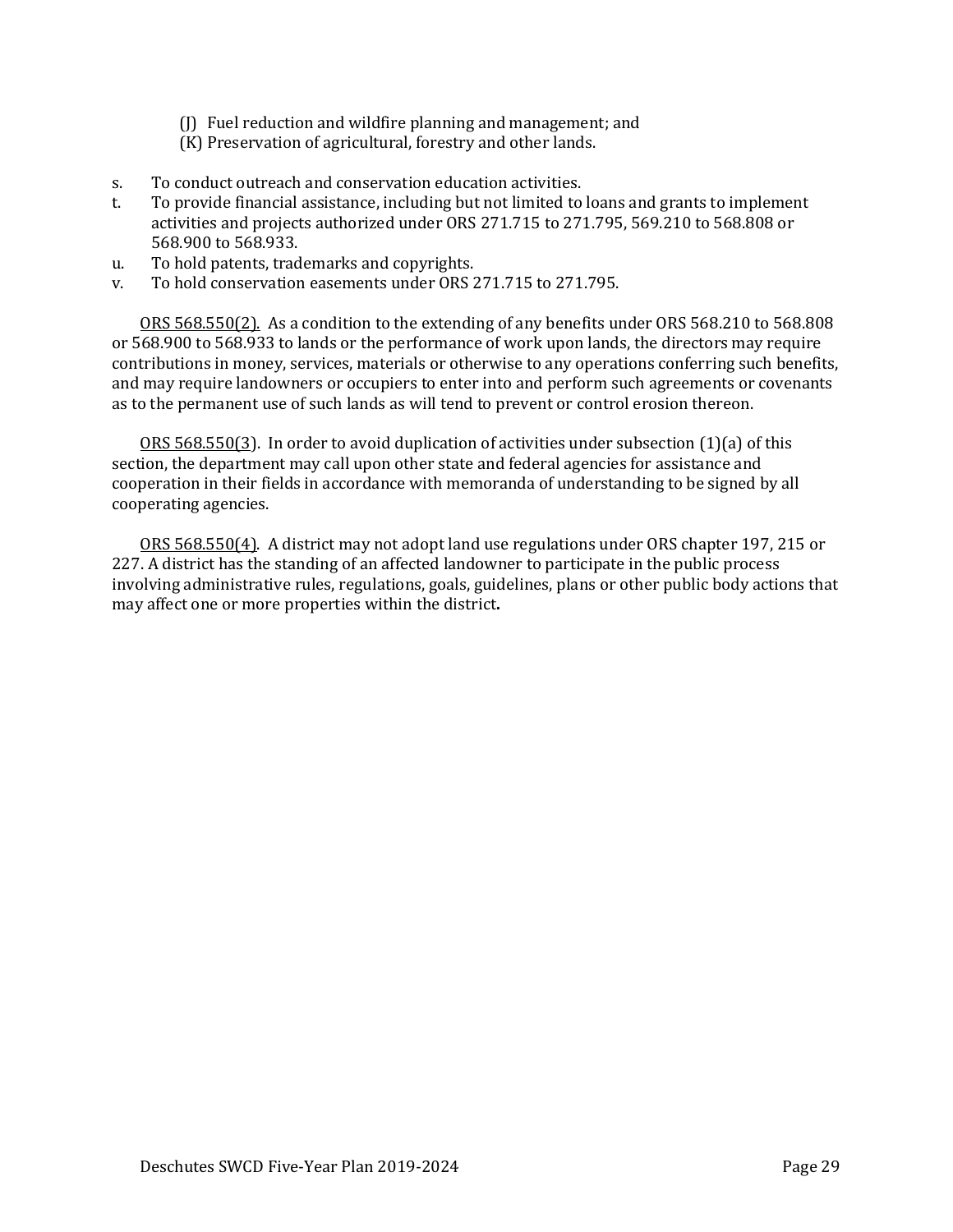<span id="page-34-0"></span>The Deschutes SWCD is specifically governed by Oregon Revised Statues (ORS) 568.210 through 568.890. In addition, the Deschutes SWCD is subject, but not limited to, the conditions of several statutes and administrative rules as follows:

- ORS 568.900 through 568.933 (Agricultural Water Quality Management)
- ORS 561.395 (Soil and Water Conservation Commission)
- ORS 561.400 (Natural Resources Division)
- ORS 44.320 (Oath of Office)
- Oregon Constitution, Article XV, Section 3 (Oath of Office)
- ORS 190.003 through 190.110 (Intergovernmental Cooperation)
- ORS 192.001 (Public Records Policy)
- ORS 192.005 through 192.190 (Custody and Maintenance Records)
- ORS 192.310 (Records and Reports)
- ORS 192.410 (Inspection of Public Records)
- ORS 192.610 through 192.710 (Public Meetings)
- ORS 198.010 through 198.955 (Special Districts)
- ORS 198.330 through 198.365 (Dissolution of Inactive Districts)
- ORS 198.410 through 198.440 (Recall)
- ORS 240.379 through 240.394 (Employment of Persons with Severe Disabilities)
- Title VII, Civil Rights Act of 1964 (Equal Opportunity Employment/Sexual Harassment/Discrimination) (Federal)
- Americans with Disabilities Act of 1990 (Hiring Persons with Disabilities) (Federal)
- ORS 244.010 through 244.4000 (Conflict of Interest)
- ORS 247.035 (Residency)
- ORS 294.305 through 294.565 (Local Budget) (required of districts with a tax levy)
- ORS 297.005 through 297.712 (Contracting)
- ORS 297.405 through 297.485 (Municipal Audits)
- ORS 542.750 (watershed Protection and Flood Prevention)
- ORS 659.010 through 659.990 (Employment Practices)
- ORS 659.405 (State Policy/Employment of Disabled Persons)
- OAR 839-07-550 through 839-07-656 (Sexual Harassment Prevention)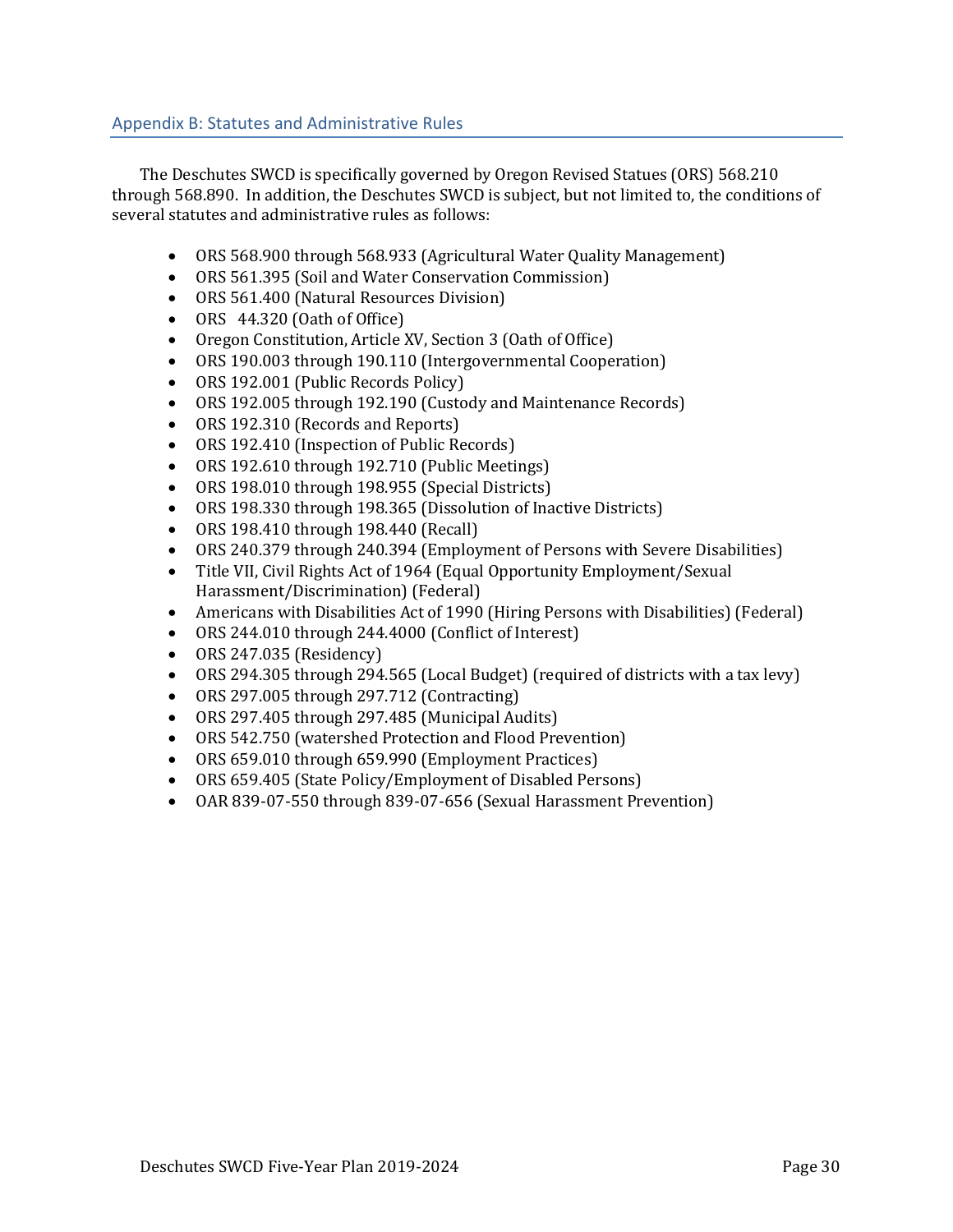# <span id="page-35-0"></span>**DSWCD Programs 2018-2019**

### **Manure Exchange Program**

### Secured Grants

# **Small Grant Programs**

Invasive species/weed control (COID, SID) Spotted frog habitat Off-site livestock watering

# **NACD Grant**

Tower Ditch G-4 lateral

# **ODA - SIA Grant**

Indian Ford Creek

# **ODA Capacity Grant**

Landowner conservation assistance LOAFA support and participation

# **NRCS/OWEB**

Technical assistance to NRCS

# Pending grants - grant development

# **OWRD - technical assistance grant(s)**

Lundy ditch, proposed for funding by OWRC Tower ditch, proposed for funding by OWRC

# **OWEB**

Technical assistance grant - Lundy ditch Technical assistance grant - Indian Ford CRMP Stakeholder engagement

# **OWEB small grants**

3 separate pipeline projects 2 water quality projects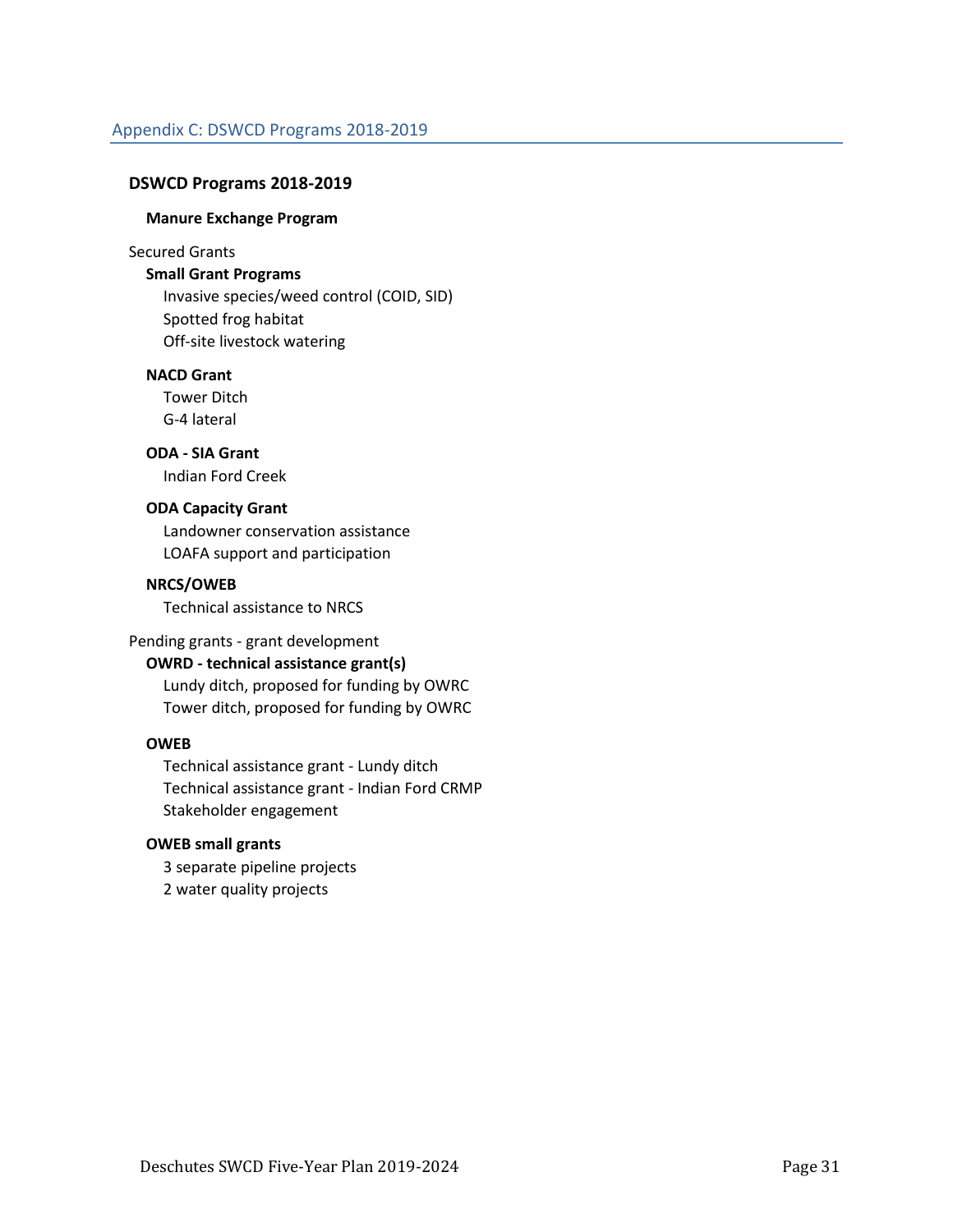# <span id="page-36-0"></span>Appendix D: Four Priority Strategies for Deschutes SWCD (fiscal year 2019)

Priorities may include but are not limited to the following in future fiscal years:

- 1. Indian Ford Watershed
- 2. Irrigation Conveyance Water Savings
- 3. Forest Health Catastrophic Fire South County
- 4. Urban Agriculture

# **Indian Ford Creek**

2015 the Strategic Implementation Area (SIA) brought about a connection with landowners. The SIA will sunset on December 2019. The primary project includes riparian restoration, removing a ditch and allowing floodplain access by the stream. Additional weed control and restoration work is still needed.

*Resource concerns addressed:* water quality, forest and pasture health, wildlife (salmonid, spotted owl)

*Monitoring/outcomes:* project and streamflow

*Limitations:* staff time and funding

*Potential full time employees needed* (FTEs): 1-2

*Funders:* various OWEB grants, USFS, Education and Outreach grants, ODA capacity grant, possible NRCS Conservation Implementation Strategy (CIS) grant

*Term/longevity:* 5-10 years

# **Irrigation Conveyance Water Savings**

Irrigation conveyance and efficiency is complex. The DSWCD will develop and action plan to focus on Point of Delivery projects (PODs) with willing landowners and willing irrigation district partners.

*Resource concerns addressed:* water quality and quantity, plant health and vigor (crop), wildlife

*Monitoring/outcomes:* water savings at point of delivery (POD) or aggregate PODs

*Limitations:* staffing, outreach, funding

*Potential FTEs:* 1-2

*Funders:* OWEB grants, ODA SIA (if an area can be defined), Education and Outreach grants, possible NRCS – CIS grant

*Term/longevity:* 5-10+ years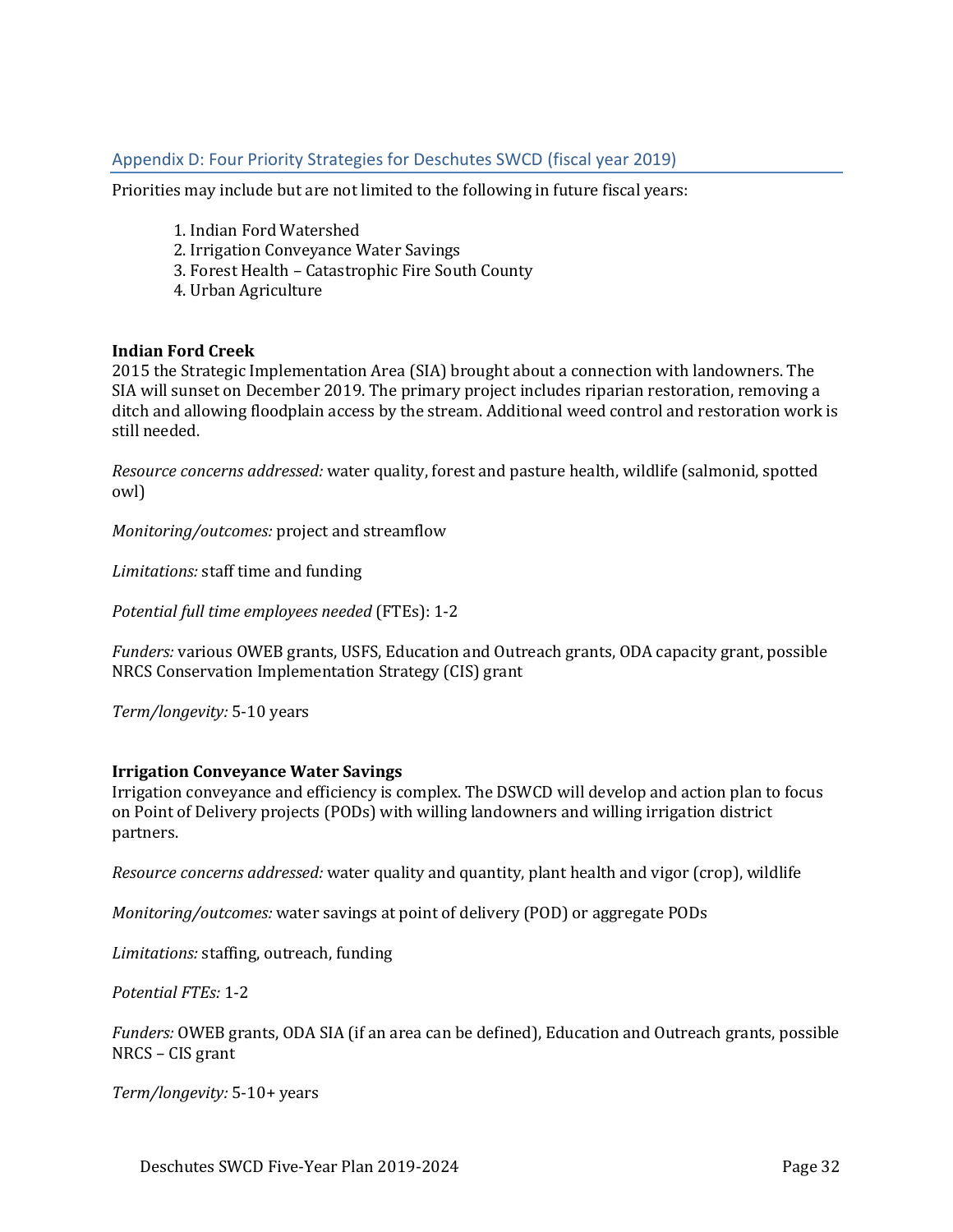# **Forest Health – Catastrophic Fire South County**

A Joint Chief Initiative project utilizing USFS and NRCS funding for restoration projects (funded for 2 years). Not extended through 2019. The city of La Pine and south Deschutes County are at risk of catastrophic wildfire as identified by USFS, ODF and Deschutes County. The effects of climate change is expected to exacerbate this problem.

*Issues addressed:* safety, forest health, water quality, wildlife (Oregon spotted frog, spotted owl, resident fish)

*Monitoring:* measured in acres treated near urban centers, streambank stabilization

*Limitations:* landowner participation, too many acres, understanding the requirements of EQIP contracts, costs set to low (EQIP)

*Potential FTEs:* 0.5-1

*Funders:* OWEB grants, ODA SIA (if an area can be defined), ODA capacity grant, Education and Outreach grants, possible NRCS – CIS grant

*Term/longevity:* 5+ years

#### **Urban Agriculture**

Urban agriculture has gained interest across the US and locally. Deschutes County urban populations are growing quickly and landowners are growing crops on large and small parcels, including in urban areas. DSWCD will explore interest, resource concerns to address and incentives.

*Issues addressed:* urban interest in locally grown food crops, soils, water quality and water conservation practices, local food for underserved populations and low income households, proper manure management (urban chickens)

*Monitoring:* will depend on resource concern addressed

*Limitations:* unknowns such as – level of interest, who are the stakeholders and partners, staff time to develop program, funding

*Potential FTEs*: 1

*Potential Funders:* NACD grant – for program development

*Term/longevity:* 5+ years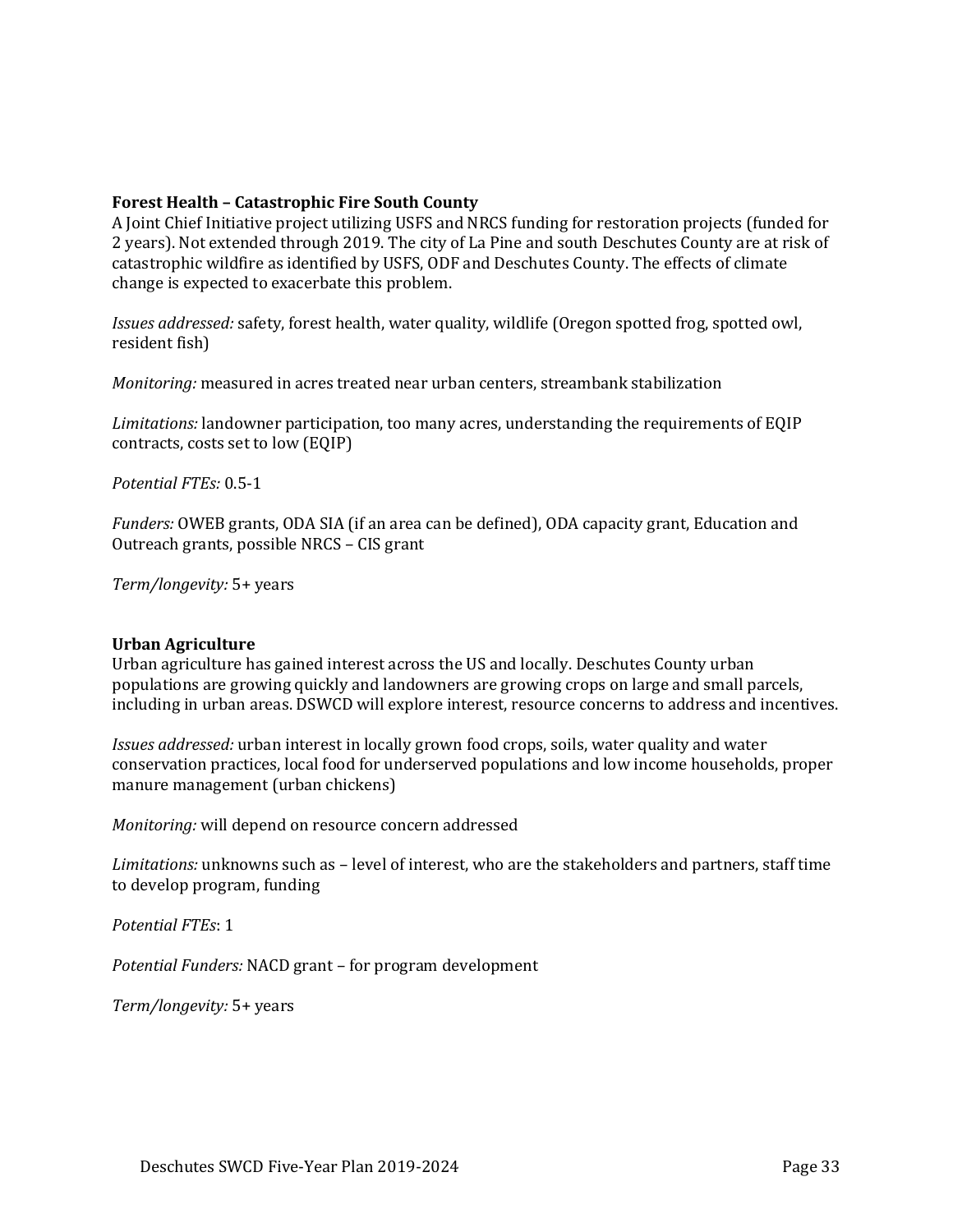# <span id="page-38-1"></span><span id="page-38-0"></span>**COMMONLY USED ACRONYMS**

| 303d                   | DEQ list of streams with impaired water quality            |
|------------------------|------------------------------------------------------------|
| <b>AgWQM Act</b>       | Agricultural Water Quality Management Act (SB 1010, 1993)  |
| <b>AgWQM Area</b>      | Agricultural Water Quality Management Area                 |
| <b>AgWQM Area Plan</b> | Agricultural Water Quality Management Area Plan            |
| <b>AgWQMP</b>          | <b>Agriculture Water Quality Management Program</b>        |
| <b>AID</b>             | <b>Arnold Irrigation District</b>                          |
| <b>BLM</b>             | <b>Bureau of Land Management</b>                           |
| <b>BMP</b>             | <b>Best Management Practices</b>                           |
| <b>BOR</b>             | <b>Bureau of Reclamation</b>                               |
| <b>CAFO</b>            | <b>Confined Animal Feeding Operation</b>                   |
| <b>CDD</b>             | <b>Community Development Department (Deschutes County)</b> |
| <b>COID</b>            | <b>Central Oregon Irrigation District</b>                  |
| <b>CORPS</b>           | <b>US Army Corps of Engineers</b>                          |
| <b>CREP</b>            | <b>Conservation Reserve Enhancement Program</b>            |
| <b>CRP</b>             | <b>Conservation Reserve Program</b>                        |
| <b>CSP</b>             | <b>Conservation Security Program</b>                       |
| <b>CWA</b>             | Clean Water Act                                            |
| <b>CWMA</b>            | Cooperative Weed Management Area                           |
| <b>DEQ</b>             | Department of Environmental Quality (Oregon)               |
| <b>DBBC</b>            | Deschutes Basin Board of Control (Irrigation Districts)    |
| <b>District</b>        | Soil and Water Conservation District                       |
| <b>DLCD</b>            | Department of Land Conservation and Development (Oregon)   |
| <b>DSL</b>             | Department of State Lands (Oregon)                         |
| <b>DLT</b>             | <b>Deschutes Land Trust</b>                                |
| <b>DRC</b>             | <b>Deschutes River Conservancy</b>                         |
| <b>DVID</b>            | <b>Deschutes Valley Irrigation District</b>                |
| <b>ECP</b>             | <b>Emergency Conservation Program</b>                      |
| <b>EIS</b>             | <b>Environmental Impact Statement</b>                      |
| <b>EPA</b>             | <b>US Environmental Protection Agency</b>                  |
| EQIP                   | Environmental Quality Incentives Program                   |
| <b>ES</b>              | <b>Extension Service</b>                                   |
| <b>ESA</b>             | <b>Endangered Species Act (Federal)</b>                    |
| <b>EWP</b>             | <b>Emergency Watershed Protection Program</b>              |
| <b>FAAP</b>            | Focus Area Action Plan (ODA)                               |
| <b>FCA</b>             | <b>Farmers Conservation Alliance</b>                       |
| <b>FIP</b>             | <b>Forestry Incentive Program</b>                          |
| <b>FS</b>              | Forest Service (also, USFS)                                |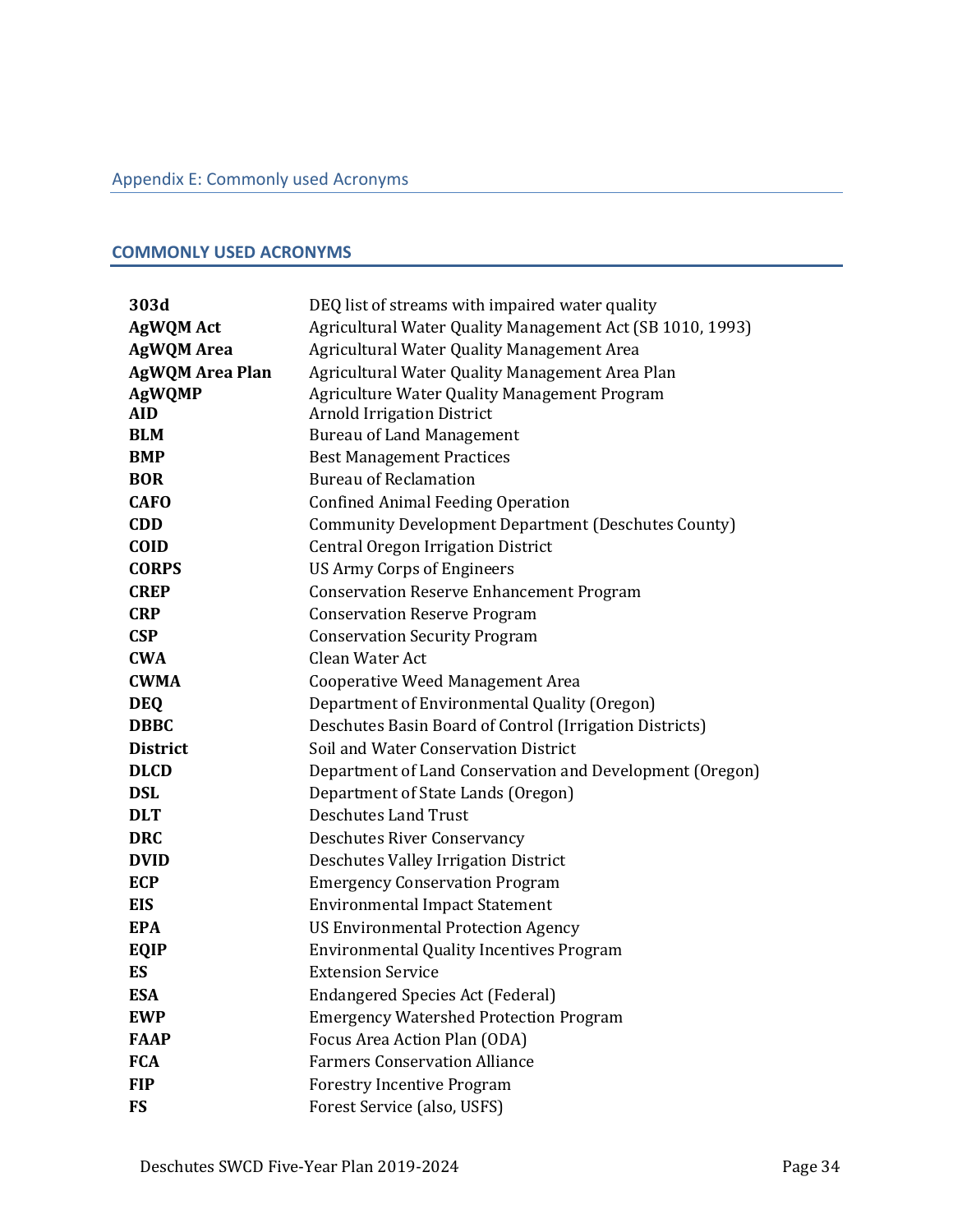| <b>FSA</b>     | Farm Service Agency (formerly ASCS)                                   |
|----------------|-----------------------------------------------------------------------|
| <b>FY</b>      | <b>Fiscal Year</b>                                                    |
| <b>FTE</b>     | Full-Time Equivalent Employee (2,080 hrs/yr)                          |
| <b>GIS</b>     | <b>Geographic Information Systems</b>                                 |
| <b>GWMA</b>    | <b>Ground Water Management Area</b>                                   |
| <b>HEL</b>     | Highly Erodible Land                                                  |
| <b>IWM</b>     | <b>Irrigation Water Management</b>                                    |
| <b>LAC</b>     | <b>Local Advisory Committee</b>                                       |
| <b>LMA</b>     | Local Management Agency (Oregon SB1010)                               |
| <b>LOAFA</b>   | Living on a Few Acres Workshop                                        |
| <b>LPID</b>    | Lone Pine Irrigation District (off COID)                              |
| <b>LUB</b>     | Lower Umatilla Basin                                                  |
| <b>MOA</b>     | Memorandum of Agreement                                               |
| <b>MOU</b>     | Memorandum of Understanding                                           |
| <b>NACD</b>    | National Association of Conservation Districts                        |
| <b>NOAA</b>    | National Oceanic and Atmospheric Administration                       |
| <b>NMFS</b>    | National Marine and Fisheries Service                                 |
| <b>NPS</b>     | Non-Point Source (pollution)                                          |
| <b>NWMP</b>    | Northwest Weed Management Partnership                                 |
| <b>NRCS</b>    | Natural Resources Conservation Service (formerly SCS)                 |
| <b>NRD</b>     | Natural Resources Division (ODA)                                      |
| <b>NUID</b>    | North Unit Irrigation District                                        |
| <b>OACD</b>    | Oregon Association of Conservation Districts                          |
| <b>OAR</b>     | Oregon Administrative Rule                                            |
| <b>OCEAN</b>   | Oregon Conservation Employees Association Network                     |
| <b>ODA</b>     | Oregon Department of Agriculture                                      |
| <b>ODEQ</b>    | Oregon Department of Environmental Quality                            |
| <b>ODF</b>     | <b>Oregon Department of Forestry</b>                                  |
| <b>ODFW</b>    | Oregon Department of Fish and Wildlife (aka ODF&W)                    |
| <b>OFRI</b>    | Oregon Forest Resources Institute                                     |
| 0ID            | Ochoco Irrigation District (in Crook County)                          |
| <b>ORS</b>     | <b>Oregon Revised Statute</b>                                         |
| <b>OSDF</b>    | Oregon State Department of Forestry                                   |
| <b>OSU-IWW</b> | <b>OSU Institute for Water and Watersheds</b>                         |
| <b>OSU</b>     | Oregon State University                                               |
| <b>OSWB</b>    | Oregon State Weed Board (ODA)                                         |
| <b>OWEB</b>    | Oregon Watershed Enhancement Board                                    |
| <b>PNW</b>     | <b>Pacific Northwest</b>                                              |
| <b>POA</b>     | Point of Appropriation (location of appropriation from a well)        |
| <b>POD</b>     | Point of Diversion (location of diversion from stream or reservoir)   |
| <b>POD</b>     | Point of Delivery (to a group of landowners on an irrigation lateral) |
| <b>RARE</b>    | <b>Resource Assistance for Rural Environments</b>                     |
| RC&D           | <b>Resource Conservation and Development</b>                          |
| <b>RCA</b>     | <b>Resource Conservation Act</b>                                      |